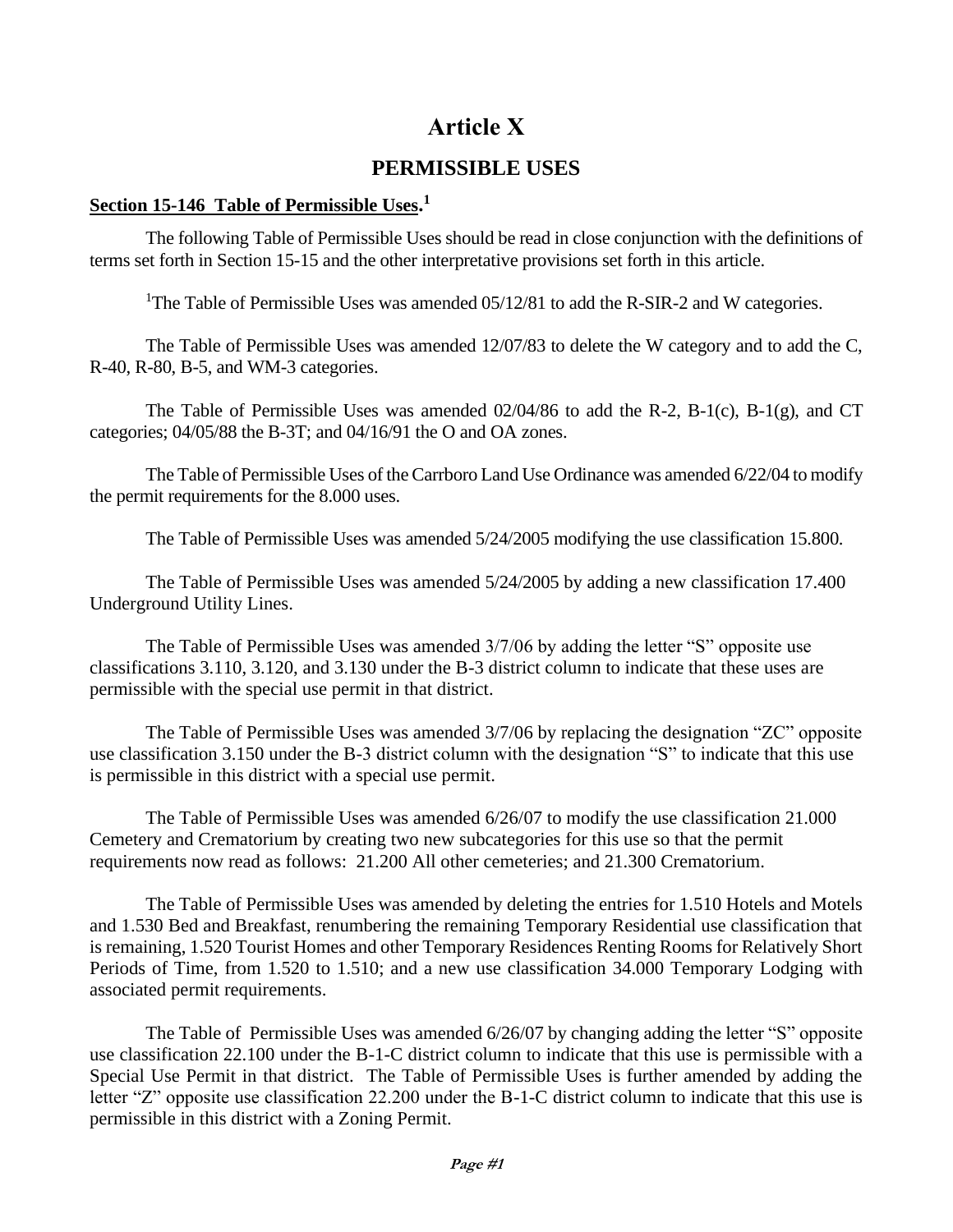The Table of Permissible Uses was amended 6/26/07 by changing the letter "S" to letter "Z" opposite the classification 22.200 under the B-2, B-4, and CT district column to indicate that this use is now permissible with a Zoning Permit in these districts.

The Table of Permissible Uses was amended 6/26/07 by relabeling use 22.300 as Senior Citizens Day Care, Class A and by changing the letter "S" to letter "Z" opposite the classification 22.300 under the B-2, B-4, and CT district column to indicate that this use is now permissible with a Zoning Permit in these districts.

The Table of Permissible Uses was amended 6/26/07 by adding a new use classification, 22.400, Senior Citizens Day Care, Class B and adding the letter "S" opposite this use classification under the columns for the R-2, R-3 R-7.5, R-10, R-15, R-20, RR B-2, B-4, and CT zoning districts, by adding a "Z" under the columns for the B-1(G), B-1(C**),** B-3, M-1, O, and O/A zoning districts.

The Table of Permissible Uses was amended  $11/27/07$  by adding the letter "C" opposite use classifications 2.112, 2.120, 2.150, 3.120, and 3.220 under the WM-3 district column to indicate that these uses are permissible with a Conditional Use Permit in that district.

The Table of Permissible Uses was amended 6/24/08 by adding a new use classification 8.700 entitled "Mobile prepared food vendors" and by adding the letter "Z" opposite this use classification under the B-1(C), B-1(G) and M-1 zoning district columns to indicate that this use is permissible in those districts with a zoning permit.

The Table of Permissible Uses was amended  $10/28/08$  by adding the letter "C" opposite use classifications 2.210, 2.220, 2.230 under the WM-3 district column to indicate that these uses are permissible with a Conditional Use Permit in that district.

The Table of Permissible Uses was amended 11/24/09 by the addition of a "Z(l)" opposite the 5.110 use classification in the column for the B-4 zoning district to indicate that these uses are permissible with a zoning permit in that district, subject to the limitations provided in Section 15-147(m).

The Table of Permissible Uses was amended 6/22/10 to include "electronic gaming operations" as use classification 6.150 and to add the electronic gaming definition. Electronic gaming operations shall be permitted with a special use permit in the B-4 zoning district, and the Table of Permissible Uses is amended accordingly.

The Table of Permissible Uses was amended on  $4/23/13$  to change the permit designation "ZS" to "ZC" wherever the former designation appears in the table under the zoning district columns applicable to the commercial and manufacturing districts. No change shall be made with respect to use classification 26.100 (major subdivisions).

The Table of Permissible Uses was amended on  $6/24/14$  by removing all the letters "S, C, Z" from the M-1 and M-2 district columns opposite the following use classifications to indicate that such uses are not permissible within the Town's planning jurisdiction; 2.140, 2.240, 2.340, 3.230, 6.260, 8.300, 8.400, 16.100.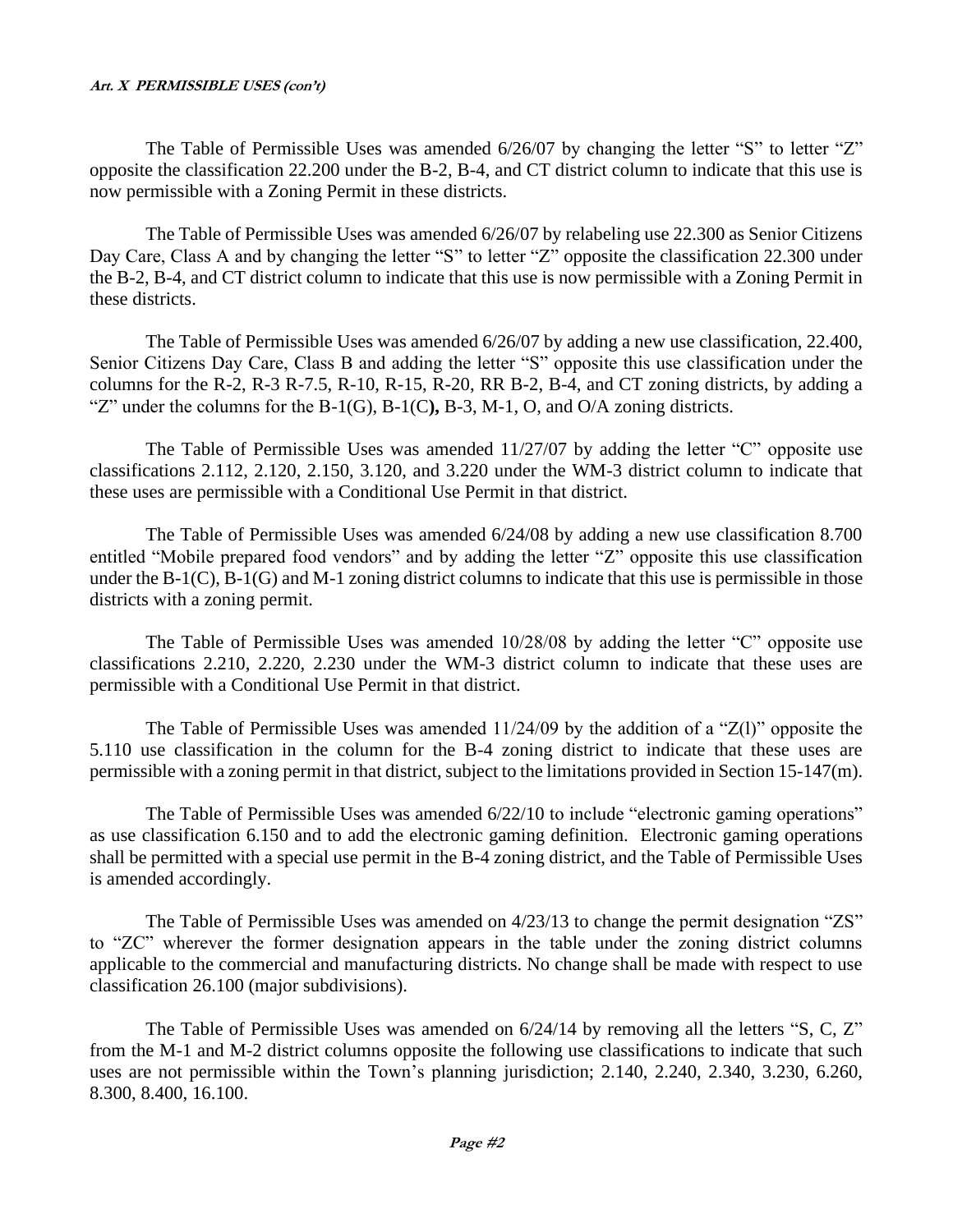The Table of Permissible Uses was amended on 3/24/15 due to an error from amendment on 6/24/14.

The Table of Permissible Uses was amended on 6/23/15 by adding a new classification 15.750 Data Service Provider Facility and adding "ZS" under R-10, R-15 and R-20 districts.

The Table of Permissible Uses was amended on 3/22/16 by adding a new subsection (112) and adding a new use classification 3.260 Social Service Provider with Dining and adding the letter "Z" under  $B1(g)$ , RR and R-20.

The Tables of Permissible Uses was amended on  $6/27/17$  to add 17.501, 502 & 503 to the table regarding Solar Array.

The Table of Permissible Uses was amended on 10/23/2018 by adding new use classification 2.250 "High Volume Retail with Outdoor Display and Curb-side Pickup and/or Drive Through Window (service directly to vehicle to pick- up pre-ordered grocery or pharmacy items for off-premises consumption)" and by adding the letter "C" opposite this use classification under the B-4 zoning district columns to indicate that this use is permissible in this district with a conditional use permit.

The Table of Permissible Uses was amended on 10/23/2018 by adding new use classification 3.131 "Office or clinics of physicians or dentists with not more than 30,000 square feet of total building gross floor area." and by adding the letter "C" under the B-4 zoning district columns to indicate that this use is permissible in this district with a conditional use permit.

The Tables of Permissible Uses was amended on 11/27/2018 to add 8.800 "Performing Art Space" to the table with the letters "ZC" for the  $B-1(g)$  and  $B-1(c)$  zoning districts.

The Table of Permissible Uses, is amended on 12/19/2018 by adding the term "places of worship and spiritual contemplation" to the description of use category 5.200.

The Table of Permissible Uses was amended on 1/22/2019 by adding the letters "ZS" opposite use classification 17.200 "Community or Regional Utility Facilities" under the R-10 Zoning District to indicate that this use is permissible in this district with a zoning permit or Special Use Permit, subject to the supplementary use regulations in Subsection 15-172.1.

The Table of Permissible Uses is amended on 6/18/2019 by adding one new column labelled HR-R with permissible use classifications as shown in the attached Exhibit 'A.' The letters "Z," "S," "C," "SC," and "ZS," and the symbol "\*" have the meanings described for all uses as provided in applicable subsections of Section 15-147.

The Table of Permissible Uses) was amended on 10/22/2019 by adding a new use classification 23.300 "Temporary Construction Parking" and by adding the letter "Z (l)" opposite this use classification under the  $B-1(g)$ ,  $B-1(c)$  and  $B-2$  zoning district columns to indicate that this use is permissible in these districts with a zoning permit, subject to Subsection 15-147(u).

The Table of Permissible Uses was amended on 6/23/20 by expanding the description of the subcategories of use classification 18.000 "Towers and Related Structures" to read 18.100 "Towers and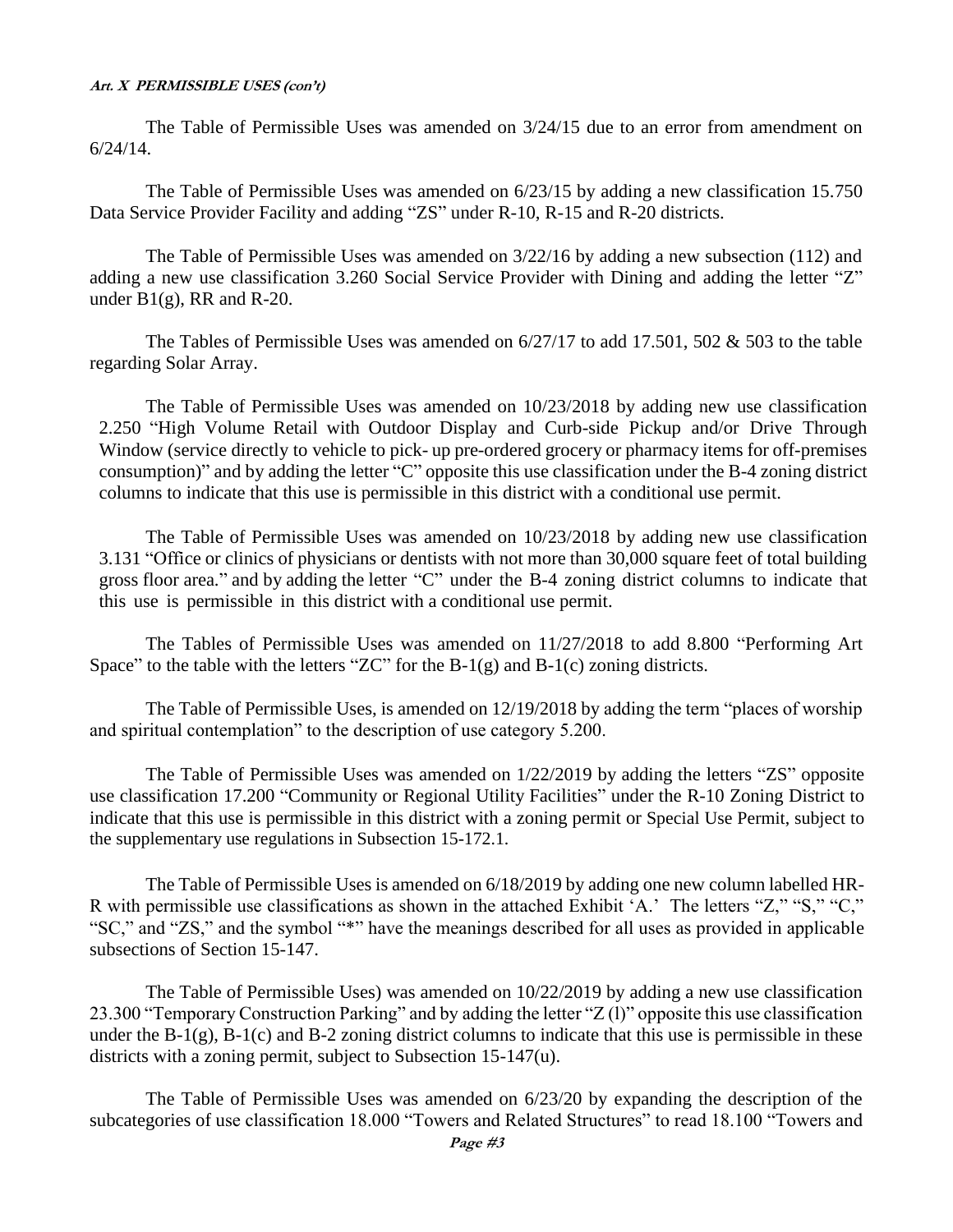antennas fifty feet tall or less; 18.200 "Towers and antennas that exceed 50 feet in height; substantial modifications, that are not regarded as accessary to residential uses under  $15{\text -}150(c)(5)$ ;"  $18.300$ "Antennas exceeding 50 feet in height attached to wireless support structures other than towers; substantial modifications (other than accessory uses under  $15-150(c)(5)$ ;" and  $18.400$  "Publicly-owned towers, wireless support structures and antennas of all sizes that are used in the provision of public safety services."

Table of Permissible Uses was amended on 6/23/20 by adding a new use classification 18.500 "Small and Micro Wireless Facilities; with or without associated Utility Poles or Wireless Support Structures" by adding the letter "Z" opposite this use classification under all zoning district columns to indicate that this use is permissible in all districts with a zoning permit as noted further in section 15- 176 Towers, Antennas, and Wireless Facilities, including Small and Micro Wireless Facilities.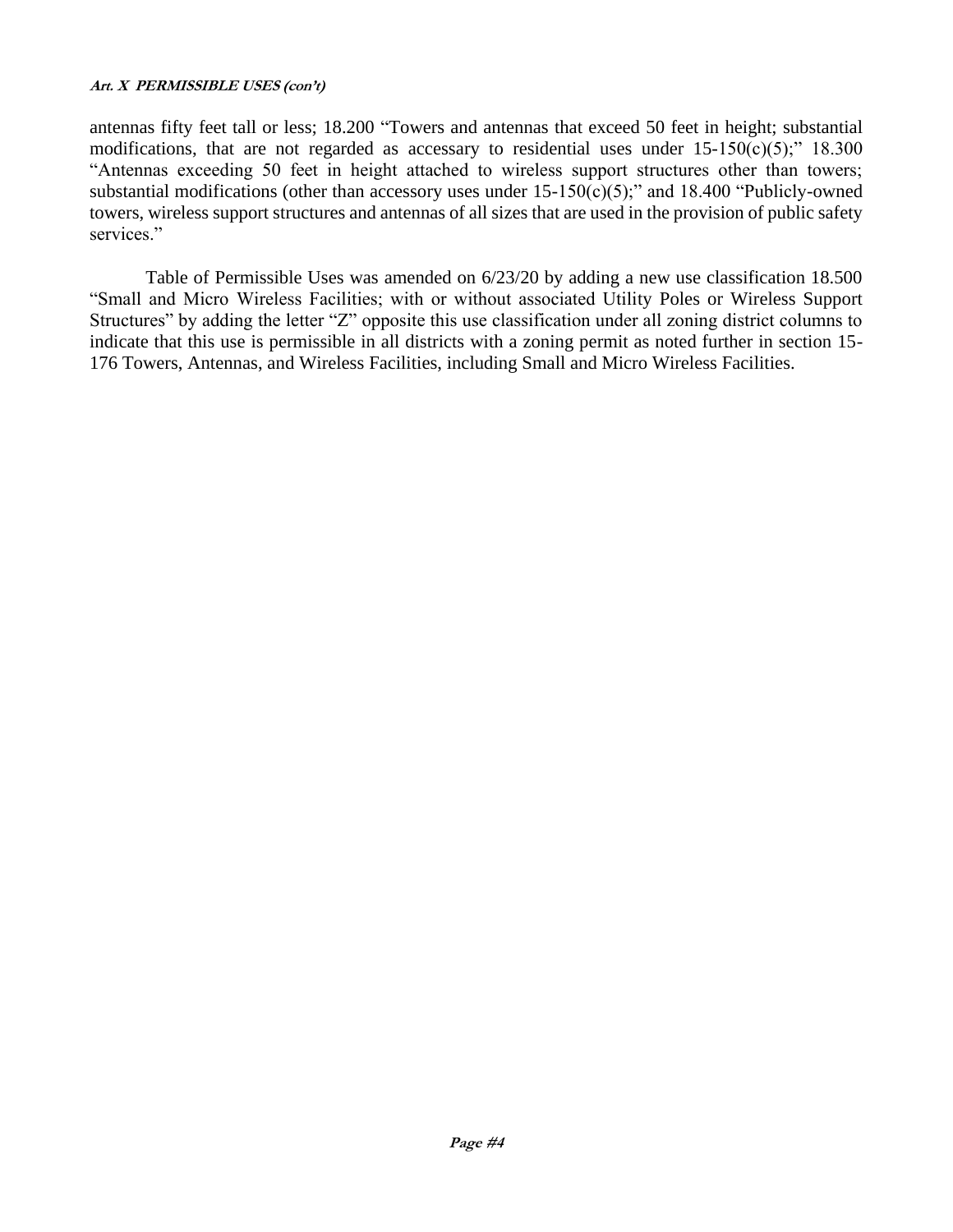<sup>2</sup>Use classifications amendment/repeal dates are as follows:

1.112 Amended 10-01-85 1.120 Amended 10-01-85 1.420 Amended 05-10-83; 06-22-04 1.480 Amended 04-19-05 1.640 Amended 10-22-85 1.700 (Repealed) 1.800 2.110 2.111 Amended 04-15-81; 12-14-82 2.112 Amended 11-27-07 2.120 Amended 11-27-07 2.140 Amended 06-24-14 2.150 Amended 11-27-07 2.210 Amended 05-28-02; 10-28-08 2.220 Amended 10-28-08 2.230 Amended 05-28-02; 10-28-08 2.240 Amended 06-24-14 2.340 Amended 06-24-14 3.110 Amended 03-07-06 3.120 Amended 03-07-06; 11-27-07 3.130 Amended 03-07-06 3.140 Amended 12-07-83 3.150 Amended 03-07-06 3.220 Amended 11-27-07 3.230 Amended 06-24-14 3.260 Amended 03-22-16 5.110 Amended 11-24-09 5.200 Amended 1219-18 6.150 Amended 06-22-10 6.260 Amended 06-24-14 7.200 Amended 05-10-83 8.100 Amended 06-22-04 8.200 Amended 06-22-04 8.300 Amended 06-24-14 8.400 Amended 06-24-14 8.500 Amended 06-22-04 8.600 Amended 06-22-04 8.700 Amended 06-24-08 9.100 Amended 06-25-02 15.750 Amended 06-23-15 15.800 Amended 05-24-05 16.100 Amended 06-24-14 17.400 Amended 05-24-05 17.410 Amended 03-24-15 17.420 Amended 03-24-15 17.501 Amended 06-27-17

17.502 Amended 06-27-17 17.503 Amended 06-27-17 18.200 Amended 06-23-20 18.300 Amended 06-23-20 18.400 Amended 06-23-20 18.500 Amended 06-23-20 19.100 Amended 05-12-81 19.200 Amended 05-12-81 21.000 Amended 06-20-06 21.100 Amended 06-20-06 21.200 Amended 06-20-06 21.300 Amended 06-20-06 22.100 Amended 06-26-07 22.200 Amended 06-26-07 22.300 Amended 06-26-07 23.300 Amended 10-22-19 26.100 Amended 04-23-13 34.000 Amended 11-28-06 34.100 Amended 11-28-06 34.200 Amended 11-28-06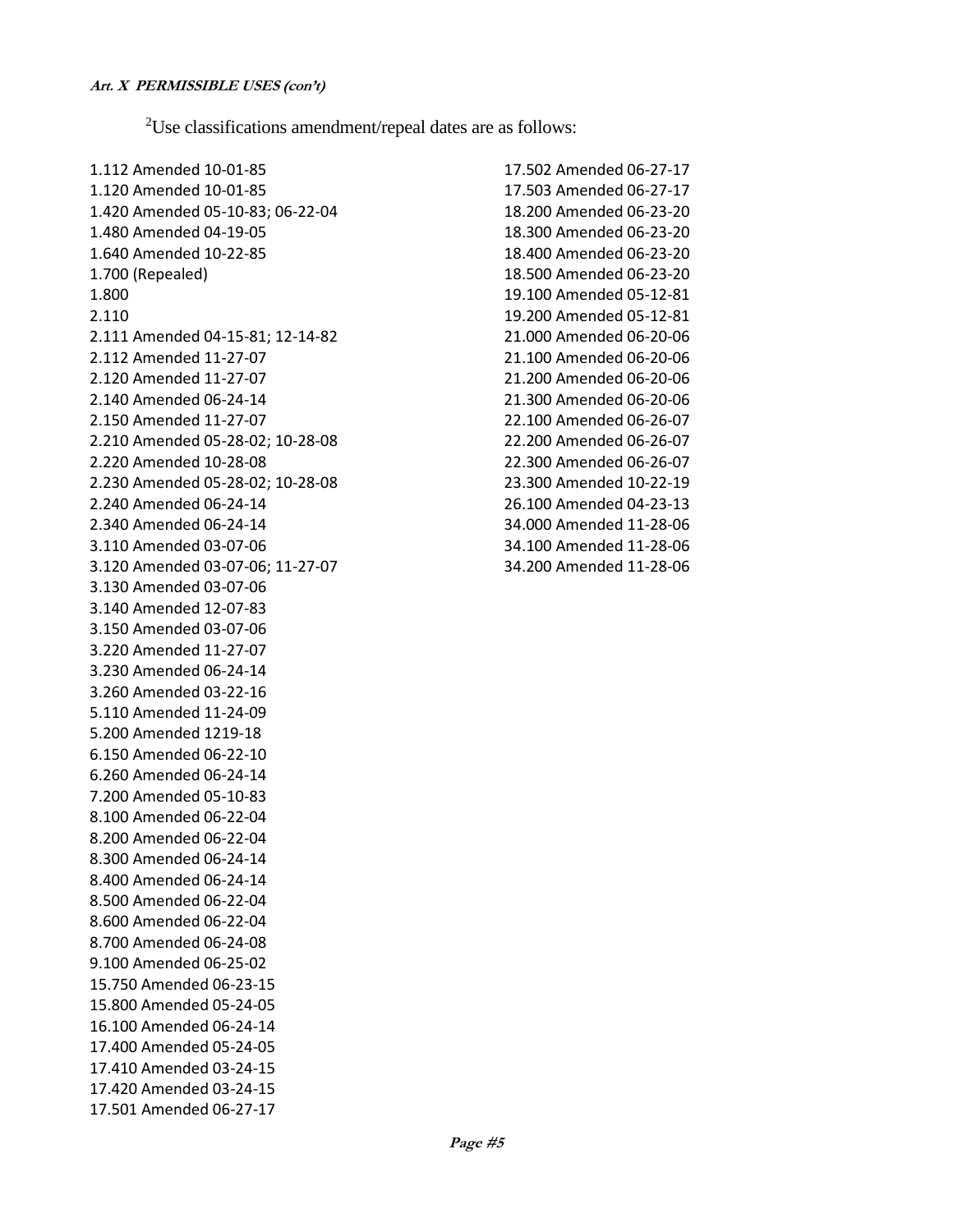|                   |       |                   | <b>DESCRIPTION</b>          |                                                                  | R-<br>$\overline{2}$      | $R-$<br>$\overline{\mathbf{3}}$                                                  | $R-$<br>7.5                          | $R-$<br>SIR,<br><b>SIR2</b><br>10       | $R-$<br>15                                                              | $R-$<br>20                  |                                | ${\bf R}$                                 | $RR$ $HR$ - $HR$ -<br>cc                              | $B-$<br>$\mathbf{1}$<br>(C) | $B-$<br>$\mathbf{1}$<br>(G)                                             | $B-$<br>$\overline{2}$      | $B-$<br>$\overline{\mathbf{3}}$                       | <b>B-</b><br>$3-$<br>T | $B-$<br>$\overline{4}$ | M-<br>$\overline{1}$ | M-<br>$\overline{2}$ | CT                                                                      | $  c  $ W- | $\mathbf R$                               | 5 | $B -   WM  $<br>$-3$ | $O \parallel O$   | $\mathbf{A}$      |
|-------------------|-------|-------------------|-----------------------------|------------------------------------------------------------------|---------------------------|----------------------------------------------------------------------------------|--------------------------------------|-----------------------------------------|-------------------------------------------------------------------------|-----------------------------|--------------------------------|-------------------------------------------|-------------------------------------------------------|-----------------------------|-------------------------------------------------------------------------|-----------------------------|-------------------------------------------------------|------------------------|------------------------|----------------------|----------------------|-------------------------------------------------------------------------|------------|-------------------------------------------|---|----------------------|-------------------|-------------------|
| 1.000 Residential |       |                   |                             |                                                                  |                           |                                                                                  |                                      |                                         |                                                                         |                             |                                |                                           |                                                       |                             |                                                                         |                             |                                                       |                        |                        |                      |                      |                                                                         |            |                                           |   |                      |                   |                   |
|                   |       |                   |                             | 1.100 Single Family Residences                                   |                           |                                                                                  |                                      |                                         |                                                                         |                             |                                |                                           |                                                       |                             |                                                                         |                             |                                                       |                        |                        |                      |                      |                                                                         |            |                                           |   |                      |                   |                   |
|                   |       |                   |                             | 1.110 Single Family Detached                                     |                           |                                                                                  |                                      |                                         |                                                                         |                             |                                |                                           |                                                       |                             |                                                                         |                             |                                                       |                        |                        |                      |                      |                                                                         |            |                                           |   |                      |                   |                   |
|                   |       |                   |                             | One Dwelling Unit Per Lot<br>1.111 Site Built/Modular            | z                         | $\mathbf{Z}% ^{T}=\mathbf{Z}^{T}\times\mathbf{Z}^{T}$                            | z                                    | z                                       | $\mathbf{Z}% ^{T}=\mathbf{Z}^{T}\times\mathbf{Z}^{T}$                   |                             | z                              | ${\bf Z}$                                 | Z                                                     |                             | z                                                                       | $\bf{Z}$                    | $\mathbf{Z}% ^{T}=\mathbf{Z}^{T}\times\mathbf{Z}^{T}$ | $\overline{z}$         |                        |                      |                      | Z                                                                       |            | Z                                         |   |                      | z∥                | $\mathbf{Z}$      |
|                   |       |                   |                             | 1.112 Class A Mobile Home                                        |                           |                                                                                  | $\overline{z}$                       | $\overline{z}$                          | $\overline{z}$                                                          | z<br>$\overline{z}$         | $\overline{z}$                 | $\overline{z}$                            | $\overline{z}$                                        |                             |                                                                         |                             |                                                       |                        |                        |                      |                      |                                                                         |            | z                                         |   |                      |                   |                   |
|                   |       |                   |                             | 1.113 Class B Mobile Home                                        |                           |                                                                                  |                                      |                                         |                                                                         |                             |                                |                                           |                                                       |                             |                                                                         |                             |                                                       |                        |                        |                      |                      |                                                                         |            |                                           |   |                      |                   |                   |
|                   |       |                   |                             | 1.120 Single Family Detached                                     |                           |                                                                                  |                                      |                                         |                                                                         |                             |                                |                                           |                                                       |                             |                                                                         |                             |                                                       |                        |                        |                      |                      |                                                                         |            |                                           |   |                      |                   |                   |
|                   |       |                   |                             | More Than One Dwelling                                           |                           |                                                                                  |                                      |                                         |                                                                         |                             |                                |                                           |                                                       |                             |                                                                         |                             |                                                       |                        |                        |                      |                      |                                                                         |            |                                           |   |                      |                   |                   |
|                   |       |                   | Unit Per Lot                |                                                                  |                           |                                                                                  |                                      |                                         |                                                                         |                             |                                |                                           |                                                       |                             |                                                                         |                             |                                                       |                        |                        |                      |                      |                                                                         |            |                                           |   |                      |                   |                   |
|                   |       |                   |                             | 1.121 Site Built/Modular<br>1.122 Class A Mobile Home            | $\ast$                    | $\ast$                                                                           | $\ast$<br>$\overline{\ast}$          | $\ast$<br>$\ast$                        | $\ast$<br>$\ast$                                                        | $\ast$<br>$\overline{\ast}$ | $\ast$<br>$\overline{\ast}$    | $\ast$<br>$\ast$                          | $\ast$<br>$\overline{\ast}$                           |                             | $\ast$                                                                  | $\ast$                      | $\ast$                                                | $\ast$                 |                        |                      |                      | $\ast$                                                                  |            |                                           |   |                      | $\ast$            | $\ast$            |
|                   |       |                   |                             | 1.123 Class B Mobile Home                                        |                           |                                                                                  |                                      |                                         |                                                                         |                             |                                |                                           |                                                       |                             |                                                                         |                             |                                                       |                        |                        |                      |                      |                                                                         |            |                                           |   |                      |                   |                   |
|                   |       |                   | 1.200 Two-Family Residences |                                                                  |                           |                                                                                  |                                      |                                         |                                                                         |                             |                                |                                           |                                                       |                             |                                                                         |                             |                                                       |                        |                        |                      |                      |                                                                         |            |                                           |   |                      |                   |                   |
|                   |       |                   |                             | 1.210 Two-Family Conversion                                      | $\ast$                    | $\ast$                                                                           | $\ast$                               | $\ast$                                  | $\ast$                                                                  | $\ast$                      | $\ast$                         | $\ast$                                    | $\ast$                                                | $\ast$                      | $\ast$                                                                  | $\ast$                      | $\ast$                                                | $\ast$                 |                        |                      |                      | $\ast$                                                                  |            |                                           |   |                      | $\ast$            | $\ast$            |
|                   |       |                   |                             | 1.220 Primary Residence with                                     |                           |                                                                                  |                                      |                                         |                                                                         |                             |                                |                                           |                                                       |                             |                                                                         |                             |                                                       |                        |                        |                      |                      |                                                                         |            |                                           |   |                      |                   |                   |
|                   |       |                   |                             | <b>Accessory Apartment</b>                                       | $\ast$                    | $\ast$                                                                           | $\ast$                               | $\ast$                                  | $\ast$                                                                  | $\ast$                      | $\ast$                         | $\ast$                                    | $\ast$                                                | $\ast$                      | $\ast$                                                                  | $\ast$                      | $\ast$                                                | $\ast$                 |                        |                      |                      | $\ast$                                                                  |            |                                           |   |                      | $\ast$            | $\ast$            |
|                   |       |                   | 1.230 Duplex                |                                                                  | $\ast$                    | $\ast$                                                                           | $\overline{\ast}$                    | $\ast$                                  | $\ast$                                                                  | $\overline{\ast}$           | $\ast$                         | $\ast$                                    | $\ast$                                                | $\ast$                      | $\ast$                                                                  | $\ast$                      | $\ast$                                                | $\ast$                 |                        |                      |                      | $\ast$                                                                  |            |                                           |   |                      | $\ast$            | $\overline{\ast}$ |
|                   |       |                   |                             | 1.231 Maximum 20% units                                          | $\ast$                    |                                                                                  | $\ast$                               | $\ast$                                  | $\ast$                                                                  | $\ast$                      | $\ast$                         | $\ast$                                    | $\ast$                                                | $\ast$                      | $\ast$                                                                  | $\ast$                      | $\ast$                                                | $\ast$                 |                        |                      |                      | $\ast$                                                                  |            |                                           |   |                      | $\ast$            | $\ast$            |
|                   |       |                   |                             | > 3 bedrms/du<br>1.232 No bedroom limit                          | $\ast$                    | $\ast$<br>$\ast$                                                                 |                                      |                                         |                                                                         |                             |                                |                                           |                                                       |                             |                                                                         |                             |                                                       |                        |                        |                      |                      |                                                                         |            |                                           |   |                      |                   |                   |
|                   |       |                   |                             | 1.240 Two Family Apartment                                       | $\ast$                    | $\ast$                                                                           | $\ast$                               | $\ast$                                  | $\ast$                                                                  | $\ast$                      | $\ast$                         | $\ast$                                    |                                                       | $\ast$                      | $\ast$                                                                  | $\ast$                      | $\ast$                                                | $\ast$                 |                        |                      |                      | $\ast$                                                                  |            |                                           |   |                      | $\ast$            | $\ast$            |
|                   |       |                   |                             | 1.241 Maximum 20% units                                          |                           |                                                                                  |                                      |                                         |                                                                         |                             |                                |                                           |                                                       |                             |                                                                         |                             |                                                       |                        |                        |                      |                      |                                                                         |            |                                           |   |                      |                   |                   |
|                   |       |                   |                             | > 3 bedrms/du                                                    | $\ast$                    | $\ast$                                                                           | $\ast$                               | $\ast$                                  | $\ast$                                                                  | $\ast$                      | $\ast$                         | $\ast$                                    | $\ast$                                                | $\ast$                      | $\ast$                                                                  | $\ast$                      | $\ast$                                                | $\ast$                 |                        |                      |                      | $\ast$                                                                  |            |                                           |   |                      | $\ast$            | $\ast$            |
|                   |       |                   |                             | 1.242 No bedroom limit                                           | $\ast$                    | $\ast$                                                                           |                                      |                                         |                                                                         |                             |                                |                                           |                                                       |                             |                                                                         |                             |                                                       |                        |                        |                      |                      |                                                                         |            |                                           |   |                      |                   |                   |
|                   |       |                   |                             | 1.300 Multi-Family Residences                                    |                           |                                                                                  |                                      |                                         |                                                                         |                             |                                |                                           |                                                       |                             |                                                                         |                             |                                                       |                        |                        |                      |                      |                                                                         |            |                                           |   |                      |                   |                   |
|                   |       |                   |                             | 1.310 Multi-Family Conversion                                    | BA                        | BA                                                                               | <b>BA</b>                            | BA                                      | BA                                                                      | BA                          | BA                             |                                           |                                                       | BA                          | BA                                                                      | BA                          | BA                                                    | <b>BA</b>              |                        |                      |                      | <b>BA</b>                                                               |            |                                           |   |                      | $BA \parallel BA$ |                   |
|                   |       |                   |                             | 1.320 Multi-Family Townhomes<br>1.321 Maximum 20% units          | BA                        | <b>BA</b>                                                                        | <b>BA</b>                            | <b>BA</b>                               | BA                                                                      | <b>BA</b>                   | BA                             |                                           | $\ast$                                                | BA                          | <b>BA</b>                                                               | $\overline{\mathbf{BA}}$    | <b>BA</b>                                             | <b>BA</b>              |                        |                      |                      | BA                                                                      |            |                                           |   |                      | $BA$ $BA$         |                   |
|                   |       |                   |                             | > 3 bedrms/du                                                    | BA                        | BA                                                                               | <b>BA</b>                            | $\mathbf{BA}$                           | BA                                                                      | BA                          | BA                             |                                           |                                                       | BA                          | BA                                                                      | BA                          | BA                                                    | BA                     |                        |                      |                      | <b>BA</b>                                                               |            |                                           |   |                      | $BA \parallel BA$ |                   |
|                   |       |                   |                             | 1.322 No bedroom limit                                           | BA                        | <b>BA</b>                                                                        |                                      |                                         |                                                                         |                             |                                |                                           |                                                       |                             |                                                                         |                             |                                                       |                        |                        |                      |                      |                                                                         |            |                                           |   |                      |                   |                   |
|                   |       |                   |                             | 1.330 Multi-Family Apartments                                    | BA                        | $\overline{\mathbf{BA}}$                                                         | <b>BA</b>                            | BA                                      | BA                                                                      | BA                          | BA                             |                                           |                                                       | BA                          | BA                                                                      | $BA$ $BA$                   |                                                       | <b>BA</b>              |                        |                      |                      | <b>BA</b>                                                               |            |                                           |   |                      | $BA$ $BA$         |                   |
|                   |       |                   |                             | 1.331 Maximum 20% units                                          |                           |                                                                                  |                                      |                                         |                                                                         |                             |                                |                                           |                                                       |                             |                                                                         |                             |                                                       |                        |                        |                      |                      |                                                                         |            |                                           |   |                      |                   |                   |
|                   |       |                   |                             | > 3 bedrms/du                                                    | BA                        | BA                                                                               | BA                                   | BA                                      | <b>BA</b>                                                               | BA                          | BA                             |                                           |                                                       | <b>BA</b>                   | BA                                                                      |                             | $BA \parallel BA$                                     | BA                     |                        |                      |                      | <b>BA</b>                                                               |            |                                           |   |                      | $BA$ $BA$         |                   |
|                   |       |                   |                             | 1.332 No bedroom limit                                           | <b>BA</b>                 | <b>BA</b>                                                                        |                                      |                                         |                                                                         |                             |                                |                                           |                                                       |                             |                                                                         |                             |                                                       |                        |                        |                      |                      |                                                                         |            |                                           |   |                      |                   |                   |
|                   |       |                   |                             | 1.340 Single-Room Occupancy                                      | BA                        |                                                                                  |                                      |                                         |                                                                         |                             |                                | $\ast$                                    | $\ast$                                                | <b>BA</b>                   | BA                                                                      | $BA$ $BA$                   |                                                       |                        |                        |                      |                      | <b>BA</b>                                                               |            |                                           |   |                      |                   |                   |
|                   |       | 1.400 Group Homes | 1.350 Triplex               |                                                                  |                           |                                                                                  |                                      |                                         |                                                                         |                             |                                |                                           |                                                       |                             |                                                                         |                             |                                                       |                        |                        |                      |                      |                                                                         |            |                                           |   |                      |                   |                   |
|                   |       |                   |                             | 1.410 Fraternities, Sororities,                                  |                           |                                                                                  |                                      |                                         |                                                                         |                             |                                |                                           |                                                       |                             |                                                                         |                             |                                                       |                        |                        |                      |                      |                                                                         |            |                                           |   |                      |                   |                   |
|                   |       |                   |                             | Dormitories and Similar                                          |                           |                                                                                  |                                      |                                         |                                                                         |                             |                                |                                           |                                                       |                             |                                                                         |                             |                                                       |                        |                        |                      |                      |                                                                         |            |                                           |   |                      |                   |                   |
|                   |       |                   | Housing                     |                                                                  | A                         | A                                                                                | A                                    | $\mathbf{A}$                            | A                                                                       | A                           | ${\bf C}$                      |                                           |                                                       |                             | A                                                                       | $\mathbf A$                 |                                                       |                        |                        |                      |                      | A                                                                       |            |                                           |   |                      |                   |                   |
|                   |       |                   |                             | 1.420 Boarding Houses,                                           |                           |                                                                                  |                                      |                                         |                                                                         |                             |                                |                                           |                                                       |                             |                                                                         |                             |                                                       |                        |                        |                      |                      |                                                                         |            |                                           |   |                      |                   |                   |
|                   |       |                   |                             | Rooming Houses                                                   | В                         | в                                                                                | $\, {\bf B}$                         | B                                       | В                                                                       | $\, {\bf B}$                | $\, {\bf B}$                   |                                           |                                                       |                             | A                                                                       | $\, {\bf B}$                |                                                       |                        |                        |                      |                      | A                                                                       |            | $\mathbf A$                               |   |                      |                   |                   |
|                   |       |                   |                             | 1.430 Adult Care Home, Class A                                   | z                         | $\mathbf{Z}% ^{T}=\mathbf{Z}^{T}\times\mathbf{Z}^{T}$                            | $\overline{\mathbf{z}}$              | $\overline{z}$                          | $\overline{z}$                                                          | $\overline{z}$              | $\bf Z$                        | ${\bf Z}$                                 | $\mathbf{Z}$                                          |                             | $\overline{\mathbf{z}}$                                                 | $\overline{z}$              | $\overline{z}$                                        | $\overline{z}$         |                        |                      |                      | $\overline{z}$                                                          |            | $\overline{z}$                            |   |                      | $\overline{z}$    | $\overline{z}$    |
|                   |       |                   |                             | 1.440 Adult Care Home, Class B<br>1.450 Child Care Home, Class A | $\, {\bf B}$<br>${\bf z}$ | $\overline{\mathbf{B}}$<br>$\mathbf{Z}% ^{T}=\mathbf{Z}^{T}\times\mathbf{Z}^{T}$ | $\overline{\mathbf{B}}$<br>${\bf z}$ | $\overline{\mathbf{B}}$<br>$\mathbf{Z}$ | $\overline{B}$<br>$\mathbf{Z}% ^{T}=\mathbf{Z}^{T}\times\mathbf{Z}^{T}$ | $\overline{B}$<br>z         | $\overline{B}$<br>$\mathbf{Z}$ | $\overline{B}$<br>$\overline{\mathbf{z}}$ | $\overline{\mathbf{B}}$<br>$\overline{z}$             |                             | $\overline{z}$<br>$\mathbf{Z}% ^{T}=\mathbf{Z}^{T}\times\mathbf{Z}^{T}$ | $\overline{z}$<br>${\bf z}$ | $\overline{z}$                                        | $\overline{z}$         |                        |                      |                      | $\overline{z}$<br>$\mathbf{Z}% ^{T}=\mathbf{Z}^{T}\times\mathbf{Z}^{T}$ |            | $\overline{B}$<br>$\overline{\mathbf{z}}$ |   |                      | $\overline{z}$    | $\overline{z}$    |
|                   |       |                   |                             | 1.460 Child Care Home, Class B                                   | $\, {\bf B}$              | $\, {\bf B}$                                                                     | $\, {\bf B}$                         | $\, {\bf B}$                            | $\, {\bf B}$                                                            | $\, {\bf B}$                | $\, {\bf B}$                   | $\, {\bf B}$                              | $\, {\bf B}$                                          |                             | $\overline{\mathbf{z}}$                                                 | $\overline{\mathbf{z}}$     |                                                       |                        |                        |                      |                      | $\overline{z}$                                                          |            | $\overline{\mathbf{B}}$                   |   |                      |                   |                   |
|                   |       |                   |                             | 1.470 Maternity Home                                             | ${\bf z}$                 | $\bf{Z}$                                                                         | $\overline{\mathbf{z}}$              | $\mathbf{Z}$                            | $\overline{z}$                                                          | $\overline{\mathbf{z}}$     | ${\bf z}$                      | ${\bf z}$                                 | $\mathbf{Z}% ^{T}=\mathbf{Z}^{T}\times\mathbf{Z}^{T}$ |                             | $\overline{z}$                                                          | ${\bf z}$                   | $\bf Z$                                               | $\overline{z}$         |                        |                      |                      | $\overline{z}$                                                          |            | $\overline{z}$                            |   |                      | $\overline{z}$    | $\overline{z}$    |
|                   |       |                   |                             | 1.480 Nursing Care Home                                          | $\mathbf{Z}$              | $\overline{\mathbf{z}}$                                                          | $\overline{z}$                       | $\bf{z}$                                | $\overline{\mathbf{z}}$                                                 | $\overline{\mathbf{z}}$     | $\mathbf{Z}$                   | $\overline{z}$                            | $\overline{z}$                                        |                             | $\overline{z}$                                                          | $\overline{\mathbf{z}}$     | $\overline{z}$                                        | $\overline{z}$         |                        |                      |                      | $\overline{z}$                                                          |            | $\overline{z}$                            |   |                      | $\overline{z}$    | $\overline{z}$    |
|                   |       |                   | 1.500 Temporary Residences  |                                                                  |                           |                                                                                  |                                      |                                         |                                                                         |                             |                                |                                           |                                                       |                             |                                                                         |                             |                                                       |                        |                        |                      |                      |                                                                         |            |                                           |   |                      |                   |                   |
|                   |       |                   |                             | 1.510 Tourist Homes and other                                    |                           |                                                                                  |                                      |                                         |                                                                         |                             |                                |                                           |                                                       |                             |                                                                         |                             |                                                       |                        |                        |                      |                      |                                                                         |            |                                           |   |                      |                   |                   |
|                   |       |                   |                             | <b>Temporary Residences</b>                                      |                           |                                                                                  |                                      |                                         |                                                                         |                             |                                |                                           |                                                       |                             |                                                                         |                             |                                                       |                        |                        |                      |                      |                                                                         |            |                                           |   |                      |                   |                   |
|                   |       |                   |                             | Renting Rooms for<br>Relatively Short                            |                           |                                                                                  |                                      |                                         |                                                                         |                             |                                |                                           |                                                       |                             |                                                                         |                             |                                                       |                        |                        |                      |                      |                                                                         |            |                                           |   |                      |                   |                   |
|                   |       |                   |                             | Periods of Time                                                  | B                         | B                                                                                | $\, {\bf B}$                         | B                                       |                                                                         |                             |                                |                                           |                                                       |                             |                                                                         | $\, {\bf B}$                |                                                       |                        |                        |                      |                      |                                                                         |            |                                           | A |                      |                   |                   |
|                   |       |                   |                             | 1.600 Homes Emphasizing Services,                                |                           |                                                                                  |                                      |                                         |                                                                         |                             |                                |                                           |                                                       |                             |                                                                         |                             |                                                       |                        |                        |                      |                      |                                                                         |            |                                           |   |                      |                   |                   |
|                   |       |                   |                             | <b>Treatment or Supervision</b>                                  |                           |                                                                                  |                                      |                                         |                                                                         |                             |                                |                                           |                                                       |                             |                                                                         |                             |                                                       |                        |                        |                      |                      |                                                                         |            |                                           |   |                      |                   |                   |
|                   |       |                   |                             | 1.610 Temporary Homes for the                                    |                           |                                                                                  |                                      |                                         |                                                                         |                             |                                |                                           |                                                       |                             |                                                                         |                             |                                                       |                        |                        |                      |                      |                                                                         |            |                                           |   |                      |                   |                   |
|                   |       |                   | Homeless                    |                                                                  |                           | B                                                                                | $\, {\bf B}$                         |                                         |                                                                         |                             | $\, {\bf B}$                   |                                           |                                                       | $\, {\bf B}$                |                                                                         | $\, {\bf B}$                | $\, {\bf B}$                                          | $\, {\bf B}$           |                        |                      |                      |                                                                         |            |                                           |   |                      |                   |                   |
|                   |       |                   |                             | 1.620 Overnight Shelters for                                     |                           |                                                                                  |                                      |                                         |                                                                         |                             |                                |                                           |                                                       |                             |                                                                         |                             |                                                       |                        |                        |                      |                      |                                                                         |            |                                           |   |                      |                   |                   |
|                   |       |                   | Homeless                    |                                                                  |                           |                                                                                  |                                      |                                         |                                                                         |                             |                                |                                           |                                                       | $\, {\bf B}$                |                                                                         | $\, {\bf B}$                | $\, {\bf B}$                                          | $\, {\bf B}$           |                        |                      |                      |                                                                         |            |                                           |   |                      |                   |                   |
|                   |       |                   | Complex                     | 1.630 Senior Citizen Residential                                 |                           |                                                                                  |                                      | A                                       | $\mathbf{A}$                                                            |                             |                                |                                           |                                                       |                             |                                                                         |                             |                                                       |                        |                        |                      |                      |                                                                         |            |                                           |   |                      |                   |                   |
|                   | 1.700 |                   |                             |                                                                  |                           |                                                                                  |                                      |                                         |                                                                         |                             |                                |                                           |                                                       |                             |                                                                         |                             |                                                       |                        |                        |                      |                      |                                                                         |            |                                           |   |                      |                   |                   |
|                   | 1.800 |                   |                             |                                                                  |                           |                                                                                  |                                      |                                         |                                                                         |                             |                                |                                           |                                                       |                             |                                                                         |                             |                                                       |                        |                        |                      |                      |                                                                         |            |                                           |   |                      |                   |                   |
|                   |       |                   | 1.900 Home Occupation       |                                                                  | z                         | z                                                                                | z                                    | z                                       | z                                                                       | z                           | z                              | z                                         | z                                                     |                             |                                                                         | B                           | B                                                     | $\, {\bf B}$           |                        |                      |                      | B                                                                       |            | z                                         |   |                      | $\mathbf{z}$      | z                 |
|                   |       |                   |                             | 1.910 Major Home Occupation                                      |                           |                                                                                  |                                      |                                         |                                                                         |                             |                                | $\overline{z}$                            | z                                                     |                             |                                                                         |                             |                                                       |                        |                        |                      |                      |                                                                         |            |                                           |   |                      |                   |                   |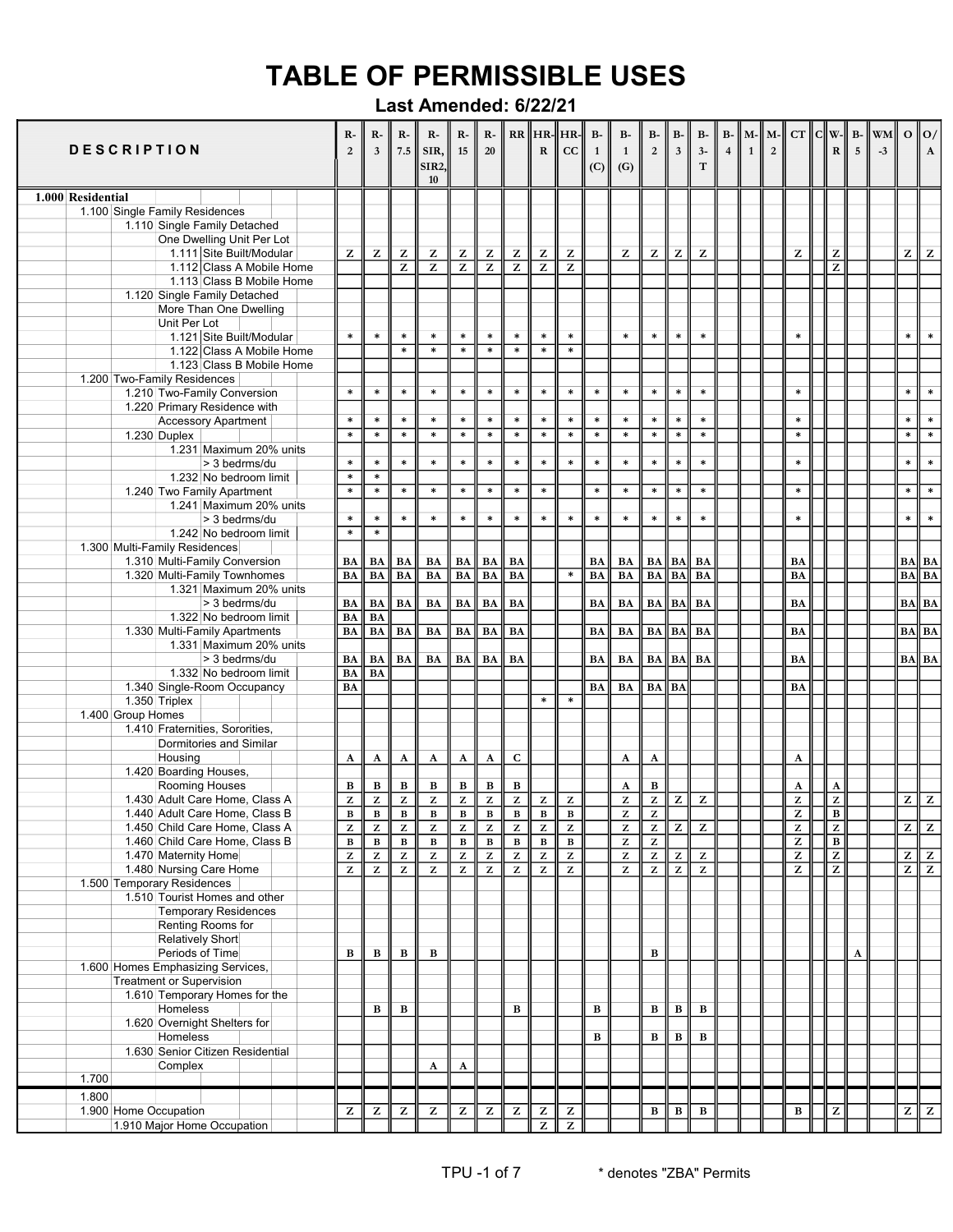|               | <b>DESCRIPTION</b> |                                                                                           | R-<br>$\overline{2}$ | $R-$<br>$\overline{\mathbf{3}}$ | $R-$<br>7.5 | $R-$<br>SIR,<br><b>SIR2,</b><br>10 | $R-$<br>15 | $R-$<br>20 | ${\bf R}$ | $RR$ $HR$ - $HR$ - $\frac{1}{2}$<br>cc | $\, {\bf B}$ -<br>1<br>(C) | $B-$<br>$\mathbf{1}$<br>(G) | $\mathbf{B}\text{-}$<br>$\mathbf 2$ | $B-$<br>$\mathbf{3}$ | $\, {\bf B} \,$<br>$3-$<br>$\mathbf T$ | $\overline{4}$ | $B - M -$<br>$\overline{1}$ | $\overline{2}$ | $\ M - C\  C \ W - B\ $   | R | $\overline{\mathbf{5}}$ | <b>WM</b><br>$-3$ | $\mathbf{o}$   $\mathbf{o}$ /<br>$\mathbf A$ |
|---------------|--------------------|-------------------------------------------------------------------------------------------|----------------------|---------------------------------|-------------|------------------------------------|------------|------------|-----------|----------------------------------------|----------------------------|-----------------------------|-------------------------------------|----------------------|----------------------------------------|----------------|-----------------------------|----------------|---------------------------|---|-------------------------|-------------------|----------------------------------------------|
|               |                    | 2.000 Sales and Rental of Goods, Merchandise                                              |                      |                                 |             |                                    |            |            |           |                                        |                            |                             |                                     |                      |                                        |                |                             |                |                           |   |                         |                   |                                              |
| and Equipment |                    |                                                                                           |                      |                                 |             |                                    |            |            |           |                                        |                            |                             |                                     |                      |                                        |                |                             |                |                           |   |                         |                   |                                              |
|               |                    | 2.100 No Storage or Display of Goods                                                      |                      |                                 |             |                                    |            |            |           |                                        |                            |                             |                                     |                      |                                        |                |                             |                |                           |   |                         |                   |                                              |
|               |                    | <b>Outside Fully Enclosed Building</b>                                                    |                      |                                 |             |                                    |            |            |           |                                        |                            |                             |                                     |                      |                                        |                |                             |                |                           |   |                         |                   |                                              |
|               |                    | 2.110 High-Volume Traffic                                                                 |                      |                                 |             |                                    |            |            |           |                                        |                            |                             |                                     |                      |                                        |                |                             |                |                           |   |                         |                   |                                              |
|               |                    | Generation                                                                                |                      |                                 |             |                                    |            |            |           |                                        | BA                         | BA                          |                                     | <b>BA</b>            | <b>BA</b>                              |                | $BA$ $BA$ $BA$              |                | $\mathbf{A}$              |   | $\mathbf A$             |                   | $\mathbf{BA}$                                |
|               |                    | 2.111 ABC Stores<br>2.112 Specialty High Volume                                           |                      |                                 |             |                                    |            |            |           |                                        | BA                         | BA                          |                                     | A                    | $\mathbf{A}$                           | $\mathbf{A}$   |                             |                | $\boldsymbol{\mathsf{A}}$ |   |                         |                   |                                              |
|               |                    | Retail                                                                                    |                      |                                 |             |                                    |            |            |           |                                        |                            |                             | <b>BA</b>                           |                      |                                        |                |                             |                |                           |   |                         | A                 |                                              |
|               |                    | 2.120 Low-Volume Traffic Generation                                                       |                      |                                 |             |                                    |            |            |           |                                        | ZA                         | ZA                          |                                     |                      | $ZA$ $ZA$ $ZA$                         |                | ZA ZA ZA                    |                | $\mathbf{A}$              |   | A                       | A                 | ZA                                           |
|               |                    | 2.130 Wholesale Sales                                                                     |                      |                                 |             |                                    |            |            |           |                                        |                            | ZA                          |                                     |                      | $\overline{ZA}$                        | ZA             | ZA ZA                       |                | $\overline{A}$            |   | $\mathbf A$             | A                 | ZA                                           |
|               |                    | 2.140 Drive-In Windows                                                                    |                      |                                 |             |                                    |            |            |           |                                        |                            |                             |                                     | A                    | $\overline{\mathbf{A}}$                | $\mathbf{A}$   |                             |                |                           |   |                         |                   |                                              |
|               |                    | 2.150 Retail Sales with Subordinate                                                       |                      |                                 |             |                                    |            |            |           |                                        |                            |                             |                                     |                      |                                        |                |                             |                |                           |   |                         |                   |                                              |
|               |                    | Manufacturing and Processing<br>2.200 Display of Goods Outside Fully                      |                      |                                 |             |                                    |            |            |           |                                        | ZA                         |                             |                                     |                      |                                        |                |                             |                |                           |   |                         | A                 |                                              |
|               |                    | <b>Enclosed Building</b>                                                                  |                      |                                 |             |                                    |            |            |           |                                        |                            |                             |                                     |                      |                                        |                |                             |                |                           |   |                         |                   |                                              |
|               |                    | 2.210 High-Volume Traffic                                                                 |                      |                                 |             |                                    |            |            |           |                                        |                            |                             |                                     |                      |                                        |                |                             |                |                           |   |                         |                   |                                              |
|               |                    | Generation                                                                                |                      |                                 |             |                                    |            |            |           |                                        | ZA                         | ZA                          |                                     |                      |                                        |                |                             | $ZA$ ZA ZA     |                           |   | A                       | A                 | ZA                                           |
|               |                    | 2.220 Low-Volume Traffic                                                                  |                      |                                 |             |                                    |            |            |           |                                        |                            |                             |                                     |                      |                                        |                |                             |                |                           |   |                         |                   |                                              |
|               |                    | Generation                                                                                |                      |                                 |             |                                    |            |            |           |                                        | ZA                         | ZA                          |                                     |                      |                                        |                |                             |                | ZA ZA ZA                  |   | A                       | $\mathbf A$       | ZA                                           |
|               |                    | 2.250 High Volume Retail with Outdoor<br>Display and Curbside Pick-up and/                |                      |                                 |             |                                    |            |            |           |                                        |                            |                             |                                     |                      |                                        |                |                             |                |                           |   |                         |                   |                                              |
|               |                    | or Drive Through Window (service                                                          |                      |                                 |             |                                    |            |            |           |                                        |                            |                             |                                     |                      |                                        |                |                             |                |                           |   |                         |                   |                                              |
|               |                    | directly to vehicle to pick-up pre-                                                       |                      |                                 |             |                                    |            |            |           |                                        |                            |                             |                                     |                      |                                        |                |                             |                |                           |   |                         |                   |                                              |
|               |                    | ordered grocery or pharmacy items                                                         |                      |                                 |             |                                    |            |            |           |                                        |                            |                             |                                     |                      |                                        |                |                             |                |                           |   |                         |                   |                                              |
|               |                    | for off-premises consumption                                                              |                      |                                 |             |                                    |            |            |           |                                        |                            |                             |                                     |                      |                                        | A              |                             |                |                           |   |                         |                   |                                              |
|               |                    | 2.230 Wholesale Sales                                                                     |                      |                                 |             |                                    |            |            |           |                                        |                            | A                           |                                     |                      |                                        |                |                             | $ZA$ $ZA$      | ZA                        |   | $\boldsymbol{\rm A}$    | $\mathbf A$       | ZA                                           |
|               |                    | 2.240 Drive-In Windows                                                                    |                      |                                 |             |                                    |            |            |           |                                        |                            |                             |                                     | A                    | $\boldsymbol{\rm A}$                   |                |                             |                |                           |   |                         |                   |                                              |
|               |                    | 2.300 Storage of goods outside fully<br>enclosed building                                 |                      |                                 |             |                                    |            |            |           |                                        |                            |                             |                                     |                      |                                        |                |                             |                |                           |   |                         |                   |                                              |
|               |                    | 2.310 High-volume traffic                                                                 |                      |                                 |             |                                    |            |            |           |                                        |                            |                             |                                     |                      |                                        |                |                             |                |                           |   |                         |                   |                                              |
|               |                    | generation                                                                                |                      |                                 |             |                                    |            |            |           |                                        |                            |                             |                                     |                      |                                        |                | ZA                          |                |                           |   |                         |                   |                                              |
|               |                    | 2.320 Low-volume traffic                                                                  |                      |                                 |             |                                    |            |            |           |                                        |                            |                             |                                     |                      |                                        |                | ZA                          |                |                           |   |                         |                   |                                              |
|               |                    | 2.330 Wholesale Sales                                                                     |                      |                                 |             |                                    |            |            |           |                                        |                            |                             |                                     |                      |                                        |                | ZA                          |                |                           |   |                         |                   |                                              |
|               |                    | 2.340 Drive-in Windows                                                                    |                      |                                 |             |                                    |            |            |           |                                        |                            |                             |                                     |                      |                                        |                |                             |                |                           |   |                         |                   |                                              |
|               |                    | 3.000 Office, Clerical, Research and Services<br><b>Not Primarily Related to Goods or</b> |                      |                                 |             |                                    |            |            |           |                                        |                            |                             |                                     |                      |                                        |                |                             |                |                           |   |                         |                   |                                              |
| Merchandise   |                    |                                                                                           |                      |                                 |             |                                    |            |            |           |                                        |                            |                             |                                     |                      |                                        |                |                             |                |                           |   |                         |                   |                                              |
|               |                    | 3.100 All operations conducted entirely                                                   |                      |                                 |             |                                    |            |            |           |                                        |                            |                             |                                     |                      |                                        |                |                             |                |                           |   |                         |                   |                                              |
|               |                    | Within Fully Enclosed Building                                                            |                      |                                 |             |                                    |            |            |           |                                        |                            |                             |                                     |                      |                                        |                |                             |                |                           |   |                         |                   |                                              |
|               |                    | 3.110 Operations designed to                                                              |                      |                                 |             |                                    |            |            |           |                                        |                            |                             |                                     |                      |                                        |                |                             |                |                           |   |                         |                   |                                              |
|               |                    | attract and serve                                                                         |                      |                                 |             |                                    |            |            |           |                                        |                            |                             |                                     |                      |                                        |                |                             |                |                           |   |                         |                   |                                              |
|               |                    | customers or clients on                                                                   |                      |                                 |             |                                    |            |            |           |                                        |                            |                             |                                     |                      |                                        |                |                             |                |                           |   |                         |                   |                                              |
|               |                    | the premises, such as                                                                     |                      |                                 |             |                                    |            |            |           |                                        |                            |                             |                                     |                      |                                        |                |                             |                |                           |   |                         |                   |                                              |
|               |                    | the office of attorneys,<br>physicians, other                                             |                      |                                 |             |                                    |            |            |           |                                        |                            |                             |                                     |                      |                                        |                |                             |                |                           |   |                         |                   |                                              |
|               |                    | professions, insurance and                                                                |                      |                                 |             |                                    |            |            |           |                                        |                            |                             |                                     |                      |                                        |                |                             |                |                           |   |                         |                   |                                              |
|               |                    | stock brokers, travel                                                                     |                      |                                 |             |                                    |            |            |           |                                        |                            |                             |                                     |                      |                                        |                |                             |                |                           |   |                         |                   |                                              |
|               |                    | agents, government                                                                        |                      |                                 |             |                                    |            |            |           |                                        |                            |                             |                                     |                      |                                        |                |                             |                |                           |   |                         |                   |                                              |
|               |                    | office buildings, etc.                                                                    |                      |                                 |             |                                    |            |            |           | ZA                                     | ZA                         | ZA                          | ZA                                  | B                    |                                        |                | $ZA$ $ZA$ $ZA$              |                | $\mathbf{A}$              |   | A                       |                   | $ZA$ $ZA$                                    |
|               |                    | 3.120 Operations designed to                                                              |                      |                                 |             |                                    |            |            |           |                                        |                            |                             |                                     |                      |                                        |                |                             |                |                           |   |                         |                   |                                              |
|               |                    | attract little or no<br>customer or client traffic                                        |                      |                                 |             |                                    |            |            |           |                                        |                            |                             |                                     |                      |                                        |                |                             |                |                           |   |                         |                   |                                              |
|               |                    | other than employees of                                                                   |                      |                                 |             |                                    |            |            |           |                                        |                            |                             |                                     |                      |                                        |                |                             |                |                           |   |                         |                   |                                              |
|               |                    | the entity operating the                                                                  |                      |                                 |             |                                    |            |            |           |                                        |                            |                             |                                     |                      |                                        |                |                             |                |                           |   |                         |                   |                                              |
|               |                    | principal use                                                                             |                      |                                 |             |                                    |            |            |           | ZA                                     | ZA                         | ZA                          | ZA                                  | B                    |                                        |                | $ZA$ $ZA$ $ZA$ $A$          |                |                           |   | A                       | $\mathbf{A}$      | $Z \parallel ZA$                             |
|               |                    | 3.130 Office or clinics of                                                                |                      |                                 |             |                                    |            |            |           |                                        |                            |                             |                                     |                      |                                        |                |                             |                |                           |   |                         |                   |                                              |
|               |                    | physicians or dentists                                                                    |                      |                                 |             |                                    |            |            |           |                                        |                            |                             |                                     |                      |                                        |                |                             |                |                           |   |                         |                   |                                              |
|               |                    | with not more than 10,000<br>square feet of gross floor                                   |                      |                                 |             |                                    |            |            |           |                                        |                            |                             |                                     |                      |                                        |                |                             |                |                           |   |                         |                   |                                              |
|               |                    | area                                                                                      |                      |                                 |             |                                    |            |            |           | ZA                                     | ZA                         | ZA                          | ZA                                  | $\bf{B}$             |                                        |                | $ZA$ $ZA$                   |                | ZA                        |   | $\boldsymbol{\rm{A}}$   |                   | $ZA$ $ZA$                                    |
|               |                    | 3.131 Office or clinics of                                                                |                      |                                 |             |                                    |            |            |           |                                        |                            |                             |                                     |                      |                                        |                |                             |                |                           |   |                         |                   |                                              |
|               |                    | physicians or dentists                                                                    |                      |                                 |             |                                    |            |            |           |                                        |                            |                             |                                     |                      |                                        |                |                             |                |                           |   |                         |                   |                                              |
|               |                    | with not more than 30,000                                                                 |                      |                                 |             |                                    |            |            |           |                                        |                            |                             |                                     |                      |                                        |                |                             |                |                           |   |                         |                   |                                              |
|               |                    | square feet of total building                                                             |                      |                                 |             |                                    |            |            |           |                                        |                            |                             |                                     |                      |                                        |                |                             |                |                           |   |                         |                   |                                              |
|               |                    | gross floor area                                                                          |                      |                                 |             |                                    |            |            |           |                                        |                            |                             |                                     |                      |                                        | A              |                             |                |                           |   |                         |                   |                                              |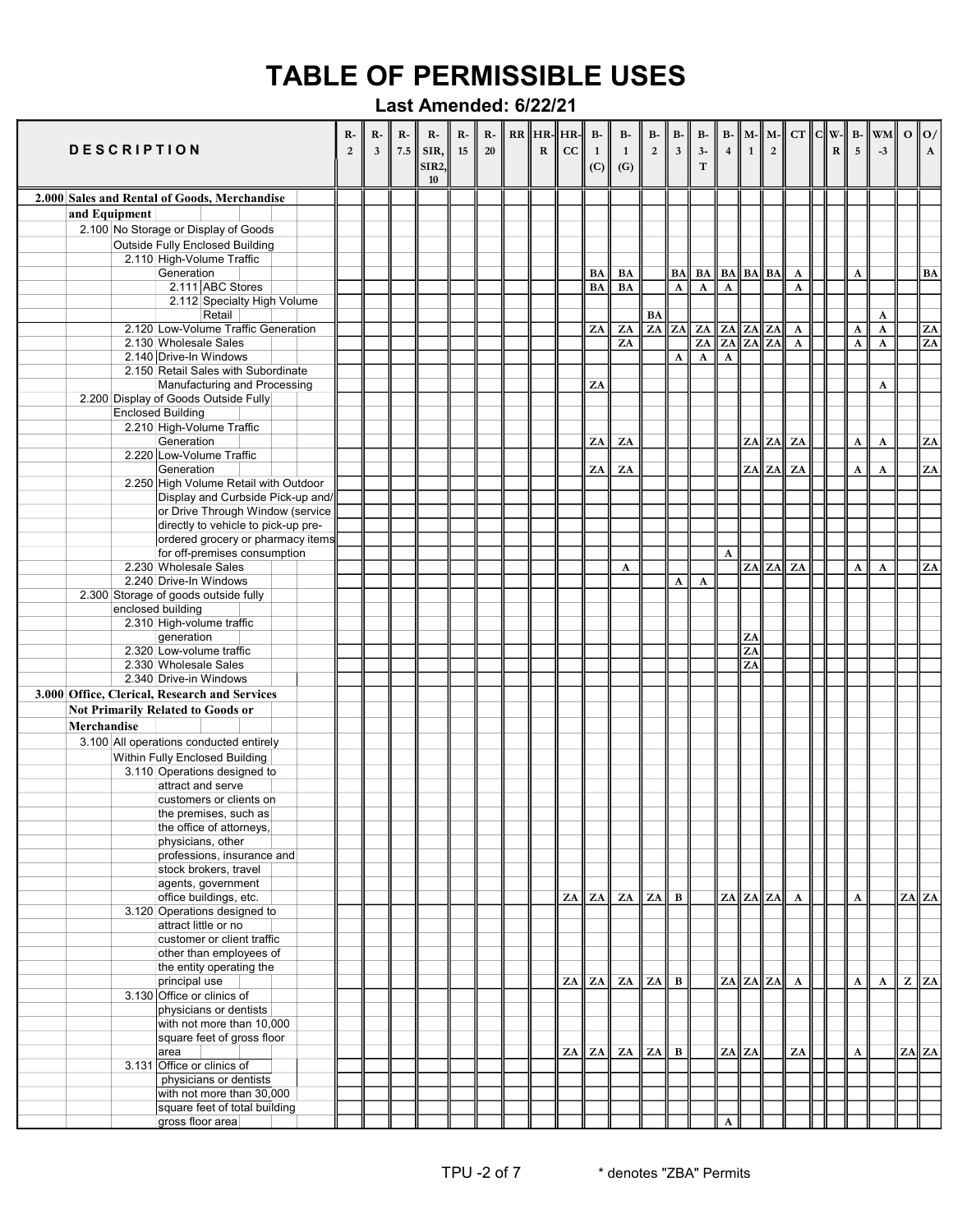| <b>DESCRIPTION</b>                      |                                                                                                                                                                                                                             | $R-$<br>$\overline{2}$ | $R-$<br>$\overline{\mathbf{3}}$ | $R-$<br>7.5 | $\mathbf{R}$ -<br>SIR,<br><b>SIR2.</b><br>10 | $R-$<br>15 | $R-$<br>20 |   | $RR$ $HR$ - $HR$ -<br>$\mathbf R$ | cc           | $B-$<br>$\mathbf{1}$<br>(C) | $\mathbf{B}$ -<br>$\mathbf{1}$<br>(G)                                                             | $\mathbf{B}\text{-}$<br>$\overline{2}$ | $B-$<br>$\mathbf{3}$ | $\, {\bf B} \text{-}$<br>$3-$<br>$\mathbf T$ | $\overline{4}$        | $B - M - M -$<br>$\mathbf{1}$ | $\overline{2}$        |                       | $R$            | 5            | $CT$ $C  W-  B-  WM  $<br>$-3$ |    | $\mathbf{o}$   $\mathbf{o}$ /<br>$\mathbf{A}$ |
|-----------------------------------------|-----------------------------------------------------------------------------------------------------------------------------------------------------------------------------------------------------------------------------|------------------------|---------------------------------|-------------|----------------------------------------------|------------|------------|---|-----------------------------------|--------------|-----------------------------|---------------------------------------------------------------------------------------------------|----------------------------------------|----------------------|----------------------------------------------|-----------------------|-------------------------------|-----------------------|-----------------------|----------------|--------------|--------------------------------|----|-----------------------------------------------|
|                                         | 3.140 Watershed research                                                                                                                                                                                                    |                        |                                 |             |                                              |            |            |   |                                   |              |                             |                                                                                                   |                                        |                      |                                              |                       |                               |                       |                       |                |              |                                |    |                                               |
|                                         | 3.150 Copy Centers/Printing Operations                                                                                                                                                                                      |                        |                                 |             |                                              |            |            |   |                                   | ZA           | ZA                          | ZA                                                                                                | ZA                                     | B                    | ZA                                           |                       | $ZA$ $ZA$ $ZA$                |                       | ZA                    |                | ZA           |                                | ZA |                                               |
|                                         | 3.200 Operations conducted within or                                                                                                                                                                                        |                        |                                 |             |                                              |            |            |   |                                   |              |                             |                                                                                                   |                                        |                      |                                              |                       |                               |                       |                       |                |              |                                |    |                                               |
|                                         | outside fully enclosed buildings                                                                                                                                                                                            |                        |                                 |             |                                              |            |            |   |                                   |              |                             |                                                                                                   |                                        |                      |                                              |                       |                               |                       |                       |                |              |                                |    |                                               |
|                                         | 3.210 Operations designed to affect                                                                                                                                                                                         |                        |                                 |             |                                              |            |            |   |                                   |              |                             |                                                                                                   |                                        |                      |                                              |                       |                               |                       |                       |                |              |                                |    |                                               |
|                                         | and serve customers or                                                                                                                                                                                                      |                        |                                 |             |                                              |            |            |   |                                   |              |                             |                                                                                                   |                                        |                      |                                              |                       |                               |                       |                       |                |              |                                |    |                                               |
|                                         | clients on the premises                                                                                                                                                                                                     |                        |                                 |             |                                              |            |            |   |                                   |              |                             |                                                                                                   |                                        |                      |                                              |                       | ZA ZA                         |                       |                       |                | $\mathbf{A}$ |                                |    | ZA                                            |
|                                         | 3.220 Operations designed to attract                                                                                                                                                                                        |                        |                                 |             |                                              |            |            |   |                                   |              |                             |                                                                                                   |                                        |                      |                                              |                       |                               |                       |                       |                |              |                                |    |                                               |
|                                         | little or no customer or client<br>traffic other than employees                                                                                                                                                             |                        |                                 |             |                                              |            |            |   |                                   |              |                             |                                                                                                   |                                        |                      |                                              |                       |                               |                       |                       |                |              |                                |    |                                               |
|                                         | of the entity operating                                                                                                                                                                                                     |                        |                                 |             |                                              |            |            |   |                                   |              |                             |                                                                                                   |                                        |                      |                                              |                       |                               |                       |                       |                |              |                                |    |                                               |
|                                         | the principal use                                                                                                                                                                                                           |                        |                                 |             |                                              |            |            |   |                                   |              |                             |                                                                                                   |                                        |                      |                                              |                       |                               | $ZA$ $ZA$             | $\boldsymbol{\rm{A}}$ |                | $\mathbf A$  | $\mathbf A$                    |    | ${\bf Z}{\bf A}$                              |
|                                         | 3.230 Banks with drive-in window                                                                                                                                                                                            |                        |                                 |             |                                              |            |            |   |                                   |              |                             |                                                                                                   |                                        | A                    | A                                            | $\mathbf A$           |                               |                       |                       |                |              |                                |    |                                               |
|                                         | 3.240 Watershed research                                                                                                                                                                                                    |                        |                                 |             |                                              |            |            |   |                                   |              |                             |                                                                                                   |                                        |                      |                                              |                       |                               |                       |                       |                |              |                                |    |                                               |
|                                         | 3.250 Automatic Teller Machine,                                                                                                                                                                                             |                        |                                 |             |                                              |            |            |   |                                   |              |                             |                                                                                                   |                                        |                      |                                              |                       |                               |                       |                       |                |              |                                |    |                                               |
|                                         | Freestanding                                                                                                                                                                                                                |                        |                                 |             |                                              |            |            |   |                                   |              | $\boldsymbol{\rm{A}}$       | A                                                                                                 |                                        | $\boldsymbol{\rm A}$ |                                              | $\boldsymbol{\rm{A}}$ |                               |                       | A                     |                |              |                                | A  | $\mathbf A$                                   |
|                                         | 3.260 Social Service Provider with Dining                                                                                                                                                                                   |                        |                                 |             |                                              |            | z          | z |                                   |              |                             | Z                                                                                                 |                                        |                      |                                              |                       |                               |                       |                       |                |              |                                |    |                                               |
|                                         | 4.000 Manufacturing, Processing, Creating,                                                                                                                                                                                  |                        |                                 |             |                                              |            |            |   |                                   |              |                             |                                                                                                   |                                        |                      |                                              |                       |                               |                       |                       |                |              |                                |    |                                               |
| Repairing, Renovating, Painting,        |                                                                                                                                                                                                                             |                        |                                 |             |                                              |            |            |   |                                   |              |                             |                                                                                                   |                                        |                      |                                              |                       |                               |                       |                       |                |              |                                |    |                                               |
| <b>Cleaning, Assembling of Goods,</b>   |                                                                                                                                                                                                                             |                        |                                 |             |                                              |            |            |   |                                   |              |                             |                                                                                                   |                                        |                      |                                              |                       |                               |                       |                       |                |              |                                |    |                                               |
|                                         |                                                                                                                                                                                                                             |                        |                                 |             |                                              |            |            |   |                                   |              |                             |                                                                                                   |                                        |                      |                                              |                       |                               |                       |                       |                |              |                                |    |                                               |
| <b>Merchandise and Equipment</b>        |                                                                                                                                                                                                                             |                        |                                 |             |                                              |            |            |   |                                   |              |                             |                                                                                                   |                                        |                      |                                              |                       |                               |                       |                       |                |              |                                |    |                                               |
|                                         | 4.100 All operations conducted entirely                                                                                                                                                                                     |                        |                                 |             |                                              |            |            |   |                                   |              |                             |                                                                                                   |                                        |                      |                                              |                       |                               |                       |                       |                |              |                                |    |                                               |
|                                         | within fully enclosed buildings                                                                                                                                                                                             |                        |                                 |             |                                              |            |            |   |                                   | A            |                             | ZA                                                                                                |                                        |                      |                                              |                       | ZA                            | ZA                    | $\mathbf{A}$          |                |              | A                              |    | $\boldsymbol{\rm{A}}$                         |
|                                         | 4.200 Operations conducted within or                                                                                                                                                                                        |                        |                                 |             |                                              |            |            |   |                                   |              |                             |                                                                                                   |                                        |                      |                                              |                       |                               |                       |                       |                |              |                                |    |                                               |
|                                         | outside fully enclosed buildings                                                                                                                                                                                            |                        |                                 |             |                                              |            |            |   |                                   |              |                             |                                                                                                   |                                        |                      |                                              |                       |                               | ZA                    |                       |                |              |                                |    |                                               |
| 5.000 Educational, Cultural, Religious, |                                                                                                                                                                                                                             |                        |                                 |             |                                              |            |            |   |                                   |              |                             |                                                                                                   |                                        |                      |                                              |                       |                               |                       |                       |                |              |                                |    |                                               |
|                                         | Philanthropic, Social, Fraternal Uses                                                                                                                                                                                       |                        |                                 |             |                                              |            |            |   |                                   |              |                             |                                                                                                   |                                        |                      |                                              |                       |                               |                       |                       |                |              |                                |    |                                               |
| 5.100 Schools                           |                                                                                                                                                                                                                             |                        |                                 |             |                                              |            |            |   |                                   |              |                             |                                                                                                   |                                        |                      |                                              |                       |                               |                       |                       |                |              |                                |    |                                               |
|                                         | 5.110 Elementary and secondary                                                                                                                                                                                              |                        |                                 |             |                                              |            |            |   |                                   |              |                             |                                                                                                   |                                        |                      |                                              |                       |                               |                       |                       |                |              |                                |    |                                               |
|                                         | (including associated                                                                                                                                                                                                       |                        |                                 |             |                                              |            |            |   |                                   |              |                             |                                                                                                   |                                        |                      |                                              |                       |                               |                       |                       |                |              |                                |    |                                               |
|                                         | grounds and athletic and                                                                                                                                                                                                    |                        |                                 |             |                                              |            |            |   |                                   |              |                             |                                                                                                   |                                        |                      |                                              |                       |                               |                       |                       |                |              |                                |    |                                               |
|                                         | other facilities)                                                                                                                                                                                                           | A                      | A                               | A           | A                                            | A          | A          | A | A                                 | $\mathbf{A}$ | A                           | A                                                                                                 |                                        |                      |                                              | Z(1)                  |                               |                       |                       | $\overline{z}$ | A            |                                |    |                                               |
|                                         | 5.120 Trade or vocational school                                                                                                                                                                                            |                        |                                 |             |                                              |            |            |   |                                   |              | ${\bf z}$                   | $\overline{ZA}$                                                                                   |                                        |                      |                                              | A                     | ZA                            | $\boldsymbol{\rm{A}}$ | $\mathbf A$           |                | A            |                                |    |                                               |
|                                         | 5.130 Colleges, universities, community                                                                                                                                                                                     |                        |                                 |             |                                              |            |            |   |                                   |              |                             |                                                                                                   |                                        |                      |                                              |                       |                               |                       |                       |                |              |                                |    |                                               |
|                                         | colleges (including associated                                                                                                                                                                                              |                        |                                 |             |                                              |            |            |   |                                   |              |                             |                                                                                                   |                                        |                      |                                              |                       |                               |                       |                       |                |              |                                |    |                                               |
|                                         | facilities such as dormitories,                                                                                                                                                                                             |                        |                                 |             |                                              |            |            |   |                                   |              |                             |                                                                                                   |                                        |                      |                                              |                       |                               |                       |                       |                |              |                                |    |                                               |
|                                         | office buildings, athletic fields, etc)                                                                                                                                                                                     |                        |                                 |             |                                              |            |            | A |                                   |              | $\mathbf{Z}$                | ZA                                                                                                |                                        |                      |                                              | A                     | A                             |                       | A                     |                |              |                                |    |                                               |
|                                         | 5.200 Churches, synagogues and temples, and<br>other places of worship and spiritual<br>comtemplation (including associated<br>residential structures for religious personnel<br>and associated buildings but not including |                        |                                 |             |                                              |            |            |   |                                   |              |                             |                                                                                                   |                                        |                      |                                              |                       |                               |                       |                       |                |              |                                |    |                                               |
|                                         | elementary school or secondary school                                                                                                                                                                                       |                        |                                 |             |                                              |            |            |   |                                   |              |                             |                                                                                                   |                                        |                      |                                              |                       |                               |                       |                       |                |              |                                |    |                                               |
| buildings).                             |                                                                                                                                                                                                                             | ZB                     | ZB                              | ZB          |                                              |            |            |   |                                   |              |                             | ZB $\ $ ZB $\ $ ZB $\ $ ZB $\ $ ZB $\ $ ZB $\ $ Z $\ $ ZA $\ $ ZA $\ $ ZA $\ $ ZA $\ $ ZA $\ $ ZA |                                        |                      |                                              |                       |                               |                       | ZA                    | $\mathbf{A}$   | $\mathbf{A}$ |                                |    | $ZA$ $ZA$                                     |
|                                         | 5.300 Libraries, museums, art galleries,                                                                                                                                                                                    |                        |                                 |             |                                              |            |            |   |                                   |              |                             |                                                                                                   |                                        |                      |                                              |                       |                               |                       |                       |                |              |                                |    |                                               |
|                                         | art centers and similar uses                                                                                                                                                                                                |                        |                                 |             |                                              |            |            |   |                                   |              |                             |                                                                                                   |                                        |                      |                                              |                       |                               |                       |                       |                |              |                                |    |                                               |
|                                         | (including associated educational and                                                                                                                                                                                       |                        |                                 |             |                                              |            |            |   |                                   |              |                             |                                                                                                   |                                        |                      |                                              |                       |                               |                       |                       |                |              |                                |    |                                               |
|                                         | instructional activities)                                                                                                                                                                                                   |                        |                                 |             |                                              |            |            |   |                                   |              |                             |                                                                                                   |                                        |                      |                                              |                       |                               |                       |                       |                |              |                                |    |                                               |
|                                         | 5.310 Located within a building                                                                                                                                                                                             |                        |                                 |             |                                              |            |            |   |                                   |              |                             |                                                                                                   |                                        |                      |                                              |                       |                               |                       |                       |                |              |                                |    |                                               |
|                                         | designed and previously<br>occupied as a residence or                                                                                                                                                                       |                        |                                 |             |                                              |            |            |   |                                   |              |                             |                                                                                                   |                                        |                      |                                              |                       |                               |                       |                       |                |              |                                |    |                                               |
|                                         | within a building having a                                                                                                                                                                                                  |                        |                                 |             |                                              |            |            |   |                                   |              |                             |                                                                                                   |                                        |                      |                                              |                       |                               |                       |                       |                |              |                                |    |                                               |
|                                         | gross floor area not in excess                                                                                                                                                                                              |                        |                                 |             |                                              |            |            |   |                                   |              |                             |                                                                                                   |                                        |                      |                                              |                       |                               |                       |                       |                |              |                                |    |                                               |
|                                         | of 3,500 square feet                                                                                                                                                                                                        | $\, {\bf B}$           | $\, {\bf B}$                    | $\bf{B}$    | B                                            | В          | B          | B |                                   |              | ZA                          | z                                                                                                 | z                                      | $\mathbf{Z}$         | z                                            | $\, {\bf B}$          | ZA                            |                       | ZA                    |                | A            |                                |    | $Z \parallel ZA$                              |
|                                         | 5.320 Located within any                                                                                                                                                                                                    |                        |                                 |             |                                              |            |            |   |                                   |              |                             |                                                                                                   |                                        |                      |                                              |                       |                               |                       |                       |                |              |                                |    |                                               |
|                                         | permissible structures                                                                                                                                                                                                      |                        |                                 |             |                                              |            |            |   |                                   |              | ZA                          | ZA                                                                                                | ZA                                     |                      |                                              | $\, {\bf B}$          | ZA                            |                       | ZA                    |                | $\mathbf A$  |                                |    | $A$ ZA                                        |
|                                         | 5.400 Social, fraternal clubs and lodges,                                                                                                                                                                                   |                        |                                 |             |                                              |            |            |   |                                   |              |                             |                                                                                                   |                                        |                      |                                              |                       |                               |                       |                       |                |              |                                |    |                                               |
|                                         | union halls, and similar uses                                                                                                                                                                                               |                        |                                 |             |                                              |            |            |   |                                   |              | ZA                          | ZA                                                                                                | ZA                                     |                      |                                              | $\, {\bf B}$          | $\bf{B}$                      |                       | ZA                    |                | A            |                                |    |                                               |
|                                         | 6.000 Recreation, Amusement, Entertainment                                                                                                                                                                                  |                        |                                 |             |                                              |            |            |   |                                   |              |                             |                                                                                                   |                                        |                      |                                              |                       |                               |                       |                       |                |              |                                |    |                                               |
|                                         | 6.100 Activity conducted entirely within                                                                                                                                                                                    |                        |                                 |             |                                              |            |            |   |                                   |              |                             |                                                                                                   |                                        |                      |                                              |                       |                               |                       |                       |                |              |                                |    |                                               |
|                                         | building or substantial structure                                                                                                                                                                                           |                        |                                 |             |                                              |            |            |   |                                   |              |                             |                                                                                                   |                                        |                      |                                              |                       |                               |                       |                       |                |              |                                |    |                                               |
|                                         | 6.110 Bowling alley, skating rinks,                                                                                                                                                                                         |                        |                                 |             |                                              |            |            |   |                                   |              |                             |                                                                                                   |                                        |                      |                                              |                       |                               |                       |                       |                |              |                                |    |                                               |
|                                         | indoor tennis and squash                                                                                                                                                                                                    |                        |                                 |             |                                              |            |            |   |                                   |              |                             |                                                                                                   |                                        |                      |                                              |                       |                               |                       |                       |                |              |                                |    |                                               |
|                                         | courts, billiards and pool halls,                                                                                                                                                                                           |                        |                                 |             |                                              |            |            |   |                                   |              |                             |                                                                                                   |                                        |                      |                                              |                       |                               |                       |                       |                |              |                                |    |                                               |
|                                         | indoor athletic and exercise                                                                                                                                                                                                |                        |                                 |             |                                              |            |            |   |                                   |              |                             |                                                                                                   |                                        |                      |                                              |                       |                               |                       |                       |                |              |                                |    |                                               |
|                                         | facilities and similar uses.                                                                                                                                                                                                |                        |                                 |             |                                              |            |            |   |                                   |              | ZA                          | ZA                                                                                                |                                        |                      | ZA ZA ZA ZA                                  |                       |                               |                       | ZA                    |                | A            |                                |    |                                               |
|                                         | 6.120 Movie Theaters                                                                                                                                                                                                        |                        |                                 |             |                                              |            |            |   |                                   |              |                             |                                                                                                   |                                        |                      |                                              |                       |                               |                       |                       |                |              |                                |    |                                               |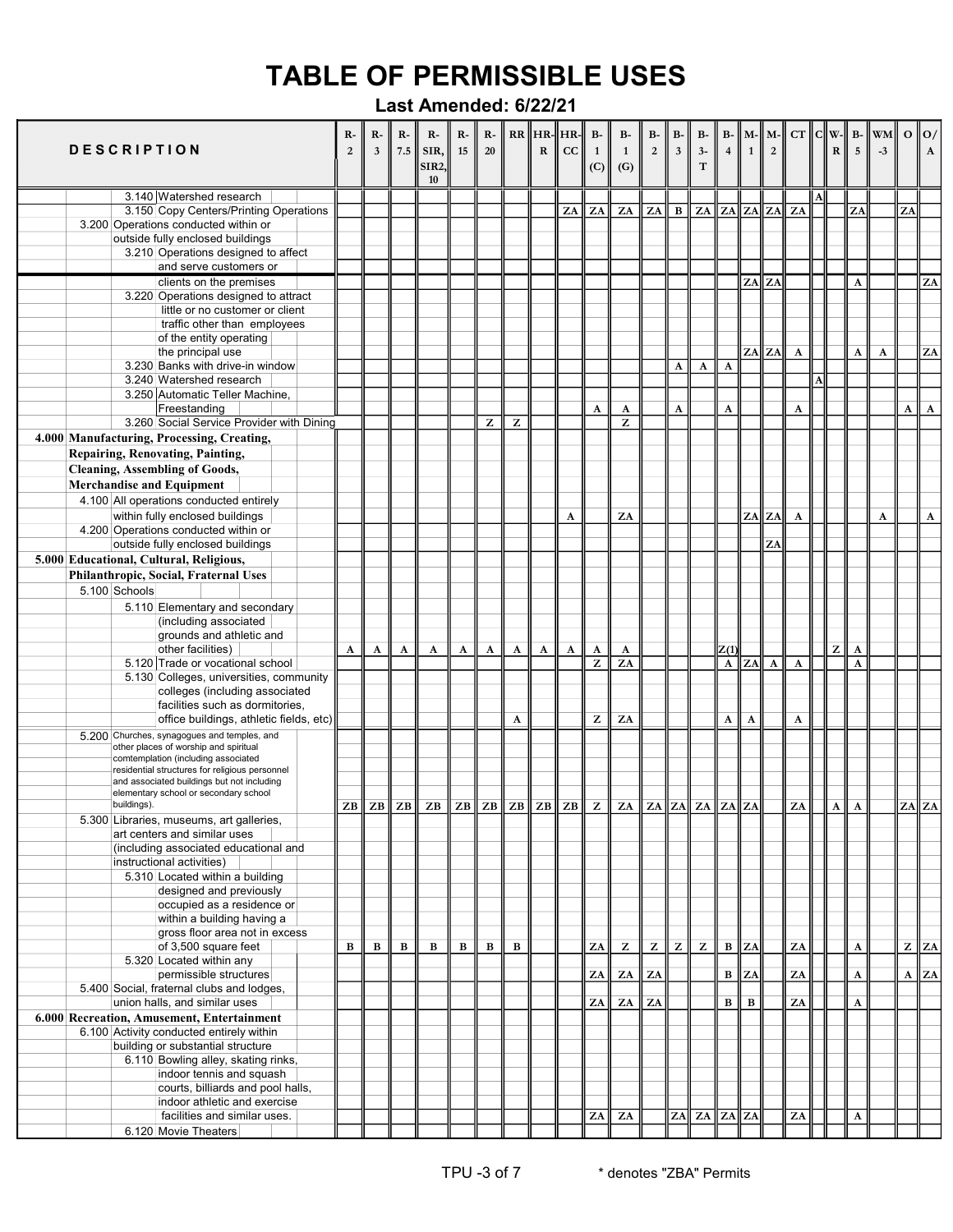|                   | <b>DESCRIPTION</b> |                                                                 | R-<br>$\overline{2}$ | R-<br>$\overline{\mathbf{3}}$ | R-<br>7.5                             | $R-$<br>SIR,<br>SIR2,<br>10 | R-<br>15 | $R-$<br>20                                            |                | $RR$ $HR$ - $HR$ -<br>${\bf R}$ | cc | <b>B-</b><br>$\mathbf{1}$<br>(C) | <b>B-</b><br>$\overline{1}$<br>(G) | $B-$<br>$\sqrt{2}$ | B-<br>$\mathbf{3}$ | <b>B-</b><br>$3-$<br>$\mathbf T$                      | B-<br>$\overline{\mathbf{4}}$ | $M -$<br>$\mathbf{1}$ | $M -$<br>$\overline{2}$ | CT                                                    |   | $C  W -$<br>R | $B-$<br>5                                             | WM<br>$-3$   | $\mathbf{o}$ | 0/<br>$\mathbf{A}$ |
|-------------------|--------------------|-----------------------------------------------------------------|----------------------|-------------------------------|---------------------------------------|-----------------------------|----------|-------------------------------------------------------|----------------|---------------------------------|----|----------------------------------|------------------------------------|--------------------|--------------------|-------------------------------------------------------|-------------------------------|-----------------------|-------------------------|-------------------------------------------------------|---|---------------|-------------------------------------------------------|--------------|--------------|--------------------|
|                   |                    | 6.121 Seating capacity of                                       |                      |                               |                                       |                             |          |                                                       |                |                                 |    |                                  |                                    |                    |                    |                                                       |                               |                       |                         |                                                       |   |               |                                                       |              |              |                    |
|                   |                    | not more than 300                                               |                      |                               |                                       |                             |          |                                                       |                |                                 |    | ZA                               | ZA                                 |                    |                    |                                                       | ZA                            | $\, {\bf B}$          |                         | ZA                                                    |   |               |                                                       |              |              | $\, {\bf B}$       |
|                   |                    | 6.122 Unlimited Seating<br>Capacity                             |                      |                               |                                       |                             |          |                                                       |                |                                 |    | B                                | ZA                                 |                    |                    |                                                       | ZA                            | $\, {\bf B}$          |                         | ZA                                                    |   |               |                                                       |              |              |                    |
|                   |                    | 6.130 Coliseums, stadiums, and all                              |                      |                               |                                       |                             |          |                                                       |                |                                 |    |                                  |                                    |                    |                    |                                                       |                               |                       |                         |                                                       |   |               |                                                       |              |              |                    |
|                   |                    | other facilities listed in the 6.100                            |                      |                               |                                       |                             |          |                                                       |                |                                 |    |                                  |                                    |                    |                    |                                                       |                               |                       |                         |                                                       |   |               |                                                       |              |              |                    |
|                   |                    | classification designed to seat                                 |                      |                               |                                       |                             |          |                                                       |                |                                 |    |                                  |                                    |                    |                    |                                                       |                               |                       |                         |                                                       |   |               |                                                       |              |              |                    |
|                   |                    | or accommodate simultaneously<br>more than 1000 people          |                      |                               |                                       |                             |          |                                                       |                |                                 |    | A                                | A                                  |                    |                    |                                                       | A                             | $\boldsymbol{\rm{A}}$ |                         | A                                                     |   |               |                                                       |              |              |                    |
|                   |                    | 6.140 Community Center--a Town                                  |                      |                               |                                       |                             |          |                                                       |                |                                 |    |                                  |                                    |                    |                    |                                                       |                               |                       |                         |                                                       |   |               |                                                       |              |              |                    |
|                   |                    | sponsored, non-profit indoor                                    |                      |                               |                                       |                             |          |                                                       |                |                                 |    |                                  |                                    |                    |                    |                                                       |                               |                       |                         |                                                       |   |               |                                                       |              |              |                    |
|                   |                    | facility providing for one or                                   |                      |                               |                                       |                             |          |                                                       |                |                                 |    |                                  |                                    |                    |                    |                                                       |                               |                       |                         |                                                       |   |               |                                                       |              |              |                    |
|                   |                    | several of various type of                                      |                      |                               |                                       |                             |          |                                                       |                |                                 |    |                                  |                                    |                    |                    |                                                       |                               |                       |                         |                                                       |   |               |                                                       |              |              |                    |
|                   |                    | recreational uses. Facilities in<br>a Community Center may in-  |                      |                               |                                       |                             |          |                                                       |                |                                 |    |                                  |                                    |                    |                    |                                                       |                               |                       |                         |                                                       |   |               |                                                       |              |              |                    |
|                   |                    | clude, but are not limited to                                   |                      |                               |                                       |                             |          |                                                       |                |                                 |    |                                  |                                    |                    |                    |                                                       |                               |                       |                         |                                                       |   |               |                                                       |              |              |                    |
|                   |                    | gymnasia, swimming pools,                                       |                      |                               |                                       |                             |          |                                                       |                |                                 |    |                                  |                                    |                    |                    |                                                       |                               |                       |                         |                                                       |   |               |                                                       |              |              |                    |
|                   |                    | indoor court areas, meeting/                                    |                      |                               |                                       |                             |          |                                                       |                |                                 |    |                                  |                                    |                    |                    |                                                       |                               |                       |                         |                                                       |   |               |                                                       |              |              |                    |
|                   |                    | activity rooms, and other                                       |                      |                               |                                       |                             |          |                                                       |                |                                 |    |                                  |                                    |                    |                    |                                                       |                               |                       |                         |                                                       |   |               |                                                       |              |              |                    |
|                   |                    | similar uses<br>6.150 Electronic Gaming Operations              | z                    | z                             | z                                     | z                           | z        | z                                                     | $\overline{z}$ |                                 |    | Z                                | z                                  | z                  | Z                  | $\mathbf{Z}% ^{T}=\mathbf{Z}^{T}\times\mathbf{Z}^{T}$ | z<br>$\bf{B}$                 | $\mathbf{Z}$          | $\mathbf{z}$            | $\mathbf{Z}% ^{T}=\mathbf{Z}^{T}\times\mathbf{Z}^{T}$ |   |               | z                                                     | Z            |              | $\mathbf{Z}$       |
|                   |                    | 6.200 Activity conducted primarily outside                      |                      |                               |                                       |                             |          |                                                       |                |                                 |    |                                  |                                    |                    |                    |                                                       |                               |                       |                         |                                                       |   |               |                                                       |              |              |                    |
|                   |                    | enclosed buildings or structures.                               |                      |                               |                                       |                             |          |                                                       |                |                                 |    |                                  |                                    |                    |                    |                                                       |                               |                       |                         |                                                       |   |               |                                                       |              |              |                    |
|                   |                    | 6.210 Outdoor recreational facilities                           |                      |                               |                                       |                             |          |                                                       |                |                                 |    |                                  |                                    |                    |                    |                                                       |                               |                       |                         |                                                       |   |               |                                                       |              |              |                    |
|                   |                    | developed on private lands,                                     |                      |                               |                                       |                             |          |                                                       |                |                                 |    |                                  |                                    |                    |                    |                                                       |                               |                       |                         |                                                       |   |               |                                                       |              |              |                    |
|                   |                    | without Town sponsorship or                                     |                      |                               |                                       |                             |          |                                                       |                |                                 |    |                                  |                                    |                    |                    |                                                       |                               |                       |                         |                                                       |   |               |                                                       |              |              |                    |
|                   |                    | investment, such as golf and<br>country clubs, swimming or      |                      |                               |                                       |                             |          |                                                       |                |                                 |    |                                  |                                    |                    |                    |                                                       |                               |                       |                         |                                                       |   |               |                                                       |              |              |                    |
|                   |                    | tennis clubs, etc. and not                                      |                      |                               |                                       |                             |          |                                                       |                |                                 |    |                                  |                                    |                    |                    |                                                       |                               |                       |                         |                                                       |   |               |                                                       |              |              |                    |
|                   |                    | constructed pursuant to a permit                                |                      |                               |                                       |                             |          |                                                       |                |                                 |    |                                  |                                    |                    |                    |                                                       |                               |                       |                         |                                                       |   |               |                                                       |              |              |                    |
|                   |                    | authorizing the construction of                                 |                      |                               |                                       |                             |          |                                                       |                |                                 |    |                                  |                                    |                    |                    |                                                       |                               |                       |                         |                                                       |   |               |                                                       |              |              |                    |
|                   |                    | a residential development.                                      | в                    | $\, {\bf B}$                  | $\bf{B}$                              | B                           | B        | B                                                     | B              |                                 |    |                                  | $\mathbf A$                        |                    |                    |                                                       |                               |                       |                         | $\mathbf A$                                           | A | $\mathbf{A}$  | A                                                     |              |              |                    |
|                   |                    | 6.220 Outdoor recreational facilities                           |                      |                               |                                       |                             |          |                                                       |                |                                 |    |                                  |                                    |                    |                    |                                                       |                               |                       |                         |                                                       |   |               |                                                       |              |              |                    |
|                   |                    | developed on public lands, or<br>on private lands with swimming |                      |                               |                                       |                             |          |                                                       |                |                                 |    |                                  |                                    |                    |                    |                                                       |                               |                       |                         |                                                       |   |               |                                                       |              |              |                    |
|                   |                    | pools, parks, etc., not con-                                    |                      |                               |                                       |                             |          |                                                       |                |                                 |    |                                  |                                    |                    |                    |                                                       |                               |                       |                         |                                                       |   |               |                                                       |              |              |                    |
|                   |                    | structed pursuant to a permit                                   |                      |                               |                                       |                             |          |                                                       |                |                                 |    |                                  |                                    |                    |                    |                                                       |                               |                       |                         |                                                       |   |               |                                                       |              |              |                    |
|                   |                    | authorizing the construction of                                 |                      |                               |                                       |                             |          |                                                       |                |                                 |    |                                  |                                    |                    |                    |                                                       |                               |                       |                         |                                                       |   |               |                                                       |              |              |                    |
|                   |                    | another use such as a school                                    |                      |                               |                                       |                             |          |                                                       |                |                                 |    |                                  |                                    |                    |                    |                                                       |                               |                       |                         |                                                       |   |               |                                                       |              |              |                    |
|                   |                    | Town of Carrboro owned<br>6.221<br>and operated facilities.     | z                    |                               |                                       |                             |          | $\mathbf{Z}% ^{T}=\mathbf{Z}^{T}\times\mathbf{Z}^{T}$ | $\mathbf{z}$   |                                 |    | Z                                | z                                  |                    |                    |                                                       | z                             | ${\bf z}$             |                         | Z                                                     |   | $\mathbf{Z}$  | $\mathbf{Z}% ^{T}=\mathbf{Z}^{T}\times\mathbf{Z}^{T}$ | Z            |              |                    |
|                   |                    | 6.222<br>Facilities owned and                                   |                      | z                             | z                                     | z                           | z        |                                                       |                |                                 |    |                                  |                                    |                    |                    |                                                       |                               |                       |                         |                                                       | z |               |                                                       |              |              |                    |
|                   |                    | operated by public                                              |                      |                               |                                       |                             |          |                                                       |                |                                 |    |                                  |                                    |                    |                    |                                                       |                               |                       |                         |                                                       |   |               |                                                       |              |              |                    |
|                   |                    | entities other than the                                         |                      |                               |                                       |                             |          |                                                       |                |                                 |    |                                  |                                    |                    |                    |                                                       |                               |                       |                         |                                                       |   |               |                                                       |              |              |                    |
|                   |                    | Town of Carrboro                                                |                      |                               | $A \parallel A \parallel A \parallel$ | Al                          | A I      | $\mathbf{A}$                                          | $\mathbf{A}$   |                                 |    | $\mathbf{A}$                     | $\mathbf{A}$                       |                    |                    |                                                       | A I                           | $\mathbf{A}$          |                         | $A$ $A$                                               |   | $\mathbf{A}$  | $\mathbf{A}$                                          | $\mathbf{A}$ |              |                    |
|                   |                    | 6.230 Golf driving ranges not                                   |                      |                               |                                       |                             |          |                                                       |                |                                 |    |                                  |                                    |                    |                    |                                                       |                               |                       |                         |                                                       |   |               |                                                       |              |              |                    |
|                   |                    | accessory to golf course, par 3<br>golf courses, miniature golf |                      |                               |                                       |                             |          |                                                       |                |                                 |    |                                  |                                    |                    |                    |                                                       |                               |                       |                         |                                                       |   |               |                                                       |              |              |                    |
|                   |                    | course, skateboard parks,                                       |                      |                               |                                       |                             |          |                                                       |                |                                 |    |                                  |                                    |                    |                    |                                                       |                               |                       |                         |                                                       |   |               |                                                       |              |              |                    |
|                   |                    | water slides, and similar uses.                                 |                      |                               |                                       |                             |          |                                                       |                |                                 |    |                                  |                                    |                    |                    |                                                       |                               | ZA                    |                         |                                                       |   |               | A                                                     |              |              |                    |
|                   |                    | 6.240 Horseback riding stables (not                             |                      |                               |                                       |                             |          |                                                       |                |                                 |    |                                  |                                    |                    |                    |                                                       |                               |                       |                         |                                                       |   |               |                                                       |              |              |                    |
|                   |                    | constructed pursuant to permit                                  |                      |                               |                                       |                             |          |                                                       |                |                                 |    |                                  |                                    |                    |                    |                                                       |                               |                       |                         |                                                       |   |               |                                                       |              |              |                    |
|                   |                    | authorizing residential development)                            |                      |                               |                                       |                             |          |                                                       | $\, {\bf B}$   |                                 |    |                                  |                                    |                    |                    |                                                       |                               | $\, {\bf B}$          |                         |                                                       |   | $\mathbf{A}$  | $\mathbf{A}$                                          |              |              |                    |
|                   |                    | 6.250 Automobile and motorcycle<br>racing tracks                |                      |                               |                                       |                             |          |                                                       |                |                                 |    |                                  |                                    |                    |                    |                                                       |                               |                       | $\, {\bf B}$            |                                                       |   |               |                                                       |              |              |                    |
|                   |                    | 6.260 Drive-in Movie Theaters                                   |                      |                               |                                       |                             |          |                                                       |                |                                 |    |                                  |                                    |                    |                    |                                                       |                               |                       |                         |                                                       |   |               |                                                       |              |              |                    |
|                   |                    | 7.000 Institutional Residence or Care of Confinement            |                      |                               |                                       |                             |          |                                                       |                |                                 |    |                                  |                                    |                    |                    |                                                       |                               |                       |                         |                                                       |   |               |                                                       |              |              |                    |
| <b>Facilities</b> |                    |                                                                 |                      |                               |                                       |                             |          |                                                       |                |                                 |    |                                  |                                    |                    |                    |                                                       |                               |                       |                         |                                                       |   |               |                                                       |              |              |                    |
|                   |                    | 7.100 Hospitals, clinics, other medical                         |                      |                               |                                       |                             |          |                                                       |                |                                 |    |                                  |                                    |                    |                    |                                                       |                               |                       |                         |                                                       |   |               |                                                       |              |              |                    |
|                   |                    | (including mental health) treatment                             |                      |                               |                                       |                             |          |                                                       |                |                                 |    |                                  |                                    |                    |                    |                                                       |                               |                       |                         |                                                       |   |               |                                                       |              |              |                    |
|                   |                    | facilities in excess of 10,000 square                           |                      |                               |                                       |                             |          |                                                       |                |                                 |    |                                  |                                    |                    |                    |                                                       |                               |                       |                         |                                                       |   |               |                                                       |              |              |                    |
|                   | feet of floor area | 7.200 Nursing care institutions, inter-                         |                      |                               |                                       |                             |          |                                                       |                |                                 |    |                                  | $\mathbf A$                        |                    |                    |                                                       |                               |                       |                         | A                                                     |   |               |                                                       |              |              |                    |
|                   |                    | mediate care institutions, handi-                               |                      |                               |                                       |                             |          |                                                       |                |                                 |    |                                  |                                    |                    |                    |                                                       |                               |                       |                         |                                                       |   |               |                                                       |              |              |                    |
|                   |                    | capped, aged or infirm institutions,                            |                      |                               |                                       |                             |          |                                                       |                |                                 |    |                                  |                                    |                    |                    |                                                       |                               |                       |                         |                                                       |   |               |                                                       |              |              |                    |
|                   |                    | child care institutions                                         | $\mathbf{A}$         | $\mathbf{A}$                  |                                       |                             |          |                                                       | $\mathbf{A}$   |                                 |    |                                  | $\mathbf{A}$                       |                    |                    |                                                       |                               |                       |                         | $\mathbf{A}$                                          |   |               | A                                                     |              |              |                    |
|                   |                    | 7.300 Institutions (other than halfway houses)                  |                      |                               |                                       |                             |          |                                                       |                |                                 |    |                                  |                                    |                    |                    |                                                       |                               |                       |                         |                                                       |   |               |                                                       |              |              |                    |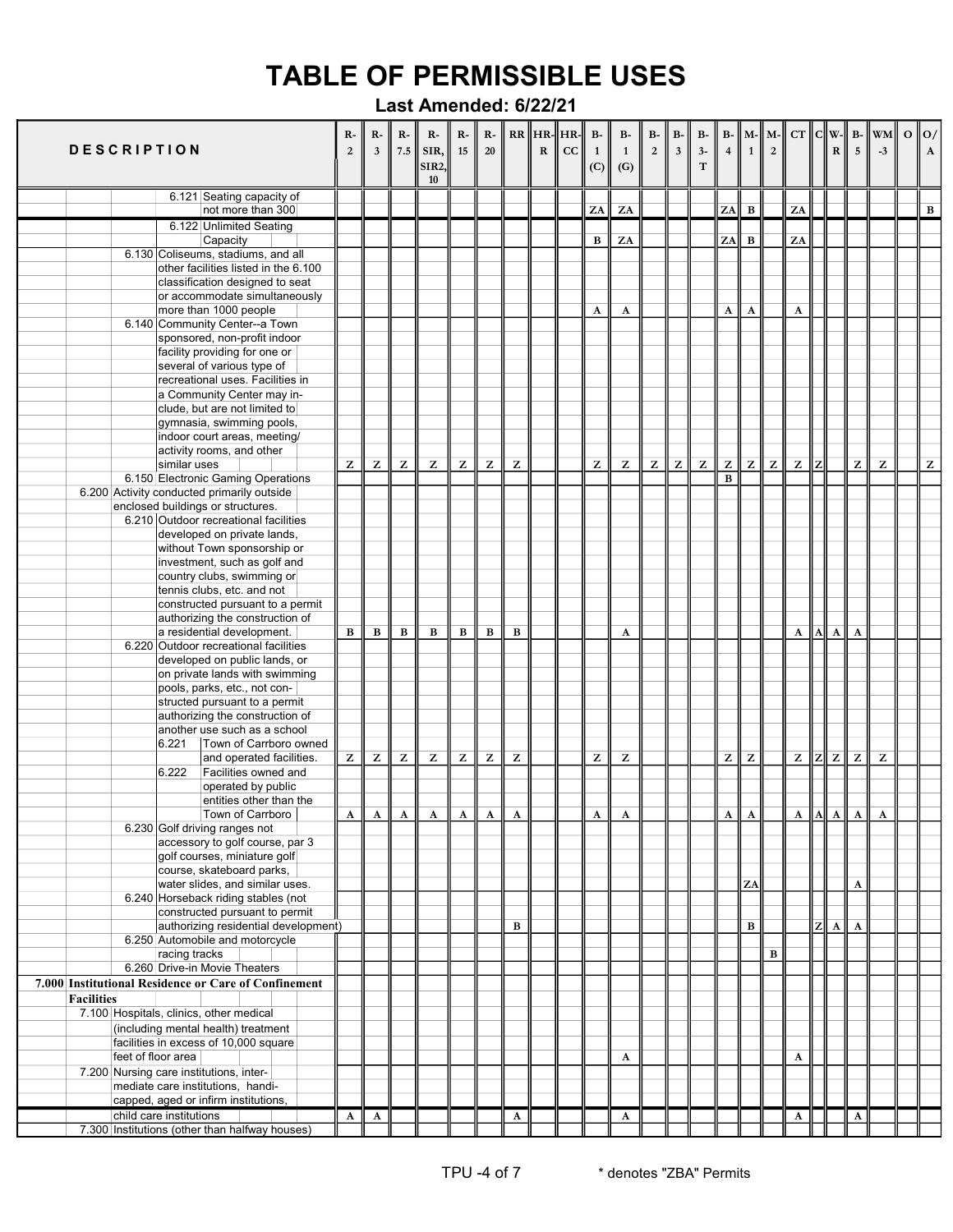|                   | <b>DESCRIPTION</b>                                                                         | $R-$<br>$\overline{2}$ | $R-$<br>$\overline{\mathbf{3}}$ | $\mathbf{R}$<br>7.5 | $R-$<br>SIR,<br><b>SIR2,</b><br>10 | $R-$<br>15   | $R-$<br>20   |                                                       | $RR$ $H$ R- $H$ R- $\parallel$<br>$\mathbf R$ | cc | $B-$<br>$\overline{1}$<br>(C) | <b>B-</b><br>$\mathbf{1}$<br>(G) | $B-$<br>$\,2$ | $B-$<br>$\mathbf{3}$ | $B-$<br>$3-$<br>$\mathbf T$ | $\overline{4}$                 | $B - M -$<br>$\mathbf{1}$                             | $M -$<br>$\overline{2}$                               |                |   | R                                                     | $5\overline{)}$                                       | $CT$ $C$ $\ W - \ B - \ WM\ $<br>$-3$                 |                 | $\Omega$   $\Omega$ /<br>$\mathbf{A}$                 |
|-------------------|--------------------------------------------------------------------------------------------|------------------------|---------------------------------|---------------------|------------------------------------|--------------|--------------|-------------------------------------------------------|-----------------------------------------------|----|-------------------------------|----------------------------------|---------------|----------------------|-----------------------------|--------------------------------|-------------------------------------------------------|-------------------------------------------------------|----------------|---|-------------------------------------------------------|-------------------------------------------------------|-------------------------------------------------------|-----------------|-------------------------------------------------------|
|                   | where mentally ill persons are                                                             |                        |                                 |                     |                                    |              |              |                                                       |                                               |    |                               |                                  |               |                      |                             |                                |                                                       |                                                       |                |   |                                                       |                                                       |                                                       |                 |                                                       |
|                   | confined<br>7.400 Penal and Correctional Facilities                                        |                        |                                 |                     |                                    |              |              |                                                       |                                               |    |                               | A                                |               |                      |                             |                                |                                                       |                                                       | A              |   |                                                       |                                                       |                                                       |                 |                                                       |
|                   | 8.000 Restaurants (including food delivery services),                                      |                        |                                 |                     |                                    |              |              |                                                       |                                               |    |                               |                                  |               |                      |                             |                                |                                                       |                                                       |                |   |                                                       |                                                       |                                                       |                 |                                                       |
|                   | <b>Bars, Night Clubs</b>                                                                   |                        |                                 |                     |                                    |              |              |                                                       |                                               |    |                               |                                  |               |                      |                             |                                |                                                       |                                                       |                |   |                                                       |                                                       |                                                       |                 |                                                       |
|                   | 8.100 Restaurant with none of the features                                                 |                        |                                 |                     |                                    |              |              |                                                       |                                               |    |                               |                                  |               |                      |                             |                                |                                                       |                                                       |                |   |                                                       |                                                       |                                                       |                 |                                                       |
|                   | listed in use classification below                                                         |                        |                                 |                     |                                    |              |              |                                                       |                                               |    |                               |                                  |               |                      |                             |                                |                                                       |                                                       |                |   |                                                       |                                                       |                                                       |                 |                                                       |
|                   | as its primary activity                                                                    |                        |                                 |                     |                                    |              |              |                                                       |                                               | A  |                               | ZA  ZA(1)                        | $\mathbf{A}$  |                      |                             | Z                              |                                                       |                                                       |                |   |                                                       | $\mathbf A$                                           |                                                       |                 | ${\bf Z}{\bf A}$<br>$\overline{ZA}$                   |
|                   | 8.200 Outside Service or Consumption<br>8.300 Drive-in (service to and consumption         |                        |                                 |                     |                                    |              |              |                                                       |                                               |    |                               | ZA  ZA(1)                        | $\mathbf{A}$  |                      |                             | $\bf{B}$                       |                                                       |                                                       |                |   |                                                       | A                                                     |                                                       |                 |                                                       |
|                   | in vehicle on premises)                                                                    |                        |                                 |                     |                                    |              |              |                                                       |                                               |    |                               |                                  |               |                      |                             | A                              |                                                       |                                                       |                |   |                                                       |                                                       |                                                       |                 |                                                       |
|                   | 8.400 Drive Through Windows (service                                                       |                        |                                 |                     |                                    |              |              |                                                       |                                               |    |                               |                                  |               |                      |                             |                                |                                                       |                                                       |                |   |                                                       |                                                       |                                                       |                 |                                                       |
|                   | directly to vehicles primarily for                                                         |                        |                                 |                     |                                    |              |              |                                                       |                                               |    |                               |                                  |               |                      |                             |                                |                                                       |                                                       |                |   |                                                       |                                                       |                                                       |                 |                                                       |
|                   | off-premises consumption)                                                                  |                        |                                 |                     |                                    |              |              |                                                       |                                               |    |                               |                                  |               |                      |                             | $\mathbf A$                    |                                                       |                                                       |                |   |                                                       |                                                       |                                                       |                 |                                                       |
|                   | 8.500 Carry Out Service (food picked up inside<br>of off-premises consumption)             |                        |                                 |                     |                                    |              |              |                                                       |                                               |    |                               | ZA  ZA(1)                        |               |                      |                             | z                              |                                                       |                                                       |                |   |                                                       | $\mathbf{A}$                                          |                                                       |                 |                                                       |
|                   | 8.600 Food Delivery                                                                        |                        |                                 |                     |                                    |              |              |                                                       |                                               |    | ZA                            | $\ ZA(1)$                        |               |                      |                             | Z                              |                                                       |                                                       |                |   |                                                       | A                                                     |                                                       |                 |                                                       |
|                   | 8.700 Mobile prepared food vendors                                                         |                        |                                 |                     |                                    |              |              |                                                       |                                               |    | z                             | Z                                |               |                      |                             |                                | z                                                     |                                                       |                |   |                                                       |                                                       |                                                       |                 |                                                       |
|                   | 8.800 Performing Arts Space                                                                |                        |                                 |                     |                                    |              |              |                                                       |                                               |    | ZA                            | ZA                               |               |                      |                             |                                |                                                       |                                                       |                |   |                                                       |                                                       |                                                       |                 |                                                       |
|                   | 9.000 Motor Vehicle-Related Sales and Service                                              |                        |                                 |                     |                                    |              |              |                                                       |                                               |    |                               |                                  |               |                      |                             |                                |                                                       |                                                       |                |   |                                                       |                                                       |                                                       |                 |                                                       |
| <b>Operations</b> |                                                                                            |                        |                                 |                     |                                    |              |              |                                                       |                                               |    |                               |                                  |               |                      |                             |                                |                                                       |                                                       |                |   |                                                       |                                                       |                                                       |                 |                                                       |
|                   | 9.100 Motor vehicle sales or rental of sales                                               |                        |                                 |                     |                                    |              |              |                                                       |                                               |    |                               |                                  |               |                      |                             |                                |                                                       |                                                       |                |   |                                                       |                                                       |                                                       |                 |                                                       |
|                   | and service<br>9.200 Automobile service stations                                           |                        |                                 |                     |                                    |              |              |                                                       |                                               |    |                               | A                                |               |                      |                             |                                | ZA                                                    | ZA<br>$\overline{z}$                                  |                |   |                                                       |                                                       |                                                       |                 |                                                       |
|                   | 9.300 Gas sales operations                                                                 |                        |                                 |                     |                                    |              |              |                                                       |                                               |    |                               |                                  |               | $\overline{B}$       | $\overline{\mathbf{B}}$     | $\, {\bf B}$<br>$\overline{B}$ | $\overline{\mathbf{A}}$<br>$\overline{\mathbf{A}}$    | $\overline{z}$                                        |                |   |                                                       |                                                       |                                                       |                 |                                                       |
|                   | 9.400 Automobile repair shop or body shop                                                  |                        |                                 |                     |                                    |              |              |                                                       |                                               |    |                               | A                                |               |                      | $\overline{B}$              | $\overline{\mathbf{B}}$        | $\mathbf A$                                           | $\overline{z}$                                        |                |   |                                                       |                                                       |                                                       |                 |                                                       |
|                   | 9.500 Car wash                                                                             |                        |                                 |                     |                                    |              |              |                                                       |                                               |    |                               |                                  |               |                      |                             |                                | $\boldsymbol{\rm{A}}$                                 | z                                                     |                |   |                                                       |                                                       |                                                       |                 |                                                       |
|                   | 10.000 Storage and Parking                                                                 |                        |                                 |                     |                                    |              |              |                                                       |                                               |    |                               |                                  |               |                      |                             |                                |                                                       |                                                       |                |   |                                                       |                                                       |                                                       |                 |                                                       |
|                   | 10.100 Independent automobile parking lots                                                 |                        |                                 |                     |                                    |              |              |                                                       |                                               |    |                               |                                  |               |                      |                             |                                |                                                       |                                                       |                |   |                                                       |                                                       |                                                       |                 |                                                       |
|                   | or garages                                                                                 |                        |                                 |                     |                                    |              |              |                                                       |                                               |    | ZA                            | z                                |               |                      |                             | z                              | $\bf{Z}$                                              | $\mathbf{Z}$                                          | A              |   |                                                       |                                                       |                                                       |                 |                                                       |
|                   | 10.200 Storage of goods not related to sale or<br>uses of those goods on the same lot      |                        |                                 |                     |                                    |              |              |                                                       |                                               |    |                               |                                  |               |                      |                             |                                |                                                       |                                                       |                |   |                                                       |                                                       |                                                       |                 |                                                       |
|                   | where they are stored                                                                      |                        |                                 |                     |                                    |              |              |                                                       |                                               |    |                               |                                  |               |                      |                             |                                |                                                       |                                                       |                |   |                                                       |                                                       |                                                       |                 |                                                       |
|                   | 10.210 All storage within completely                                                       |                        |                                 |                     |                                    |              |              |                                                       |                                               |    |                               |                                  |               |                      |                             |                                |                                                       |                                                       |                |   |                                                       |                                                       |                                                       |                 |                                                       |
|                   | enclosed structures                                                                        |                        |                                 |                     |                                    |              |              |                                                       |                                               |    |                               |                                  |               |                      |                             |                                | $\mathbf{Z}% ^{T}=\mathbf{Z}^{T}\times\mathbf{Z}^{T}$ | Z                                                     |                |   |                                                       |                                                       |                                                       |                 | $\boldsymbol{\rm{A}}$                                 |
|                   | 10.220 Storage inside or outside                                                           |                        |                                 |                     |                                    |              |              |                                                       |                                               |    |                               |                                  |               |                      |                             |                                |                                                       |                                                       |                |   |                                                       |                                                       |                                                       |                 |                                                       |
|                   | completely enclosed structures                                                             |                        |                                 |                     |                                    |              |              |                                                       |                                               |    |                               |                                  |               |                      |                             |                                | $\mathbf A$                                           | z                                                     |                |   |                                                       |                                                       |                                                       |                 | ZA                                                    |
|                   | 10.300 Parking of vehicles or storage of equip-<br>ment outside enclosed structures where: |                        |                                 |                     |                                    |              |              |                                                       |                                               |    |                               |                                  |               |                      |                             |                                |                                                       |                                                       |                |   |                                                       |                                                       |                                                       |                 |                                                       |
|                   | (i) vehicles or equipment are owned                                                        |                        |                                 |                     |                                    |              |              |                                                       |                                               |    |                               |                                  |               |                      |                             |                                |                                                       |                                                       |                |   |                                                       |                                                       |                                                       |                 |                                                       |
|                   | and used by the person making use                                                          |                        |                                 |                     |                                    |              |              |                                                       |                                               |    |                               |                                  |               |                      |                             |                                |                                                       |                                                       |                |   |                                                       |                                                       |                                                       |                 |                                                       |
|                   | of the lot, and (ii) parking or storage is                                                 |                        |                                 |                     |                                    |              |              |                                                       |                                               |    |                               |                                  |               |                      |                             |                                |                                                       |                                                       |                |   |                                                       |                                                       |                                                       |                 |                                                       |
|                   | more than a minor and incidental                                                           |                        |                                 |                     |                                    |              |              |                                                       |                                               |    |                               |                                  |               |                      |                             |                                |                                                       |                                                       |                |   |                                                       |                                                       |                                                       |                 |                                                       |
|                   | part of the overall use made of the lot                                                    |                        |                                 |                     |                                    |              |              |                                                       |                                               |    |                               |                                  |               |                      |                             |                                | в                                                     | $\, {\bf B}$                                          |                |   |                                                       |                                                       |                                                       |                 |                                                       |
|                   | 11.000 Scrap Materials Salvage Yards, Junkyards,                                           |                        |                                 |                     |                                    |              |              |                                                       |                                               |    |                               |                                  |               |                      |                             |                                |                                                       |                                                       |                |   |                                                       |                                                       |                                                       |                 |                                                       |
|                   | <b>Automobile Gravevards</b>                                                               |                        |                                 |                     |                                    |              |              |                                                       |                                               |    |                               |                                  |               |                      |                             |                                |                                                       | $\, {\bf B}$                                          |                |   |                                                       |                                                       |                                                       |                 |                                                       |
|                   | 12.000 Services and Enterprises Related to Animals<br>12.100 Veterinarian                  |                        |                                 |                     |                                    |              |              | $\, {\bf B}$                                          |                                               |    |                               | ZA                               |               |                      |                             | B                              | $\, {\bf B}$                                          | B                                                     |                |   |                                                       |                                                       |                                                       |                 |                                                       |
| 12.200 Kennel     |                                                                                            |                        |                                 |                     |                                    |              |              | $\, {\bf B}$                                          |                                               |    |                               |                                  |               |                      |                             |                                | $\, {\bf B}$                                          | $\overline{B}$                                        |                |   |                                                       |                                                       |                                                       |                 |                                                       |
|                   | 13.000 Emergency Services                                                                  |                        |                                 |                     |                                    |              |              |                                                       |                                               |    |                               |                                  |               |                      |                             |                                |                                                       |                                                       |                |   |                                                       |                                                       |                                                       |                 |                                                       |
|                   | 13.100 Police Stations                                                                     | z                      | z                               | Z                   | z                                  | Z            | Z            | $\mathbf{Z}% ^{T}=\mathbf{Z}^{T}\times\mathbf{Z}^{T}$ |                                               |    | Z                             | z                                | Z             | Z                    | z                           | Z                              | $\overline{z}$                                        | $\mathbf{Z}% ^{T}=\mathbf{Z}^{T}\times\mathbf{Z}^{T}$ | z              |   | $\mathbf{Z}% ^{T}=\mathbf{Z}^{T}\times\mathbf{Z}^{T}$ | z                                                     | $\mathbf{Z}% ^{T}=\mathbf{Z}^{T}\times\mathbf{Z}^{T}$ | Z               | $\mathbf{Z}% ^{T}=\mathbf{Z}^{T}\times\mathbf{Z}^{T}$ |
|                   | 13.200 Fire Stations                                                                       | z                      | Z                               | Z                   | z                                  | z            | Z            | z                                                     |                                               |    |                               | Z                                | Z             | Z                    | z                           | Z                              | $\overline{z}$                                        | $\overline{z}$                                        | $\overline{z}$ |   | $\mathbf{Z}% _{0}$                                    | $\mathbf{Z}% ^{T}=\mathbf{Z}^{T}\times\mathbf{Z}^{T}$ | $\mathbf{Z}% ^{T}=\mathbf{Z}^{T}\times\mathbf{Z}^{T}$ | $\overline{z}$  | $\overline{z}$                                        |
|                   | 13.300 Rescue Squad, Ambulance Service                                                     | $\, {\bf B}$           | $\, {\bf B}$                    | $\, {\bf B}$        | $\, {\bf B}$                       | в            | $\, {\bf B}$ | Z                                                     |                                               |    |                               | $\, {\bf B}$                     | $\, {\bf B}$  | $\, {\bf B}$         | $\, {\bf B}$                | $\, {\bf B}$                   | $\, {\bf B}$                                          | $\overline{z}$                                        | В              |   | $\mathbf A$                                           | $\mathbf A$                                           | $\mathbf A$                                           | $\, {\bf B} \,$ | $\, {\bf B}$                                          |
|                   | 13.400 Civil Defense Operation                                                             | B                      | $\, {\bf B}$                    | $\, {\bf B}$        | $\bf{B}$                           | $\, {\bf B}$ | В            | Z                                                     |                                               |    |                               | $\, {\bf B}$                     | $\, {\bf B}$  | $\, {\bf B}$         | $\, {\bf B}$                | $\, {\bf B}$                   | $\, {\bf B}$                                          | $\mathbf{Z}$                                          | $\, {\bf B}$   | A | $\mathbf A$                                           | A                                                     | A                                                     | B               | $\overline{B}$                                        |
|                   | 14.000 Agricultural, Silvicultural, Mining,                                                |                        |                                 |                     |                                    |              |              |                                                       |                                               |    |                               |                                  |               |                      |                             |                                |                                                       |                                                       |                |   |                                                       |                                                       |                                                       |                 |                                                       |
|                   | <b>Quarrying Operations</b><br>14.100 Agricultural operations, farming                     |                        |                                 |                     |                                    |              |              |                                                       |                                               |    |                               |                                  |               |                      |                             |                                |                                                       |                                                       |                |   |                                                       |                                                       |                                                       |                 |                                                       |
|                   | 14.110 Excluding livestock                                                                 |                        | z                               | z                   | z                                  | Z            | Z            | $\mathbf{Z}$                                          |                                               |    |                               |                                  |               |                      |                             |                                |                                                       | Z                                                     |                |   | $\mathbf{Z}$                                          | $\mathbf{Z}$                                          |                                                       |                 |                                                       |
|                   | 14.120 Including livestock                                                                 |                        |                                 |                     |                                    |              |              | $\overline{z}$                                        |                                               |    |                               |                                  |               |                      |                             |                                |                                                       |                                                       |                |   | $\overline{z}$                                        | $\overline{z}$                                        |                                                       |                 |                                                       |
|                   | 14.200 Silvicultural operations                                                            |                        | z                               | z                   | z                                  | z            | z            | Z                                                     |                                               |    |                               |                                  |               |                      |                             |                                |                                                       | $\overline{z}$                                        |                |   |                                                       |                                                       |                                                       |                 |                                                       |
|                   | 14.300 Mining or quarrying operations, in-                                                 |                        |                                 |                     |                                    |              |              |                                                       |                                               |    |                               |                                  |               |                      |                             |                                |                                                       |                                                       |                |   |                                                       |                                                       |                                                       |                 |                                                       |
|                   | cluding on-site sales of products                                                          |                        |                                 |                     |                                    |              |              |                                                       |                                               |    |                               |                                  |               |                      |                             |                                |                                                       | В                                                     |                |   |                                                       |                                                       |                                                       |                 |                                                       |
|                   | 14.400 Reclamation landfill                                                                |                        | z                               | z                   | z                                  | z            | Z            | Z                                                     |                                               |    |                               |                                  |               |                      |                             | z                              | $\mathbf{Z}$                                          | $\mathbf{Z}$                                          |                |   |                                                       |                                                       |                                                       |                 |                                                       |
|                   | 15.000 Miscellaneous Public and Semi-Public                                                |                        |                                 |                     |                                    |              |              |                                                       |                                               |    |                               |                                  |               |                      |                             |                                |                                                       |                                                       |                |   |                                                       |                                                       |                                                       |                 |                                                       |
| <b>Facilities</b> |                                                                                            |                        |                                 |                     |                                    |              |              |                                                       |                                               |    |                               |                                  |               |                      |                             |                                |                                                       |                                                       |                |   |                                                       |                                                       |                                                       |                 |                                                       |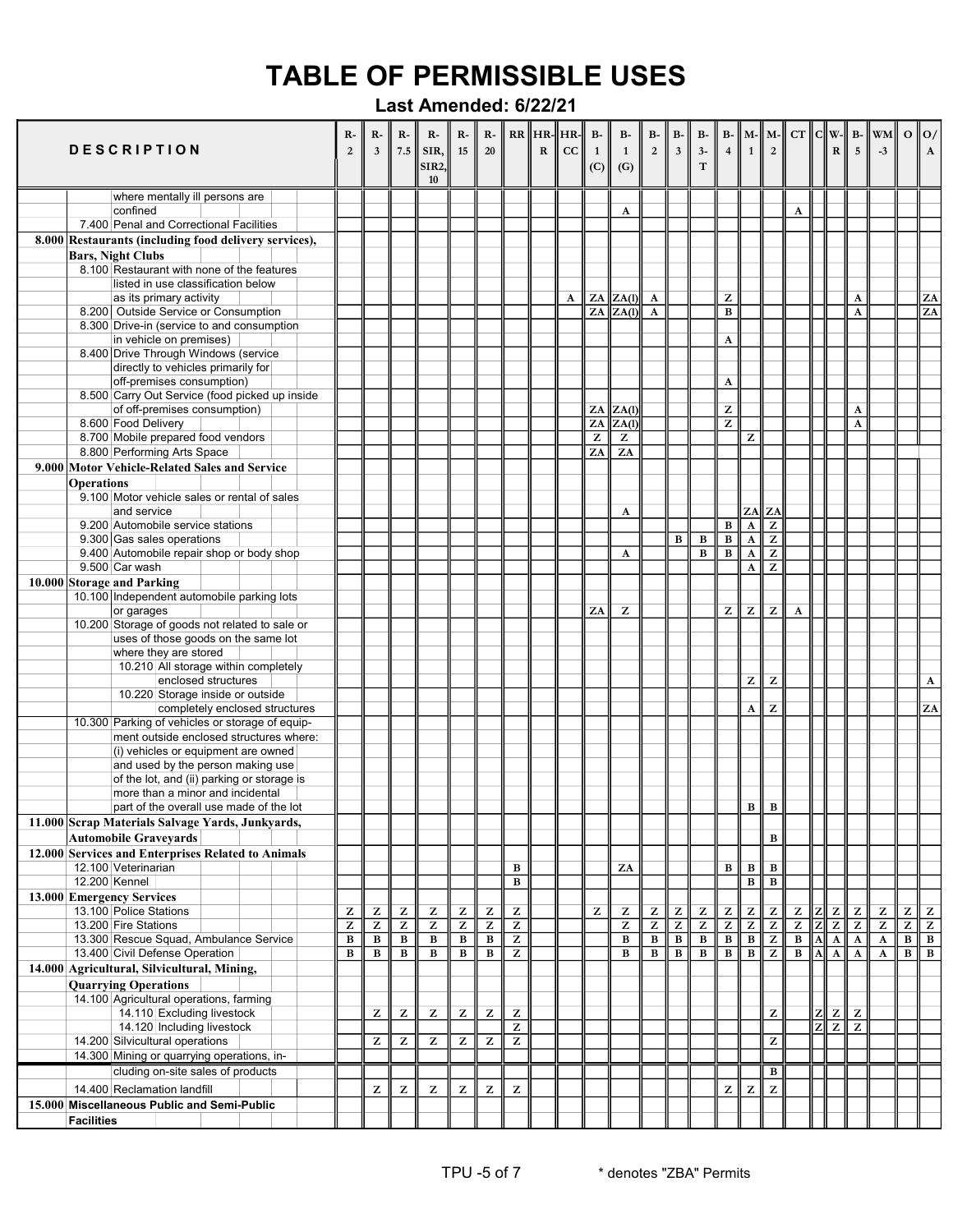| <b>DESCRIPTION</b>        |                          |                                                                                                     | $R-$<br>2 | $R-$<br>$\overline{3}$ | $R-$<br>7.5    | $R-$<br>SIR,<br>SIR <sub>2</sub><br>10 | $R-$<br>15     | $R - 1$<br>20  |                   | $\mathbf R$    | $RR$ $HR$ - $HR$ - $\frac{1}{2}$<br>cc | $B-$<br>1<br>(C)  | $B-$<br>$\mathbf{1}$<br>(G)  | $B-$<br>$\overline{2}$                                                           | $B-$<br>$\overline{\mathbf{3}}$ | <b>B-</b><br>$3 -$<br>$\mathbf T$                     | $B - M -$<br>$\overline{4}$ | $\overline{1}$                                                                                                                                                        | $M -$<br>$\overline{2}$                               | CT                           | C  w                         | ${\bf R}$                                          | 5                            | $B - \ WM\ $<br>$-3$         | $0$   $0$ /         | $\mathbf{A}$                              |
|---------------------------|--------------------------|-----------------------------------------------------------------------------------------------------|-----------|------------------------|----------------|----------------------------------------|----------------|----------------|-------------------|----------------|----------------------------------------|-------------------|------------------------------|----------------------------------------------------------------------------------|---------------------------------|-------------------------------------------------------|-----------------------------|-----------------------------------------------------------------------------------------------------------------------------------------------------------------------|-------------------------------------------------------|------------------------------|------------------------------|----------------------------------------------------|------------------------------|------------------------------|---------------------|-------------------------------------------|
|                           | 15.100 Post Office       |                                                                                                     |           |                        |                |                                        |                |                |                   |                |                                        | A                 | A                            |                                                                                  | A                               | A                                                     | A                           | A                                                                                                                                                                     | A                                                     | A                            |                              |                                                    |                              |                              |                     |                                           |
| 15.200 Airport            |                          |                                                                                                     |           |                        |                |                                        |                |                | A                 |                |                                        |                   | $\bf{B}$                     |                                                                                  |                                 |                                                       | $\, {\bf B}$                | $\, {\bf B}$                                                                                                                                                          |                                                       |                              |                              |                                                    |                              |                              |                     | A                                         |
|                           | 15.300 Sanitary landfill |                                                                                                     |           |                        |                |                                        |                |                | A                 |                |                                        |                   |                              |                                                                                  |                                 |                                                       |                             | $\mathbf{A}$                                                                                                                                                          |                                                       |                              |                              |                                                    |                              |                              |                     |                                           |
|                           |                          | 15.400 Military reserve, National Guard centers                                                     |           |                        |                |                                        |                |                |                   |                |                                        |                   |                              |                                                                                  |                                 |                                                       |                             | Z                                                                                                                                                                     |                                                       |                              |                              |                                                    |                              |                              |                     |                                           |
|                           |                          | 15.500 Recycling materials collection                                                               |           |                        |                |                                        |                |                |                   |                |                                        |                   |                              |                                                                                  |                                 |                                                       |                             |                                                                                                                                                                       |                                                       |                              |                              |                                                    |                              |                              |                     |                                           |
|                           | operations               |                                                                                                     |           |                        |                |                                        |                |                |                   |                |                                        |                   |                              |                                                                                  |                                 |                                                       |                             |                                                                                                                                                                       |                                                       |                              |                              |                                                    |                              |                              |                     |                                           |
|                           |                          | 15.510 Using collection<br>facilities other than                                                    |           |                        |                |                                        |                |                |                   |                |                                        |                   |                              |                                                                                  |                                 |                                                       |                             |                                                                                                                                                                       |                                                       |                              |                              |                                                    |                              |                              |                     |                                           |
|                           |                          | motor vehicles                                                                                      |           |                        |                |                                        |                |                |                   |                |                                        |                   | z                            |                                                                                  |                                 |                                                       | Z                           | $\mathbf{Z}% ^{T}=\mathbf{Z}^{T}\times\mathbf{Z}^{T}$                                                                                                                 | $\mathbf{Z}% ^{T}=\mathbf{Z}^{T}\times\mathbf{Z}^{T}$ |                              |                              |                                                    |                              |                              |                     |                                           |
|                           | 15.520                   | Aluminum recycling using                                                                            |           |                        |                |                                        |                |                |                   |                |                                        |                   |                              |                                                                                  |                                 |                                                       |                             |                                                                                                                                                                       |                                                       |                              |                              |                                                    |                              |                              |                     |                                           |
|                           |                          | motor vehicles                                                                                      |           |                        |                |                                        |                |                |                   |                |                                        |                   | $\bf{B}$                     |                                                                                  |                                 |                                                       | $\, {\bf B}$                | $\, {\bf B}$                                                                                                                                                          | B                                                     |                              |                              |                                                    |                              |                              |                     |                                           |
|                           |                          | 15.600 Public utility service complex                                                               |           |                        |                |                                        |                |                |                   |                |                                        |                   |                              |                                                                                  |                                 |                                                       |                             |                                                                                                                                                                       |                                                       |                              |                              |                                                    | $\mathbf{A}$                 |                              |                     |                                           |
|                           |                          | 15.700 Cable Television Signal Distribution                                                         |           |                        |                |                                        |                |                |                   |                |                                        |                   |                              |                                                                                  |                                 |                                                       |                             |                                                                                                                                                                       |                                                       |                              |                              |                                                    |                              |                              |                     |                                           |
|                           | Center                   | 15.750 Data Service Provider Facility                                                               |           |                        |                | ZB                                     |                | ZB             |                   |                |                                        | B                 | В                            | $\, {\bf B}$                                                                     | $\bf{B}$                        |                                                       | $\, {\bf B}$                | $\, {\bf B}$                                                                                                                                                          | $\, {\bf B}$                                          | $\, {\bf B}$                 |                              |                                                    |                              |                              | $\mathbf{B}$        | $\, {\bf B}$                              |
|                           |                          | 15.800 Town-owned and/or Operated                                                                   |           |                        |                |                                        | ZB             |                |                   |                |                                        |                   |                              |                                                                                  |                                 |                                                       |                             |                                                                                                                                                                       |                                                       |                              |                              |                                                    |                              |                              |                     |                                           |
|                           |                          | <b>Facilities and Services</b>                                                                      |           |                        |                |                                        |                |                |                   |                |                                        |                   |                              |                                                                                  |                                 |                                                       |                             |                                                                                                                                                                       |                                                       |                              |                              |                                                    |                              |                              |                     |                                           |
|                           |                          | 15.810 Town-owned and/or Operated                                                                   |           |                        |                |                                        |                |                |                   |                |                                        |                   |                              |                                                                                  |                                 |                                                       |                             |                                                                                                                                                                       |                                                       |                              |                              |                                                    |                              |                              |                     |                                           |
|                           |                          | <b>Public Parking Lot</b>                                                                           |           |                        |                |                                        |                |                |                   |                |                                        | z                 | z                            | $\bf{Z}$                                                                         | $\mathbf{Z}$                    | $\mathbf{Z}$                                          | $\mathbf{z}$                | $\mathbf{Z}% _{M_{1},M_{2}}^{\alpha,\beta}(\mathbf{Z}_{M_{1},M_{2}}^{\alpha,\beta}(\mathbf{Z}% _{M_{1},M_{2}}^{\beta,\beta}(\mathbf{Z}_{M_{1},M_{2}}^{\beta,\beta}))$ | Z                                                     | Z                            |                              |                                                    |                              | z                            |                     | $\mathbf{Z}$                              |
|                           |                          | 15.820 All other town-owned and/or                                                                  |           |                        |                |                                        |                |                |                   |                |                                        |                   |                              |                                                                                  |                                 |                                                       |                             |                                                                                                                                                                       |                                                       |                              |                              |                                                    |                              |                              |                     |                                           |
|                           |                          | operated facilities and services                                                                    | Z         | Z                      | Z              | z                                      | z              | z              | z                 |                |                                        |                   | Z                            |                                                                                  | $\mathbf{Z}$                    | ${\bf z}$                                             |                             | $\mathbf{Z}$                                                                                                                                                          | $\mathbf{Z}% ^{T}=\mathbf{Z}^{T}\times\mathbf{Z}^{T}$ | $\mathbf{Z}$                 | z                            | Z                                                  | z                            | Z                            | Z                   | $\mathbf{Z}$                              |
|                           |                          | 16.000 Dry Cleaner, Laundromat                                                                      |           |                        |                |                                        |                |                |                   |                |                                        |                   |                              |                                                                                  |                                 |                                                       |                             |                                                                                                                                                                       |                                                       |                              |                              |                                                    |                              |                              |                     |                                           |
|                           |                          | 16.100 With drive-in windows                                                                        |           |                        |                |                                        |                |                |                   |                |                                        |                   |                              |                                                                                  | $\boldsymbol{\rm A}$            | $\mathbf{A}$                                          | A                           |                                                                                                                                                                       |                                                       |                              |                              |                                                    |                              |                              |                     | $\boldsymbol{\rm A}$                      |
| 17.000 Utility Facilities |                          | 16.200 Without drive-in windows                                                                     |           |                        |                |                                        |                |                |                   |                |                                        |                   | ${\bf z}$                    |                                                                                  | $\bf{B}$                        | $\, {\bf B}$                                          | Z                           | $\, {\bf B}$                                                                                                                                                          |                                                       | z                            |                              |                                                    | A                            |                              |                     | $\, {\bf B}$                              |
|                           | 17.100 Neighborhood      |                                                                                                     | B         | $\, {\bf B}$           | $\, {\bf B}$   | B                                      | B              | $\, {\bf B}$   | $\, {\bf B}$      |                |                                        |                   | $\bf{B}$                     | $\, {\bf B}$                                                                     | $\, {\bf B}$                    | $\, {\bf B}$                                          | $\, {\bf B}$                | $\, {\bf B}$                                                                                                                                                          | В                                                     | $\, {\bf B}$                 | A                            | A                                                  | A                            |                              |                     | $\, {\bf B}$                              |
|                           |                          | 17.200 Community or regional utility facilities                                                     |           |                        |                | ZB                                     |                |                |                   |                |                                        |                   |                              |                                                                                  |                                 |                                                       |                             | $\, {\bf B}$                                                                                                                                                          | $\overline{B}$                                        |                              | A                            |                                                    | A                            |                              |                     | B                                         |
|                           |                          | 17.300 Cable Television Satellite Station                                                           |           |                        |                |                                        |                |                | B                 |                |                                        |                   |                              |                                                                                  | $\bf{B}$                        | B                                                     | $\, {\bf B}$                | $\overline{B}$                                                                                                                                                        | В                                                     | $\bf{B}$                     |                              |                                                    |                              |                              | B                   | $\, {\bf B}$                              |
|                           |                          | 17.400 Underground Utility Lines                                                                    |           |                        |                |                                        |                |                |                   |                |                                        |                   |                              |                                                                                  |                                 |                                                       |                             |                                                                                                                                                                       |                                                       |                              |                              |                                                    |                              |                              |                     |                                           |
|                           |                          | 17.410 Electric Power Lines & Gas Lines                                                             | B         | $\, {\bf B}$           | $\, {\bf B}$   | В                                      | $\, {\bf B}$   | В              | $\, {\bf B}$      |                |                                        | $\, {\bf B}$      | $\, {\bf B}$                 | $\, {\bf B}$                                                                     | $\, {\bf B}$                    | $\, {\bf B}$                                          | $\, {\bf B}$                | $\, {\bf B}$                                                                                                                                                          | В                                                     | В                            | Al                           | A                                                  | $\, {\bf B}$                 | A                            | B                   | $\, {\bf B}$                              |
|                           |                          | 17.420 Other Underground Lines                                                                      | z         | $\overline{z}$         | $\overline{z}$ | $\overline{z}$                         | $\overline{z}$ | $\overline{z}$ | $\overline{z}$    |                |                                        | $\overline{z}$    | $\overline{z}$               | $\overline{z}$                                                                   | $\overline{z}$                  | $\overline{z}$                                        | $\overline{z}$              | $\overline{z}$                                                                                                                                                        | $\overline{z}$                                        | $\overline{z}$               | $\overline{\mathbf{A}}$      | $\overline{\mathbf{A}}$                            | $\overline{z}$               | $\mathbf{A}$                 | $\overline{z}$      | $\overline{z}$                            |
|                           | 17.500 Solar Array       |                                                                                                     |           |                        |                |                                        |                |                |                   |                |                                        |                   |                              |                                                                                  |                                 |                                                       |                             |                                                                                                                                                                       |                                                       |                              |                              |                                                    |                              |                              |                     |                                           |
|                           |                          | 17.501 Solar Array Facility, Level 1<br>17.502 Solar Array Facility, Level 2                        |           |                        |                | z                                      | z              | z              | z<br>$\, {\bf B}$ |                |                                        | z<br>$\, {\bf B}$ | Z<br>$\overline{\mathbf{B}}$ | $\mathbf{Z}% ^{T}=\mathbf{Z}^{T}\times\mathbf{Z}^{T}$<br>$\overline{\mathbf{B}}$ | z<br>$\overline{B}$             | $\mathbf{Z}$<br>$\overline{\mathbf{B}}$               | z<br>$\overline{B}$         | $\overline{z}$<br>$\overline{B}$                                                                                                                                      | z<br>$\overline{B}$                                   | z<br>$\overline{\mathbf{B}}$ | <sub>S</sub><br>$\mathbf{A}$ | ${\bf S}$                                          | z<br>$\overline{\mathbf{B}}$ | S<br>$\overline{\mathbf{A}}$ | z<br>$\overline{B}$ | $\overline{z}$<br>$\overline{\mathbf{B}}$ |
|                           |                          | 17.503 Solar Array Facility, Level 3                                                                |           |                        |                |                                        |                |                | A                 |                |                                        | $\mathbf{A}$      | $\mathbf A$                  | $\mathbf A$                                                                      | $\overline{\mathbf{A}}$         | $\overline{\mathbf{A}}$                               | $\mathbf A$                 | $\overline{A}$                                                                                                                                                        | $\overline{\mathbf{A}}$                               | $\overline{\mathbf{A}}$      | $\overline{\mathbf{A}}$      | $\overline{\mathbf{A}}$<br>$\overline{\mathbf{A}}$ | $\boldsymbol{\rm A}$         | $\boldsymbol{\mathrm{A}}$    | A                   | $\overline{\mathbf{A}}$                   |
|                           |                          | 18.000 Towers and Wireless Support Structures                                                       |           |                        |                |                                        |                |                |                   |                |                                        |                   |                              |                                                                                  |                                 |                                                       |                             |                                                                                                                                                                       |                                                       |                              |                              |                                                    |                              |                              |                     |                                           |
|                           |                          | 18.100 Towers and antennas 50 feet tall or less                                                     | z         | Z                      | z              | Z                                      | Z              | z              | Z                 | z              | z                                      | z                 | z                            |                                                                                  | $\bf{z}$                        | $\mathbf{Z}% ^{T}=\mathbf{Z}^{T}\times\mathbf{Z}^{T}$ | z                           | $\mathbf{Z}% ^{T}=\mathbf{Z}^{T}\times\mathbf{Z}^{T}$                                                                                                                 | $\mathbf{Z}% ^{T}=\mathbf{Z}^{T}\times\mathbf{Z}^{T}$ | Z                            |                              | A                                                  | Z                            |                              |                     | $\mathbf{Z}$                              |
|                           |                          | 18,200 Towers and antennas that exceed 50 feet                                                      |           |                        |                |                                        |                |                |                   |                |                                        |                   |                              |                                                                                  |                                 |                                                       |                             |                                                                                                                                                                       |                                                       |                              |                              |                                                    |                              |                              |                     |                                           |
|                           |                          | in height; substantial modifications, that                                                          |           |                        |                |                                        |                |                |                   |                |                                        |                   |                              |                                                                                  |                                 |                                                       |                             |                                                                                                                                                                       |                                                       |                              |                              |                                                    |                              |                              |                     |                                           |
|                           |                          | are not regarded as accessory to resi-                                                              |           |                        |                |                                        |                |                |                   |                |                                        |                   |                              |                                                                                  |                                 |                                                       |                             |                                                                                                                                                                       |                                                       |                              |                              |                                                    |                              |                              |                     |                                           |
|                           |                          | dential uses under $15-150(c)(5)$<br>18.300 Antennas exceeding 50 feet in height attached           |           |                        |                |                                        |                | A              | A                 |                |                                        |                   |                              |                                                                                  | A                               | A                                                     | A                           | $\mathbf{A}$                                                                                                                                                          | A                                                     | $\mathbf{A}$                 |                              |                                                    | A                            | $\mathbf{A}$                 | $\mathbf{A}$        | $\mathbf A$                               |
|                           |                          | to wireless support structures other than                                                           |           |                        |                |                                        |                |                |                   |                |                                        |                   |                              |                                                                                  |                                 |                                                       |                             |                                                                                                                                                                       |                                                       |                              |                              |                                                    |                              |                              |                     |                                           |
|                           |                          | towers; substantial modifications (other                                                            |           |                        |                |                                        |                |                |                   |                |                                        |                   |                              |                                                                                  |                                 |                                                       |                             |                                                                                                                                                                       |                                                       |                              |                              |                                                    |                              |                              |                     |                                           |
|                           |                          | than accessory uses under $15-150(c)(5)$                                                            | в         | B                      | в              | в                                      | В              | в              | в                 |                |                                        | B                 | B                            | B                                                                                | B                               | B                                                     |                             | $B \parallel B \parallel$                                                                                                                                             | B I                                                   | B                            | $\ B\ B\ B\ $                |                                                    |                              | в                            |                     | B    B                                    |
|                           |                          | 18.400 Publicly-owned towers, wireless support                                                      |           |                        |                |                                        |                |                |                   |                |                                        |                   |                              |                                                                                  |                                 |                                                       |                             |                                                                                                                                                                       |                                                       |                              |                              |                                                    |                              |                              |                     |                                           |
|                           |                          | structures and antennas of all sizes that are                                                       |           |                        |                |                                        |                |                |                   |                |                                        |                   |                              |                                                                                  |                                 |                                                       |                             |                                                                                                                                                                       |                                                       |                              |                              |                                                    |                              |                              |                     |                                           |
|                           |                          | used in the provision of public safety services<br>18.500 Small and Micro Wireless Facilities; with |           |                        |                |                                        |                |                |                   |                |                                        |                   | ZA                           |                                                                                  |                                 |                                                       |                             |                                                                                                                                                                       |                                                       |                              |                              |                                                    |                              |                              |                     |                                           |
|                           |                          | or without associated Utility Poles or                                                              |           |                        |                |                                        |                |                |                   |                |                                        |                   |                              |                                                                                  |                                 |                                                       |                             |                                                                                                                                                                       |                                                       |                              |                              |                                                    |                              |                              |                     |                                           |
|                           |                          | <b>Wireless Support Structures</b>                                                                  | Z         | z                      | z              | Z                                      | Z              | z              | z                 | Z              | z                                      | z                 | z                            | Z                                                                                | Z                               | Z                                                     | z                           | $\overline{z}$                                                                                                                                                        | z                                                     | $\mathbf{Z}$                 |                              | Z                                                  | $Z \mid$                     | Z                            |                     | $\mathbf{Z} \parallel \mathbf{Z}$         |
|                           |                          | 19.000 Open Air Markets and Horticultural Sales                                                     |           |                        |                |                                        |                |                |                   |                |                                        |                   |                              |                                                                                  |                                 |                                                       |                             |                                                                                                                                                                       |                                                       |                              |                              |                                                    |                              |                              |                     |                                           |
|                           |                          | 19.100 Open air markets (farm and craft                                                             |           |                        |                |                                        |                |                |                   |                |                                        |                   |                              |                                                                                  |                                 |                                                       |                             |                                                                                                                                                                       |                                                       |                              |                              |                                                    |                              |                              |                     |                                           |
|                           |                          | markets, flea markets, produce                                                                      |           |                        |                |                                        |                |                |                   |                |                                        |                   |                              |                                                                                  |                                 |                                                       |                             |                                                                                                                                                                       |                                                       |                              |                              |                                                    |                              |                              |                     |                                           |
|                           | markets)                 | 19.200 Horticultural sales with outdoor                                                             |           |                        |                |                                        |                |                |                   |                |                                        | ZA                | ZA                           | ZA                                                                               | B                               | B                                                     |                             | $\, {\bf B}$                                                                                                                                                          |                                                       | $\, {\bf B}$                 |                              |                                                    |                              |                              | $B \parallel B$     |                                           |
|                           | display                  |                                                                                                     |           |                        |                |                                        |                |                |                   |                |                                        |                   | ZA                           | ZA                                                                               | $\, {\bf B}$                    | B                                                     |                             | $\, {\bf B}$                                                                                                                                                          |                                                       | B                            |                              |                                                    |                              |                              | $\mathbf{B}$        | $\, {\bf B} \,$                           |
|                           |                          | 19.300 Seasonal Christmas or pumpkin                                                                |           |                        |                |                                        |                |                |                   |                |                                        |                   |                              |                                                                                  |                                 |                                                       |                             |                                                                                                                                                                       |                                                       |                              |                              |                                                    |                              |                              |                     |                                           |
|                           | sales                    |                                                                                                     |           |                        |                |                                        |                |                |                   |                |                                        | z                 | z                            | $\mathbf{Z}$                                                                     | Z                               | z                                                     | z                           | $\mathbf{Z}$                                                                                                                                                          | z                                                     |                              |                              |                                                    |                              |                              |                     | $\mathbf{z} \mid \mathbf{z}$              |
| 20.000 Funeral Homes      |                          |                                                                                                     |           |                        |                |                                        |                |                |                   |                |                                        |                   |                              |                                                                                  |                                 |                                                       | Z                           | $\overline{z}$                                                                                                                                                        |                                                       |                              |                              |                                                    |                              |                              |                     |                                           |
|                           |                          | 21.000 Cemetery and Crematorium                                                                     |           |                        |                |                                        |                |                |                   |                |                                        |                   |                              |                                                                                  |                                 |                                                       |                             |                                                                                                                                                                       |                                                       |                              |                              |                                                    |                              |                              |                     |                                           |
|                           |                          | 21.100 Town-owned cemetery                                                                          | z         | z                      | z              | z                                      | z              | z              | z                 |                |                                        | z                 | z                            | Z                                                                                | Z                               | $\mathbf{Z}% ^{T}=\mathbf{Z}^{T}\times\mathbf{Z}^{T}$ | $\mathbf{Z}$                | z                                                                                                                                                                     | Z.                                                    | $\mathbf{Z}$                 |                              | $\mathbf{z}$                                       | Z                            | z                            | $Z \parallel$       | $\overline{z}$                            |
|                           |                          | 21.200 All other cemeteries                                                                         |           |                        |                |                                        |                |                | $\bf{B}$          |                |                                        |                   |                              |                                                                                  |                                 |                                                       |                             | $\overline{z}$<br>$\overline{z}$                                                                                                                                      | $\overline{z}$<br>Z                                   |                              | Al                           | $\mathbf A$                                        | $\mathbf{A}$                 |                              |                     |                                           |
| <b>22.000 Day Care</b>    | 21.300 Crematorium       |                                                                                                     |           |                        |                |                                        |                |                |                   |                |                                        |                   |                              |                                                                                  |                                 |                                                       |                             |                                                                                                                                                                       |                                                       |                              |                              |                                                    |                              |                              |                     |                                           |
|                           |                          | 22.100 Child Day Care Home                                                                          | Z         | z                      | Z              | $\overline{z}$                         | Z              | z              | Z                 | $\overline{z}$ | Z                                      | $\, {\bf B}$      | $\, {\bf B}$                 | $\overline{z}$                                                                   | $\overline{B}$                  | $\mathbf B$                                           |                             |                                                                                                                                                                       |                                                       | z                            |                              | $\overline{z}$                                     |                              |                              |                     | $B \parallel B$                           |
|                           |                          |                                                                                                     |           |                        |                |                                        |                |                |                   |                |                                        |                   |                              |                                                                                  |                                 |                                                       |                             |                                                                                                                                                                       |                                                       |                              |                              |                                                    |                              |                              |                     |                                           |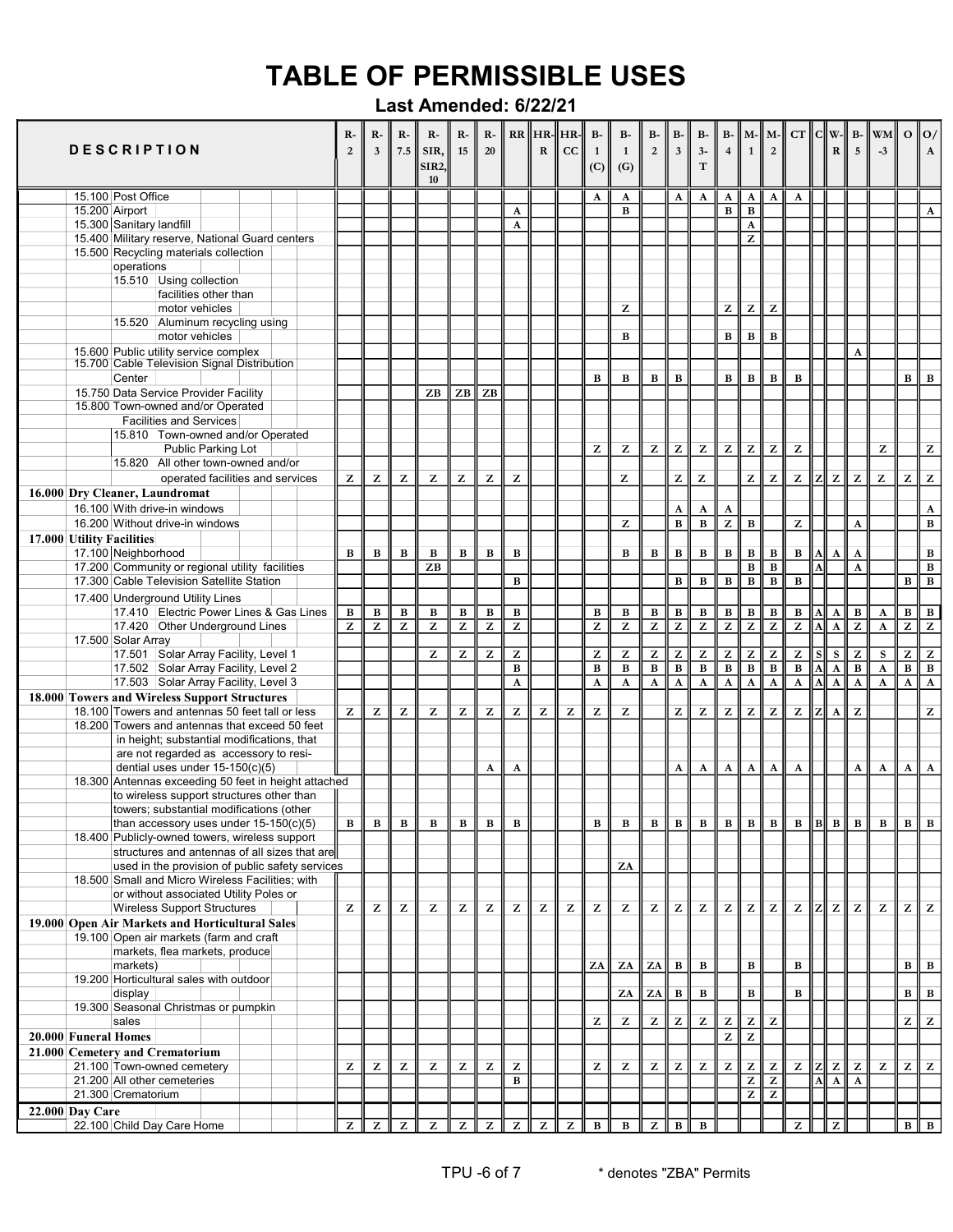| <b>DESCRIPTION</b>                                 | R-<br>$\overline{2}$ | $R-$<br>$\overline{\mathbf{3}}$ | R-<br>7.5    | R-<br>SIR,<br>SIR <sub>2</sub><br>10                                                    | $R-$<br>15     | $R-$<br>20     |                | $\mathbf{R}$   | $RR$ $HR$ - $HR$ -<br>cc | $B-$<br>$\mathbf{1}$<br>(C) | <b>B-</b><br>$\mathbf{1}$<br>(G)                                                          | <b>B-</b><br>$\overline{2}$                           | <b>B-</b><br>$\overline{\mathbf{3}}$ | <b>B-</b><br>$3-$<br>T                                | $B-$<br>$\overline{\mathbf{4}}$                       | $\mathbf{1}$   | $M$ - $\parallel$ M- $\parallel$<br>$\overline{2}$ | $CT$ $ C  W- $ |   | R            | $B-$<br>$\overline{\mathbf{5}}$ | <b>WM</b><br>$-3$ | $0 \parallel 0$                   | $\mathbf{A}$   |
|----------------------------------------------------|----------------------|---------------------------------|--------------|-----------------------------------------------------------------------------------------|----------------|----------------|----------------|----------------|--------------------------|-----------------------------|-------------------------------------------------------------------------------------------|-------------------------------------------------------|--------------------------------------|-------------------------------------------------------|-------------------------------------------------------|----------------|----------------------------------------------------|----------------|---|--------------|---------------------------------|-------------------|-----------------------------------|----------------|
| 22.200 Child Day Care Facility                     | B                    | $\, {\bf B}$                    | $\, {\bf B}$ | B                                                                                       | В              | B              | $\, {\bf B}$   | $\, {\bf B}$   | $\bf{B}$                 | Z                           | Z                                                                                         | $\mathbf{Z}$                                          | z                                    | Z                                                     | z                                                     | z              |                                                    | Z              |   | ${\bf A}$    | A                               |                   | z                                 | z              |
| 22.300 Senior Citizens Day Care, Class A           | $\bf{B}$             | $\, {\bf B}$                    | $\bf{B}$     | B                                                                                       | $\, {\bf B}$   | $\, {\bf B}$   | $\bf{B}$       | $\, {\bf B}$   | $\bf{B}$                 |                             | Z                                                                                         | $\mathbf{Z}% ^{T}=\mathbf{Z}^{T}\times\mathbf{Z}^{T}$ | $\overline{z}$                       | $\mathbf{Z}% ^{T}=\mathbf{Z}^{T}\times\mathbf{Z}^{T}$ | $\mathbf{Z}% ^{T}=\mathbf{Z}^{T}\times\mathbf{Z}^{T}$ | Z              |                                                    | $\mathbf{z}$   |   | $\mathbf{A}$ | A                               |                   | Z                                 | $\overline{z}$ |
| 22.400 Senior Citizens Day Care, Class B           | B                    | $\bf{B}$                        | $\bf{B}$     | B                                                                                       | $\bf{B}$       | $\bf{B}$       | $\bf{B}$       | $\bf{B}$       | $\mathbf{B}$             | z                           | $\overline{z}$                                                                            | $\bf{B}$                                              | $\overline{z}$                       | $\overline{z}$                                        | $\overline{B}$                                        | $\overline{z}$ |                                                    | $\bf{B}$       |   |              |                                 |                   | $\overline{z}$                    | $\overline{z}$ |
| 23.000 Temporary structure or parking lots used in |                      |                                 |              |                                                                                         |                |                |                |                |                          |                             |                                                                                           |                                                       |                                      |                                                       |                                                       |                |                                                    |                |   |              |                                 |                   |                                   |                |
| connection with the construction of a              |                      |                                 |              |                                                                                         |                |                |                |                |                          |                             |                                                                                           |                                                       |                                      |                                                       |                                                       |                |                                                    |                |   |              |                                 |                   |                                   |                |
| permanent building or for some non-                |                      |                                 |              |                                                                                         |                |                |                |                |                          |                             |                                                                                           |                                                       |                                      |                                                       |                                                       |                |                                                    |                |   |              |                                 |                   |                                   |                |
| recurring purpose                                  |                      |                                 |              |                                                                                         |                |                |                |                |                          |                             |                                                                                           |                                                       |                                      |                                                       |                                                       |                |                                                    |                |   |              |                                 |                   |                                   |                |
| 23.100 Temporary structures located on same        |                      |                                 |              |                                                                                         |                |                |                |                |                          |                             |                                                                                           |                                                       |                                      |                                                       |                                                       |                |                                                    |                |   |              |                                 |                   |                                   |                |
| lot as activity generating need                    |                      |                                 |              |                                                                                         |                |                |                |                |                          |                             |                                                                                           |                                                       |                                      |                                                       |                                                       |                |                                                    |                |   |              |                                 |                   |                                   |                |
| for structure                                      | z                    | z                               | Z            | z                                                                                       | z              | Z              | Z              | z              | z                        | z                           | Z                                                                                         | z                                                     | ${\bf z}$                            | z                                                     | $\mathbf{z}$                                          | z              | $\mathbf{Z}$                                       | $\mathbf{z}$   | A | $\mathbf{A}$ | $\mathbf{A}$                    | $\mathbf{A}$      | $\mathbf{Z} \parallel \mathbf{Z}$ |                |
| 23.200 Temporary parking facilities located        |                      |                                 |              |                                                                                         |                |                |                |                |                          |                             |                                                                                           |                                                       |                                      |                                                       |                                                       |                |                                                    |                |   |              |                                 |                   |                                   |                |
| on or off-site of activity generating              |                      |                                 |              |                                                                                         |                |                |                |                |                          |                             |                                                                                           |                                                       |                                      |                                                       |                                                       |                |                                                    |                |   |              |                                 |                   |                                   |                |
| need for parking                                   | z                    |                                 |              |                                                                                         |                |                |                |                |                          |                             |                                                                                           |                                                       |                                      |                                                       |                                                       |                |                                                    |                |   |              |                                 |                   |                                   |                |
| 23.300 Temporary Construction Parking              |                      |                                 |              |                                                                                         |                |                |                |                |                          |                             | $\overline{Z(1)}$ $Z(1)$                                                                  | Z(1)                                                  |                                      |                                                       |                                                       |                |                                                    |                |   |              |                                 |                   |                                   |                |
| 24.000 Bus Station                                 |                      |                                 |              |                                                                                         |                |                |                |                |                          |                             | ZA                                                                                        |                                                       |                                      |                                                       | $\, {\bf B}$                                          | $\, {\bf B}$   |                                                    | $\bf{B}$       |   |              |                                 |                   |                                   |                |
| 25.000 Commercial Greenhouse Operations            |                      |                                 |              |                                                                                         |                |                |                |                |                          |                             |                                                                                           |                                                       |                                      |                                                       |                                                       |                |                                                    |                |   |              |                                 |                   |                                   |                |
| 25.100 No on-premises sales                        |                      |                                 |              |                                                                                         |                | B              | B              |                |                          |                             |                                                                                           |                                                       |                                      |                                                       |                                                       | z              |                                                    |                |   |              |                                 |                   |                                   |                |
| 25.200 On-premises sales permitted                 |                      |                                 |              |                                                                                         |                |                | $\bf{B}$       |                |                          |                             |                                                                                           |                                                       |                                      |                                                       |                                                       | z              |                                                    |                |   |              |                                 |                   |                                   |                |
| 26.000 Subdivisions                                |                      |                                 |              |                                                                                         |                |                |                |                |                          |                             |                                                                                           |                                                       |                                      |                                                       |                                                       |                |                                                    |                |   |              |                                 |                   |                                   |                |
| 26.100 Major                                       | <b>BA</b>            | BA                              | <b>BA</b>    | <b>BA</b>                                                                               | BA             | BA             | BA             | BA             | <b>BA</b>                | <b>BA</b>                   | BA                                                                                        |                                                       |                                      | $BA \  BA \  BA \  BA \  BA \  BA$                    |                                                       |                |                                                    | <b>BA</b> A    |   | $\mathbf{A}$ | A                               | $\mathbf{A}$      | $BA$ VA                           |                |
| 26.200 Minor                                       | Z                    | Z                               | Z            | Z                                                                                       | $\overline{z}$ | $\overline{z}$ | $\overline{z}$ | $\overline{z}$ | z                        | Z                           | Z                                                                                         | $\overline{z}$                                        | $\overline{z}$                       | $\overline{z}$                                        | $\overline{z}$                                        | $\overline{z}$ | $\overline{z}$                                     | $\overline{z}$ | 데 | $\Lambda$    | $\mathbf{A}$                    | $\mathbf A$       | $\overline{z}$                    | $\sqrt{z}$     |
| 27.000 Combination Uses                            | $\ast$               | $\ast$                          | $\ast$       | $\ast$                                                                                  | $\ast$         | $\ast$         | $\ast$         | $\ast$         | $\ast$                   | $\ast$                      | $\ast$                                                                                    | $\ast$                                                | $\ast$                               | $\ast$                                                | $\ast$                                                | $\ast$         | $\ast$                                             | $\ast$         |   |              |                                 | ÷.                | $\ast$                            | $\ast$         |
|                                                    |                      |                                 |              |                                                                                         |                |                |                |                |                          |                             | Permissible only in Planned Unit Development Districts (See Section 15-139) pursuant to a |                                                       |                                      |                                                       |                                                       |                |                                                    |                |   |              |                                 |                   |                                   |                |
| <b>28.000 Planned Unit Developments</b>            |                      |                                 |              |                                                                                         |                |                |                |                |                          |                             | special use permit-A).                                                                    |                                                       |                                      |                                                       |                                                       |                |                                                    |                |   |              |                                 |                   |                                   |                |
| 29.000 Special Events                              | A                    | A                               | A            | A                                                                                       | $\mathbf{A}$   | $\mathbf{A}$   | A              | $\mathbf{A}$   |                          |                             | A ZA ZA ZA A A A                                                                          |                                                       |                                      |                                                       | A                                                     |                | $A \parallel A$                                    |                |   | A IAI A      | A                               |                   | $A \parallel A$                   |                |
|                                                    |                      |                                 |              | Permissible only in Planned Industrial Development Districts [See Subsection 15-137(c)] |                |                |                |                |                          |                             |                                                                                           |                                                       |                                      |                                                       |                                                       |                |                                                    |                |   |              |                                 |                   |                                   |                |
| 30.000 Planned Industrial Development              |                      |                                 |              |                                                                                         |                |                |                |                |                          |                             | pursuant to a special use permit-A                                                        |                                                       |                                      |                                                       |                                                       |                |                                                    |                |   |              |                                 |                   |                                   |                |
| 31.000 Off-Premises Signs                          |                      |                                 |              |                                                                                         |                |                |                |                |                          |                             | Permissible only in Village Mixed Use Districts (See Section 15-141.2 pursuant to a       |                                                       |                                      |                                                       |                                                       |                | z                                                  |                |   |              |                                 |                   |                                   |                |
| 32.000 Village Mixed Use Development               |                      |                                 |              |                                                                                         |                |                |                |                |                          |                             | special use permit-A).                                                                    |                                                       |                                      |                                                       |                                                       |                |                                                    |                |   |              |                                 |                   |                                   |                |
|                                                    |                      |                                 |              |                                                                                         |                |                |                |                |                          |                             |                                                                                           |                                                       |                                      |                                                       |                                                       |                |                                                    |                |   |              |                                 |                   |                                   |                |
| 33.000 (Repealed)                                  |                      |                                 |              |                                                                                         |                |                |                |                |                          |                             |                                                                                           |                                                       |                                      |                                                       |                                                       |                |                                                    |                |   |              |                                 |                   |                                   |                |
| 34.000 Temporary Lodging                           |                      |                                 |              |                                                                                         |                |                |                |                |                          |                             |                                                                                           |                                                       |                                      |                                                       |                                                       |                |                                                    |                |   |              |                                 |                   |                                   |                |
| 34.100 Hotels and Motels                           | A                    |                                 |              |                                                                                         |                |                |                |                |                          | A                           | $\mathbf A$                                                                               |                                                       |                                      |                                                       | A                                                     |                |                                                    | A              |   |              |                                 |                   |                                   | $\mathbf A$    |
| 34.200 Bed and Breakfast                           | B                    | $\bf{B}$                        | $\bf{B}$     | B                                                                                       | В              | B              | B              | B              | B                        |                             |                                                                                           | B                                                     |                                      |                                                       |                                                       |                |                                                    | $\, {\bf B}$   |   | A            | $\bf{B}$                        |                   |                                   |                |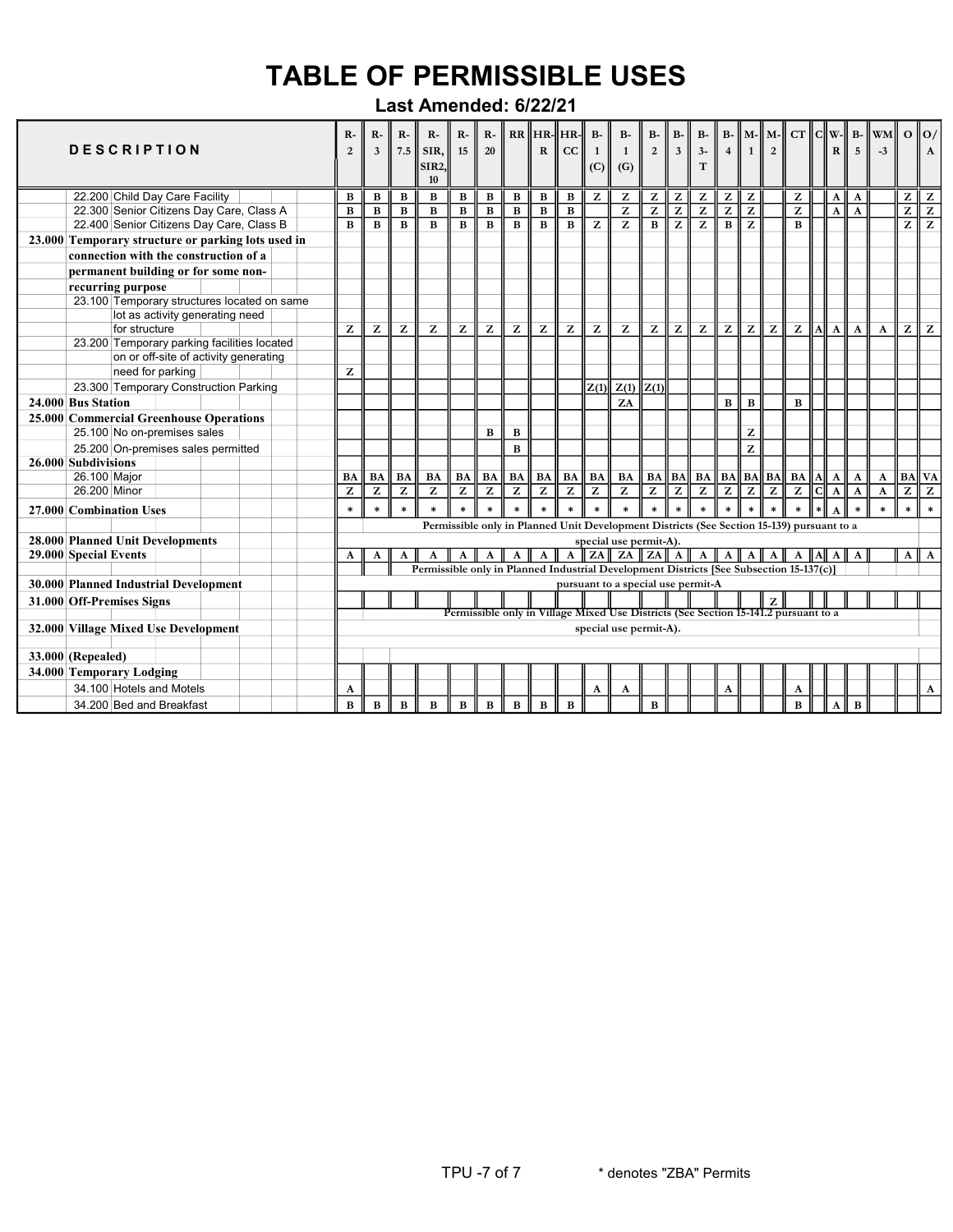### **Section 15-147 Use of the Designations A,B,Z in Table of Permissible Uses. (AMENDED 11/18/03; 6/22/04; 10/25/05; 11/22/05; 6/26/07; 11/27/07; 10/28/08, 11/24/09; REWRITTEN 4/23/09; 6/22/21)**

(a) Subject to Section 15-148, and subsection (h) of this section, when used in connection with a particular use in the Table of Permissible Uses (Section 15-146), the letter "Z" means that the use is permissible in the indicated zone with a zoning permit issued by the administrator (except that, in connection with use classification 26.200, minor subdivisions, the letter "Z" means that final plat approval shall be granted by the Planning Director). The letter "B" means a special use permit-B must be obtained from the board of adjustment, and the letter "A" means a use permit-A must be obtained from the Town Council. **(AMENDED 1/22/85; 11/18/03)**

(b) When used in connection with single-family, two-family and multi-family residences (use classifications 1.100, 1.200 and 1.300) outside the watershed districts, the designation "ZBA" or "BA" means that tracts developed with four dwelling units or less require a zoning permit, tracts developed with between five and twelve dwelling units require a special use permit-B, and tracts developed with more than twelve dwelling units require a special use permit-A. When used in connection with single-family, two-family, and multi-family residences in the watershed districts, the designation "ZA" means that tracts developed with one dwelling unit shall require a zoning permit and tracts developed with two or more dwelling units shall require a use permit-A. **(AMENDED 1/22/85; 2/24/87; 12/15/87)**

(c) When used in connection with major subdivisions (use classification 26.100) outside the watershed districts, the designation "BA" means that subdivisions containing between five and twelve lots shall require a special use permit-B, and subdivisions containing thirteen or more lots shall require a special use permit-A. **(AMENDED 7/21/87; 12/15/87)**

(d) Subject to Section 15-148, use of the designation "ZA" (which designation appears only under the zoning district columns applicable to the commercial and manufacturing districts) means that a special use permit-A must be obtained if the development involves the construction of more than 3,000 square feet of new building gross floor area *or* the development is located on a lot of more than one acre, and a zoning permit must be obtained if the development involves the construction of 3,000 square feet or less of new building gross floor area *and* the development is located on a lot of one acre or less. **(AMENDED 11/14/88) (REWRITTEN 4/23/13)**

(e) Subject to Section 15-148, use of the designation "ZB" means that a zoning permit must be obtained if the development is located on a lot of two acres or less while a class B special use permit must be obtained for developments in excess of two acres.

(f) Use of the designation "Z,B,A" for combination uses is explained in Section 15-154.

(g) When used in connection with use classification 18.400 (publicly-owned towers and antennas of all sizes that are used in the provisions of public safety services), the designation "ZA" means that the development of such towers that are fifty feet tall or less shall require a zoning permit, and the development of such towers that are more than fifty feet tall shall require a class A special use permit. **(AMENDED 10/04/88, 2/18/97)**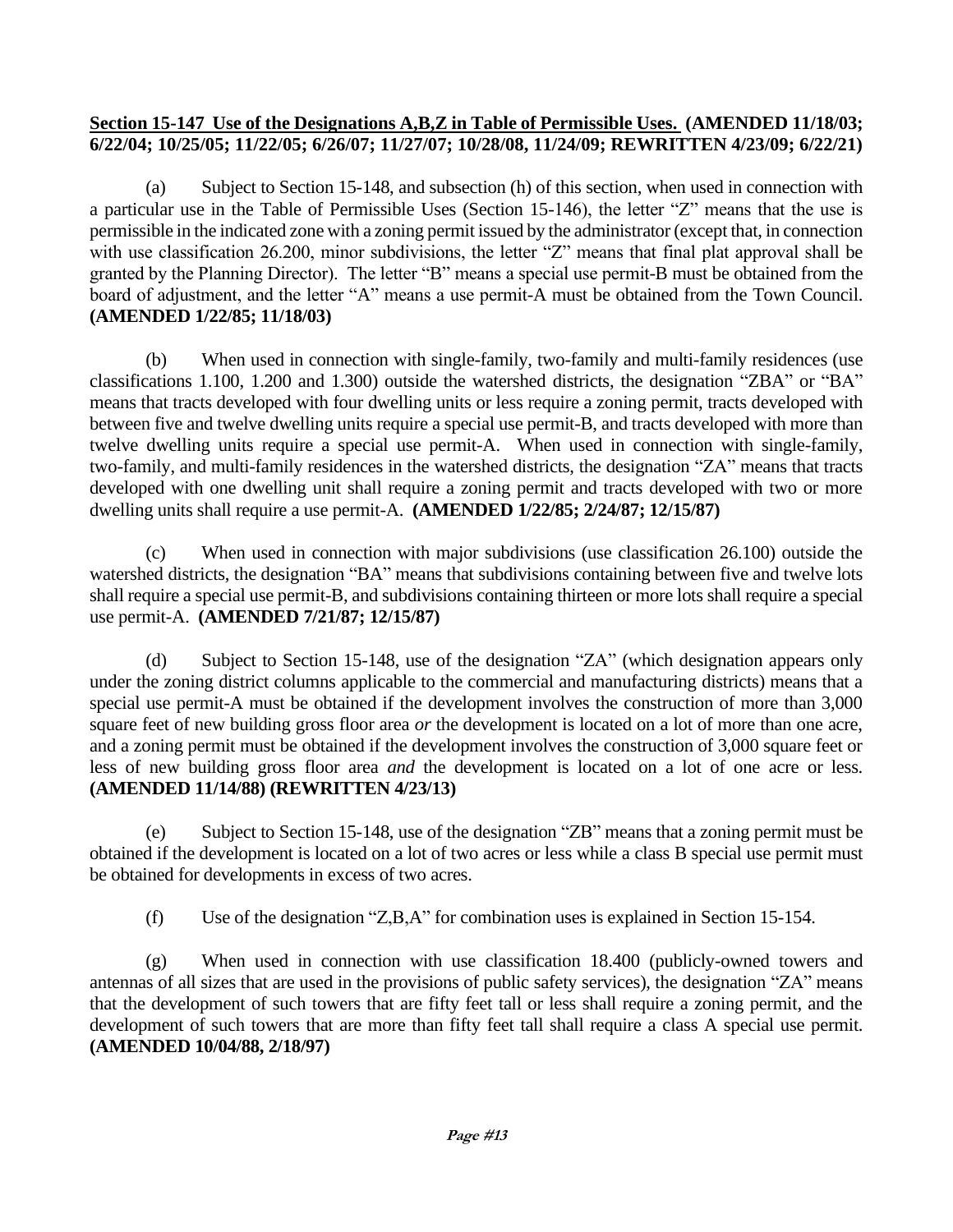(h) Whenever any 1.000 classification use is proposed for a lot in the R-2, R-3, R-7.5, and R-10 zoning districts and such use would otherwise require the issuance of a zoning permit under the provisions of this section, a special use permit-B shall nevertheless be required if:

- (1) The use involves (i) construction of an addition to an existing dwelling, or (ii) construction of an additional dwelling on a lot where at least one dwelling already exists, or (iii) construction of a dwelling on a lot from which a previously existing dwelling has been removed within a period of three years prior to the application for a permit under this chapter, and
- (2) The gross floor area of any one dwelling unit exceeds 3,500 square feet, or the gross floor area of all dwellings covered by the proposed permit exceeds 5,500 square feet.
- (3) This requirement shall not apply if at least one of the dwelling units is an affordable housing unit as defined in Section 15-182.4(a).
- (4) This requirement shall not apply with respect to a proposed one-time addition to a dwelling that has been in existence for a period of at least twenty years if such one-time addition results in less than a 25 percent increase in the gross floor area of such dwelling and less than a 15 percent increase in the gross floor area of all dwellings covered by the proposed permit.

(i) When used in connection with 8.100, 8.200, 8.500 and 8.600 uses, the designation "ZA(1)" means that a zoning permit must be obtained if the total area within a development to be used for this purpose does not exceed 1,500 square feet and the use is to take place in a building in existence on the effective date of this subsection while a special use permit-A must be obtained whenever the total area to be used for this purpose is equal to or exceeds 1,500 square feet**.** 

(j) Notwithstanding the other provisions of this section, whenever a building of more than two stories or 35 feet in height is proposed within the B-1(g), B-1(c), B-2, CT or M-1 zoning districts, a special use permit-A must be obtained from the Town Council. **(AMENDED 10/25/05)**

(k) Notwithstanding the foregoing, Uses 22.200 Child Day Care Facilities serving nine to fifteen children, and 22.300 Senior Citizen Day Care, Class A, serving four to sixteen seniors, that are located on collector or arterial streets are permissible with a Zoning Permit issued by the Administrator. For the purposes of this section, collector streets are those streets whose function and design meet the current town standards for classification as collector streets; and arterial streets are those listed in subsection 15-210.

l) Notwithstanding the foregoing, if a use within use classifications 2.112, 2.120, 2.150, 2.220, 2.230, 3.120, or 3.220 is proposed for an existing building within the WM-3 zoning district, and no other changes to the site are proposed that would require the issuance of a new permit under Section 15-46, then such use shall be permissible with a zoning permit. **(AMENDED 10/28/08)**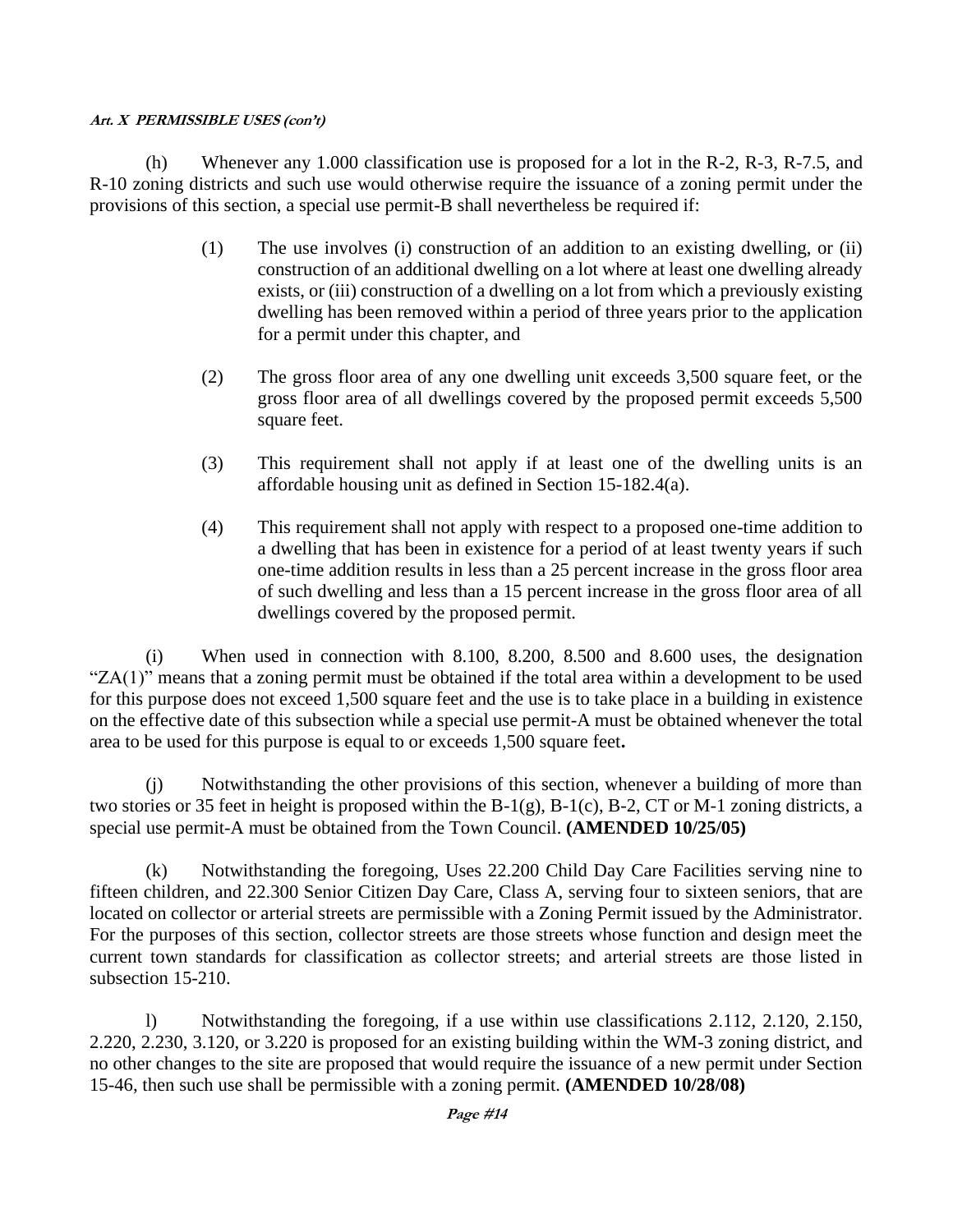m) Notwithstanding the foregoing, 5.110 uses may be permitted within the B-4 zoning district only when proposed within an existing building and when no other changes to the site are proposed that would require the issuance of a new permit under Section 15-46. **(AMENDED 11/24/09)**

n) Notwithstanding the foregoing, the permit requirement for use classification 15.750 data service provider facilities shall be determined by the supplementary use regulations in Section 15-176.6. **(AMENDED 6/23/15)**

o) Notwithstanding the foregoing, the designation "Z" opposite use classification 3.260 is subject to the qualification that use classification 3.260 may only be allowed with a zoning permit in conjunction with the conditional rezoning of a property and demonstration of compliance with all applicable Land Use Ordinance provisions, including supplementary use regulations in section 15-176.7. **(AMENDED 3/22/16)**

p) Notwithstanding the foregoing, use classifications 1.231, 1.241, 1.321 and 1.331 may only be permitted in the B-4-CZ zoning district, subject to a special use permit-A and subsection 15- 141.4(c). **(AMENDED 10/23/18)**

q) Notwithstanding the foregoing, use classifications 2.250 and 3.131 may only be permitted in the B-4-CZ district subject to a special use permit-A. **(AMENDED 10/23/18)**

r) When used in conjunction with 8.800 uses, the designation "Z, A" means that a zoning permit must be obtained if the performing arts space development is located on a property located in that portion of the B-1(g) or B-1(c) zoning districts and is located 150 feet or more from the nearest building containing a residential use. A special use permit-A must be obtained if the development is located on a property that is located within portions of the  $B-1(g)$  or  $B-1(c)$  zoning districts. The measurement is made from the building containing the main performance space to the nearest existing off-site building containing a residential use. **(AMENDED 11/27/18)**

s) Notwithstanding the foregoing, the permit requirement for use classification 17.200 "Community or Regional Utility Facilities" in the R-10 Zoning District shall be determined by the supplementary use regulations in Section 15-172.1. **(AMENDED 1/22/19)**

(t) For use classification 18.500 small and micro wireless facilities; with or without associated utility poles or wireless support structures see Section 15-176(d) for application and development standards and Article II of Chapter 7 for encroachment agreements. **(AMENDED 6/23/20)**

(u) Existing lots containing parking spaces may be used for temporary parking for construction workers employed on construction projects in downtown commercial districts so long as such parking spaces: (i) are not required by existing permits, (ii) are not part of any satellite parking agreement for an existing permit, or (iii) have not been created by the removal of an existing building.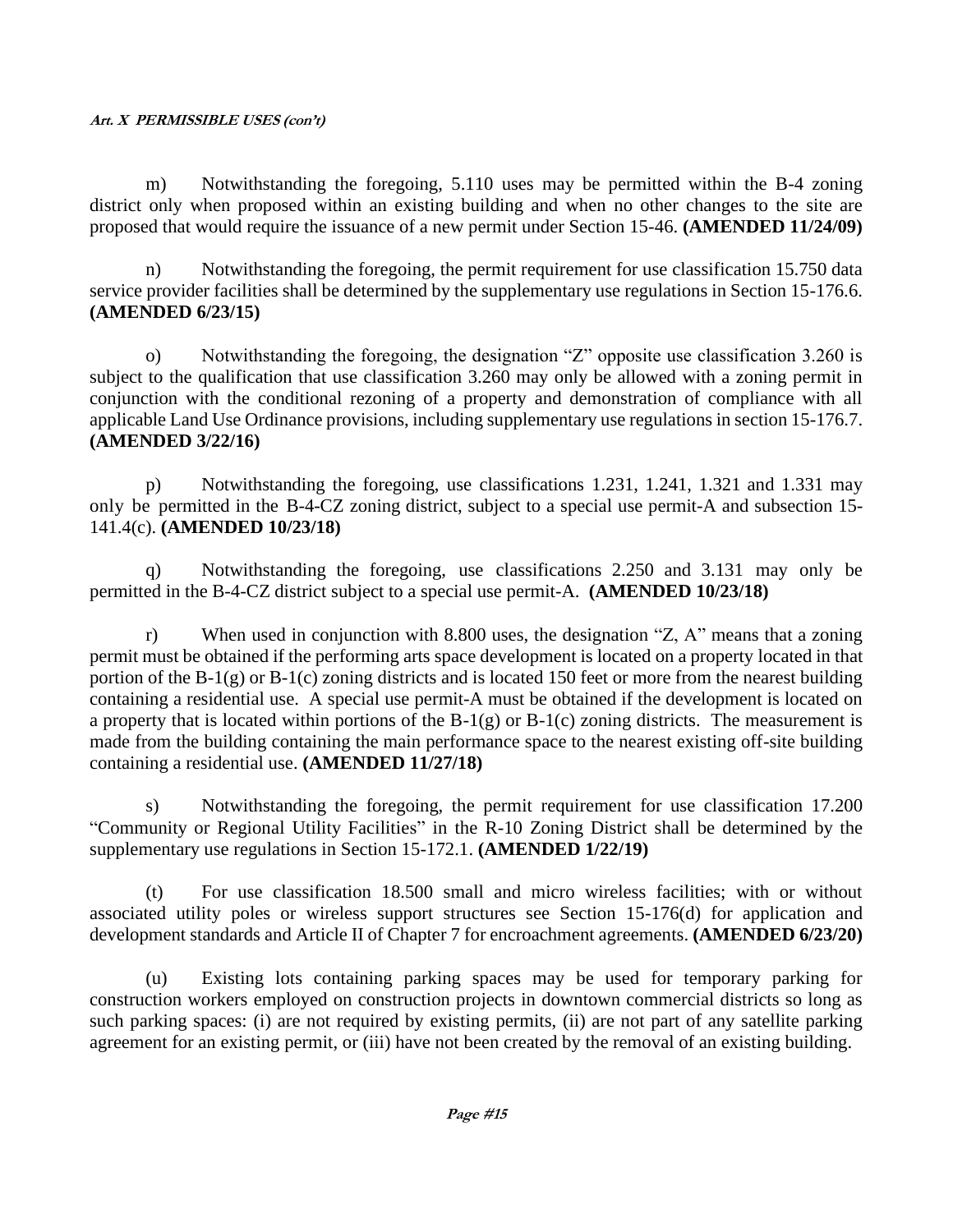(v) Per Section 15-176.9 Special Standards for Historic Rogers Road Districts, triplexes are only permissible in the HR-R and HR-CC districts if they meet the definition of an affordable housing unit as described in Subsection 15-182.4.

Temporary construction parking shall be limited to vehicular parking and shall not include staging areas, or material or equipment storage. Upon completion of the construction project, the zoning permit shall become null and void. **(AMENDED 10/22/19)**

## **Section 15-148 Board of Adjustment Jurisdiction Over Uses Otherwise Permissible With a Zoning Permit.**

(a) Notwithstanding any other provisions of this article, whenever the Table of Permissible Uses (interpreted in the light of Section 15-147 and the other provisions of this article) provides that a use is permissible with a zoning permit, (i) a special use permit-A shall nevertheless be required if the administrator finds that the proposed use is located within the University Lake Watershed (i.e., the C, B-5, and WM-3 districts) and would have a substantial impact on neighboring properties or the general public, and (ii) a special use permit-A shall nevertheless be required if the administrator finds that the proposed use is located in the B-1(c), B-1(g), B-2, or CT zoning districts, the use is shown as permissible in those districts with a "ZA" designation in the Table of Permissible Uses, and the proposed use would have a substantial impact on neighboring properties or the general public; (iii) otherwise, a special use permit-B shall nevertheless be required if the administrator finds that the proposed use would have a substantial impact on neighboring properties or the general public. **(AMENDED 1/22/85; 12/15/87; 2/25/92)**

(b) A special use permit-B shall be required for any use that is otherwise permissible with a zoning permit if the administrator concludes that, given the impact of the proposed use on neighboring properties, the vested right conferred upon the permit recipient pursuant to Section 15-128.2 should not be conferred without an opportunity for public input. A special use permit-A shall be required for any use that is otherwise permissible with a zoning permit if the administrator concludes that, given the impact of the proposed use on the general public, the vested right conferred upon the permit recipient pursuant to Section 15-128.2 should not be conferred without an opportunity for public input. However, if the zoning administrator makes this determination, the permit applicant may require that the application be returned to the zoning permit process by submitting to the administrator a written waiver of the vested right normally acquired under Section 15-128.2 upon the issuance of a zoning permit. **(AMENDED 10/01/91; 2/25/92)**

## **Section 15-149 Permissible Uses and Specific Exclusions. (AMENDED 6/24/08)**

(a) The presumption established by this chapter is that all legitimate uses of land are permissible within at least one zoning district in the town's planning jurisdiction. Therefore, because the list of permissible uses set forth in Section 15-146 (Table of Permissible Uses) cannot be all-inclusive, those uses that are listed shall be interpreted liberally to include other uses that have similar impacts to the listed uses.

(b) Notwithstanding subsection (a), all uses that are not listed in Section 15-146 (Table of Permissible Uses), even given the liberal interpretation mandated by subsection (a), are prohibited. Nor shall Section 15-146 (Table of Permissible Uses) be interpreted to allow a use in one zoning district when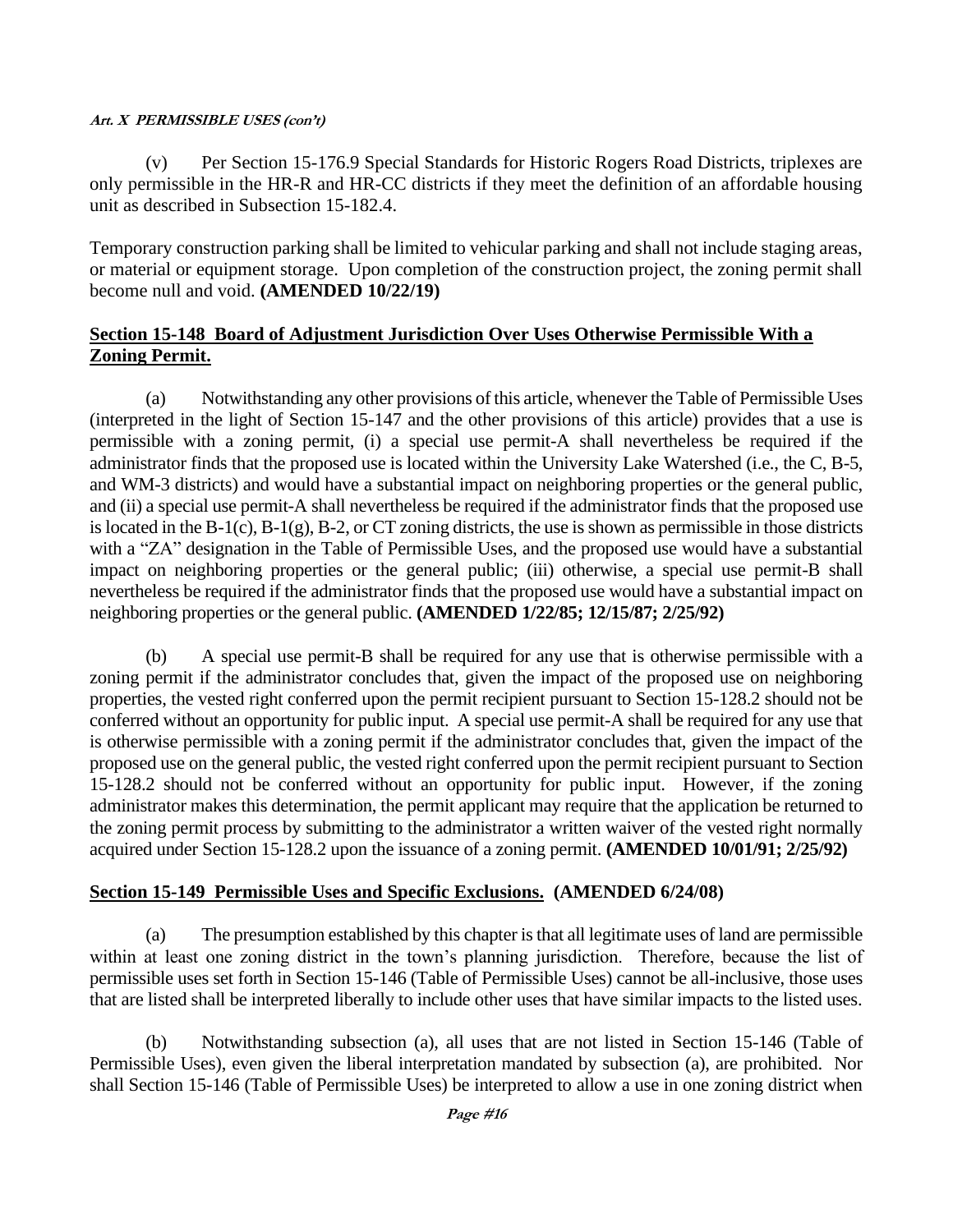the use in question is more closely related to another specified use that is permissible in other zoning districts.

(c) Without limiting the generality of the foregoing provisions, the following uses are specifically prohibited in all districts:

- (1) Any use that involves the manufacture, handling, sale, distribution, or storage of any highly combustible or explosive materials in violation of the fire prevention code adopted by reference in Section 12-11 of the Town Code.
- (2) Stockyards, slaughterhouses, rendering plants.
- (3) Use of a travel trailer as a residence, temporary or permanent.
- (4) The use of any motor vehicle (as defined in Section 6-1 of the Town Code), parked on a lot, as a structure in which, out of which, or from which any goods are sold or stored, any services performed, or other businesses conducted (as defined in Section 8-1 of the Town Code), except that the following shall not be prohibited by this subdivision: (i) retail sales of goods and food products manufactured, created or produced by the seller, (ii) the sale of food products on town property by persons authorized or acting on behalf of the town; (iii) the sale of prepared food by mobile prepared food vendors to the extent authorized in the Table of Permissible Uses and Section 15-176.5; and (iv) use of a motor vehicle in connection with an aluminum recycling operation to the extent authorized in the Table of Permissible Uses and other provisions of this chapter. Notwithstanding any other provision of this chapter, situations that exist on the effective date of this provision that are in violation thereof shall not be regarded as lawful, nonconforming situations thirty days after the effective date of this subdivision. **(AMENDED 11/10/81; 6/22/82; 6/28/83; 6/24/08)**
- (5) Construction by the developer of a major residential subdivision of an opaque fence, wall, or berm more than three feet in height around any portion of the periphery of such subdivision, except where such fence, wall or berm is designed to shield the residents of such subdivision from the adverse effects of any adjoining nonresidential use other than a street. Notwithstanding the foregoing, a berm of more than three but less than four feet in height shall be allowed under the foregoing circumstances where (i) the side slopes of the berm are constructed at a steepness ratio of 4:1 to 6:1 and (ii) the average height of the berm does not exceed three feet. For purposes of this subsection, the term "developer" includes any entity that is under the control of the developer, including a homeowners association that is under the developer's control. **(AMENDED 5/19/98, 8/24/99)**
- (6) Construction of gates that prevent access to private roads serving five or more lots or dwelling units. **(AMENDED 5/25/99)**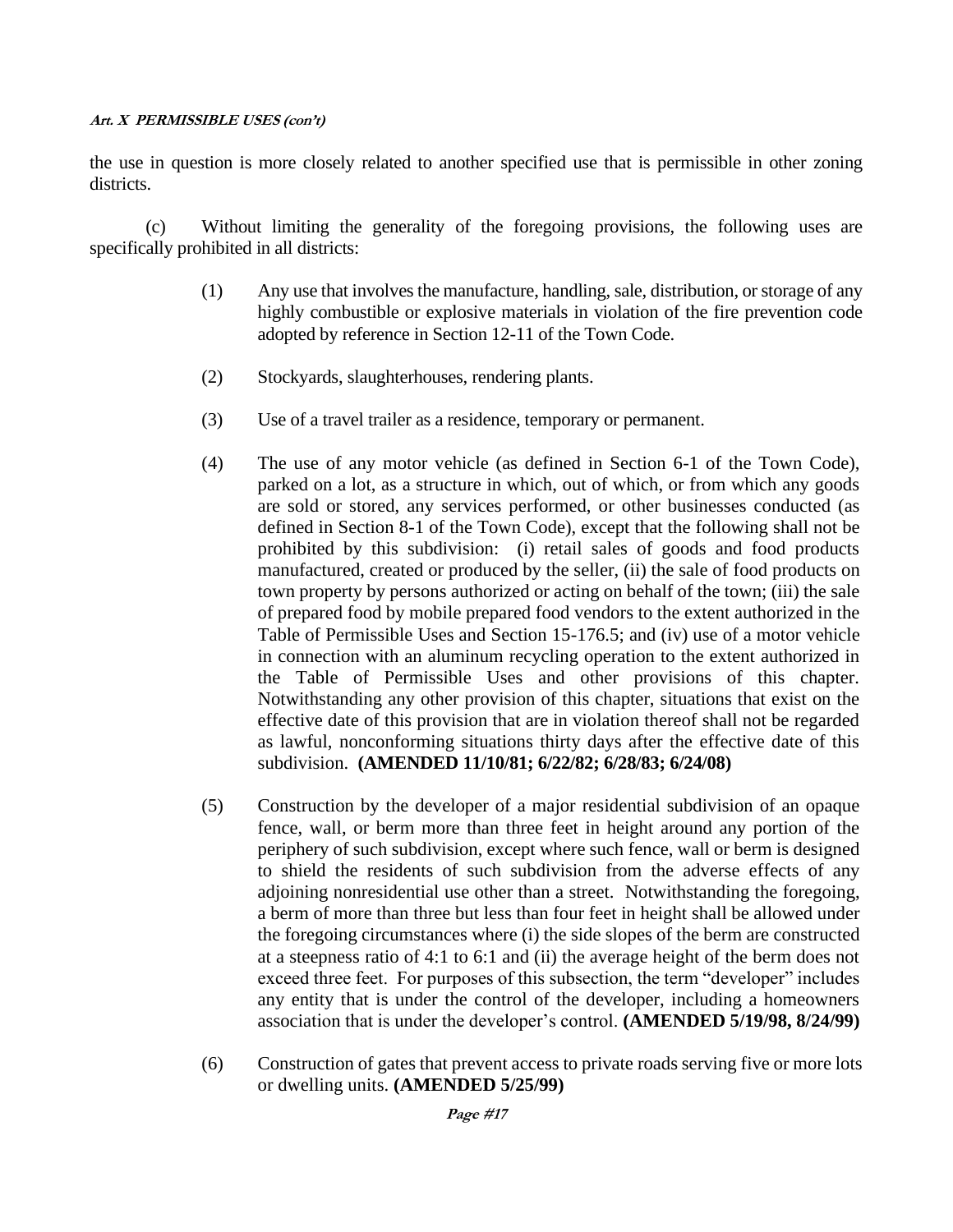### **Section 15-150 Accessory Uses.**

(a) The Table of Permissible Uses (Section 15-146) classifies different principal uses according to their different impacts. Whenever an activity (which may or may not be separately listed as a principal use in this table) is conducted in conjunction with another principal use and the former use (i) constitutes only an incidental or insubstantial part of the total activity that takes place on a lot, or (ii) is commonly associated with the principal use and integrally related to it, then the former use may be regarded as accessory to the principal use and may be carried on underneath the umbrella of the permit issued for the principal use. For example, a service station (use classification 9.200) is permissible in a B-3 district; car washes (9.500) are not. However, many service stations have facilities for washing cars. If such car washing activities are incidental to the principal use, then they may be regarded as accessory to the principal use and a service station with such facilities would be permissible in a B-3 district. However, if the car washing operations are substantial (e.g., if separate from the main building or if there are two or more bays used principally or solely for car washing), then the total operation would be considered a combination use consisting of a service station principal use and a car wash principal use. This combination use would not be permitted within a B-3 district. As another example, a swimming pool/tennis court complex is customarily associated with and integrally related to a residential subdivision or multi-family development and would be regarded as accessory to such principal uses, even though such facilities, if developed (as use classification 6.210 or 6.220) apart from a residential development, would require a special use permit-B or a special use permit-A. **(AMENDED 2/02/88)**

- (b) For purposes of interpreting subsection (a):
	- (1) A use may be regarded as incidental or insubstantial if it is incidental or insubstantial in and of itself or in relation to the principal use;
	- (2) To be "commonly associated" with a principal use it is not necessary for an accessory use to be connected with such principal use more times than not, but only that the association of such accessory use with such principal use takes place with sufficient frequency that there is common acceptance of their relatedness.

(c) Without limiting the generality of subsections (a) and (b), the following activities are specifically regarded as accessory to residential principal uses so long as they satisfy the general criteria set forth above:

- (1) Offices or studios within an enclosed building and used by an occupant of a residence located on the same lot as such building to carry on administrative or artistic activities of a commercial nature, so long as such activities do not fall within the definition of a home occupation.
- (2) Hobbies or recreational activities of a noncommercial nature.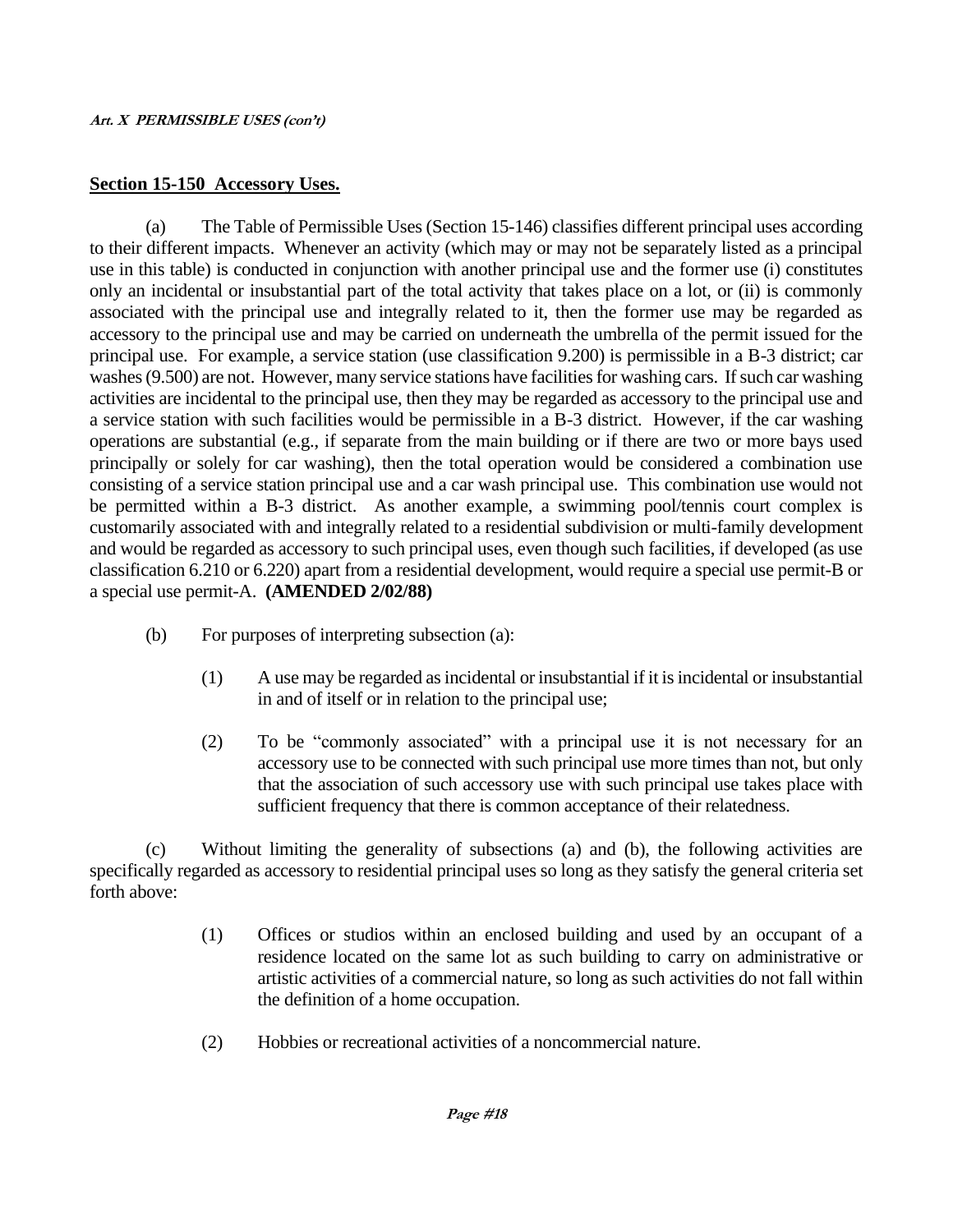- (3) The renting out of one or two rooms within a single-family residence (which one or two rooms do not themselves constitute a separate dwelling unit) to not more than two persons who are not part of the family that resides in the single-family dwelling.
- (4) Yard sales or garage sales, so long as such sales are not conducted on the same lot for more than three days (whether consecutive or not) during any 90-day period. **(AMENDED 4/27/82)**
- (5) Towers and antennas constructed on residential property, as long as:
	- a. Such towers are intended for the personal and noncommercial use of the residents of the property where located; and
	- b. Such towers and antennas comply with the setback requirements of Subsection  $15-176(a)(2)$  and are installed only in rear or side yards; and
	- c. No more than one such tower or antenna may be regarded as an accessory use on a single lot; and
	- d. The owner must be able to demonstrate compliance with Federal Communications Commission regulations, 47 C.F.R. Part 97, Subpart 97.15, Sections (a) through (e), inclusive; and **(REPEALED & AMENDED 2/18/97)**
- (5) Child day care arrangements for one or two children who do not reside with the provider. **(AMENDED 2/04/97; 6/26/07)**

(d) Without limiting the generality of subsections (a) and (b), the following activities are regarded as accessory to residential and commercial principal usesso long asthey satisfy the general criteria set forth above. **(AMENDED 6/27/17)**

- (1) Solar Arrays, and solar water heaters, providing energy for the principal use on the property, in any zoning district.
- (2) The applicant must be able to demonstrate ownership of the subject property or permission by the owner to install the solar device.
- (3) The applicant must prepare and submit a site plan or sketch plan showing the following:
	- a. Installation of the array(s) shall not negatively affect compliance, or any condition of compliance of an existing land use permit or building permit.
	- b. The panels are designed, positioned, and oriented such that concentrated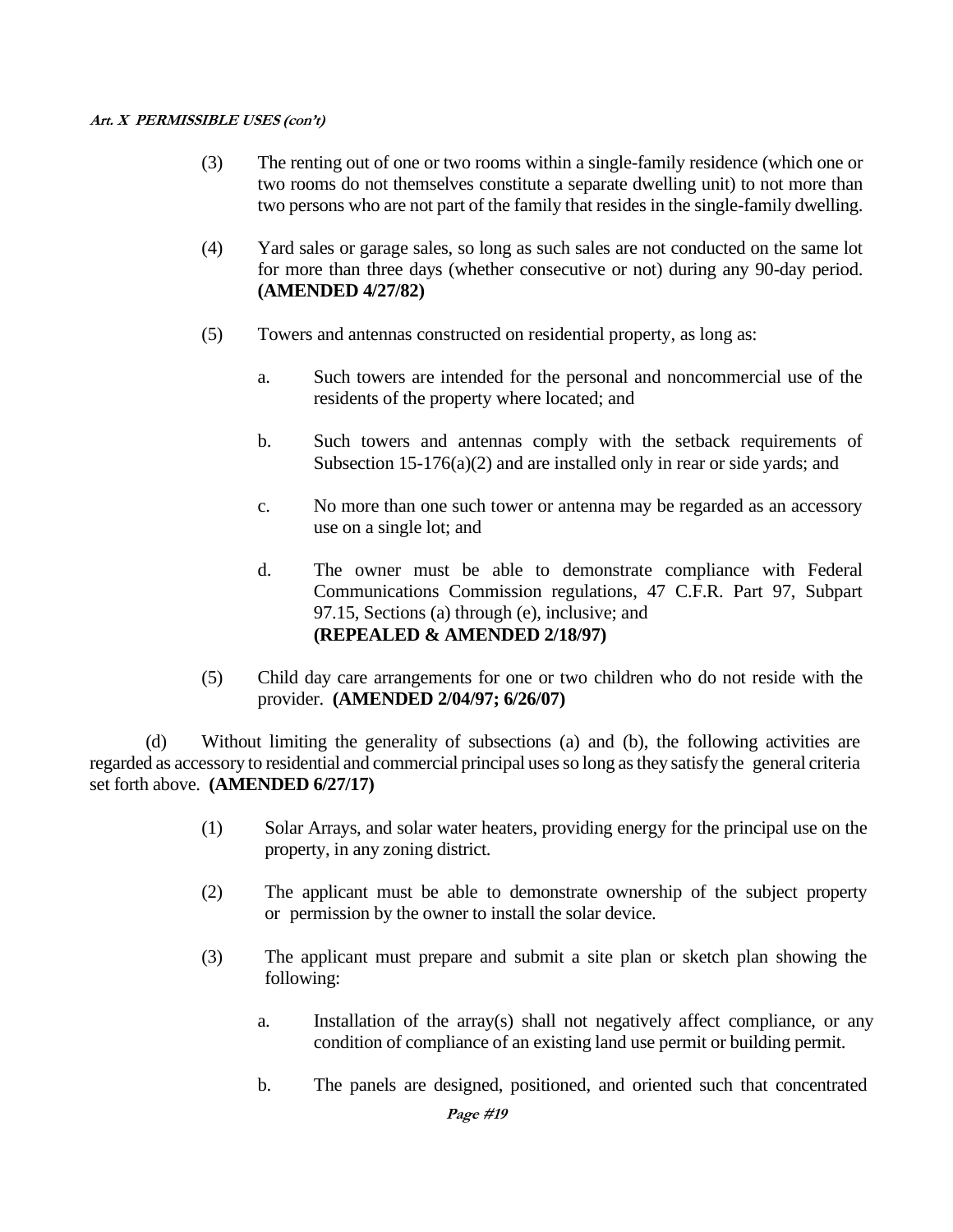solar radiation or glare shall not be directed onto nearby properties or road rights-of-way, or shall otherwise create a safety hazard.

- c. All on-site utility lines shall be placed underground.
- d. The top of any roof mounted devices, located on the principal structure or any accessory structure, shall not exceed the maximum building height for the district in accordance with Section 15-185.
- e. Ground mounted systems shall not exceed a maximum height of 15 feet from finished grade to the top of the device.
	- 1. The installation of the solar device and associated mechanical equipment shall not affect tree screening or buffer requirements outlined in Article XIX.
	- 2. Mechanical equipment, including batteries or other similar storage devices, shall be located within the required building setbacks as provided forin Section 15-184, and shall be shielded to avoid damage.
	- 3. All solar devices and mechanical equipment, including batteries or other similar storage devices, shall be located outside of the designated open space, well/septic system areas as identified by Orange County Environmental Health, utility easements, water quality buffers as identified in Section 15-269.5 and Special Flood Hazard Areas. **(AMENDED 6/27/17)**

(e) Without listing the generality of subsections (a) and (b), the following activities shall not be regarded as accessory to a residential principal use and are prohibited in residential districts:

> (1) Parking outside a substantially enclosed structure of more than four motor vehicles between the front building line of the principal building and the street on any lot used for purposes that fall within the following principal use classifications: 1.100, 1.200, 1.420, or 1.430.

(f) Satellite dishes shall be regarded as accessory uses to any residential or non-residential principal use. However, as set forth in the Table of Permissible Uses, Cable Television Satellite stations shall be regarded as a separate principal use (use classification 17.300). **(AMENDED 2/18/97)**

(g) On property that is residentially zoned (See Section 15-135), a temporary family health care structure shall be regarded as an accessory use to a single-family detached dwelling to the extent authorized and in accordance with the provisions of G.S. section 160D-915. **(AMENDED 3/24/15)**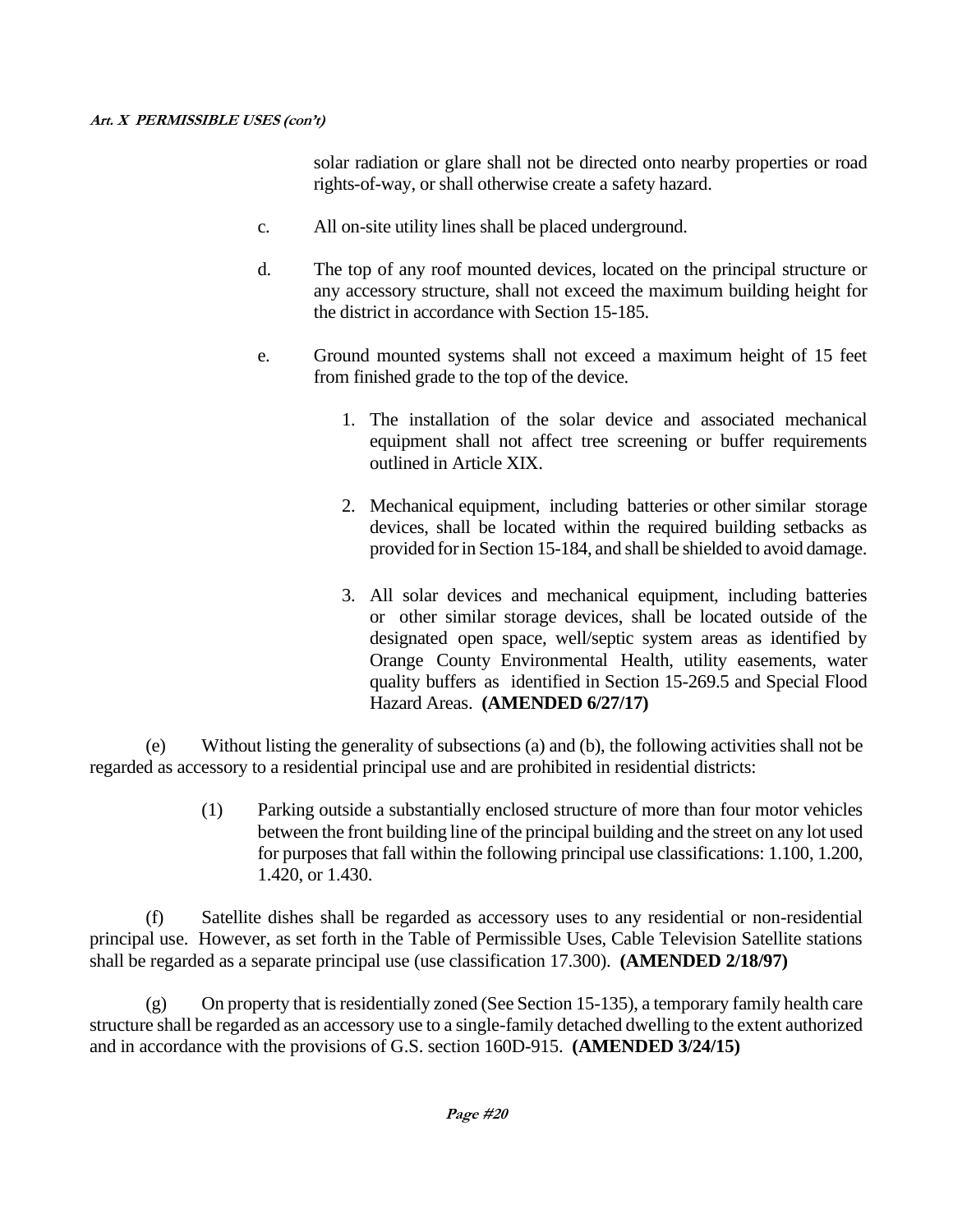## **Section 15-151 Permissible Uses Not Requiring Permits. (AMENDED 6/06/89**)

(a) Notwithstanding any other provisions of this chapter, no zoning, special use permit-B, or special use permit-A is necessary for the following uses:

- (1) Electric power, telephone, telegraph, cable television, gas, water and sewer lines, wires or pipes, together with supporting poles or structures, located within a public right-of-way.
- (2) Neighborhood utility facilities located within a public right-of-way with the permission of the owner (state or town) of the right-of-way, so long as such facilities do not exceed five feet in height, five feet in width, or five feet in depth. **(AMENDED 5/26/81)**
- (3) Bus shelters erected by or under the direction of the town. **(AMENDED 1/22/85)**
- (4) Space occupied by the Town of Carrboro police department within pre-existing buildings for purposes of allowing police officers to spend time periodically within such buildings or portions thereof conducting official business, including without limitation the completion of paperwork or meeting with neighborhood residents. Such uses shall be permitted in all zoning districts, and no additional parking or screening shall be required when property is used in this fashion. **(AMENDED 4/18/95)**

(b) As described in Section 15-84(b), construction plans for new electric power, telephone, telegraph, cable television, gas, water, and sewer lines, wires or pipes, together with supporting poles or structures, located within a public right-of-way shall be submitted to and approved by the public works director before construction of such facilities may commence. **(AMENDED 6/06/89)**

### **Section 15-152 Change in Use.**

(a) A substantial change in use of property occurs whenever the essential character or nature of the activity conducted on a lot changes. This occurs whenever:

- (1) The change involves a change from one principal use category to another.
- (2) If the original use is a combination use (27.000) or planned unit development (28.000), the relative proportion of space devoted to the individual principal uses that comprise the combination use or planned unit development use changes to such an extent that the parking requirements for the overall use are altered.
- (3) If the original use is a combination use or planned unit development use, the mixture of types of individual principal uses that comprise the combination use or planned unit development use changes.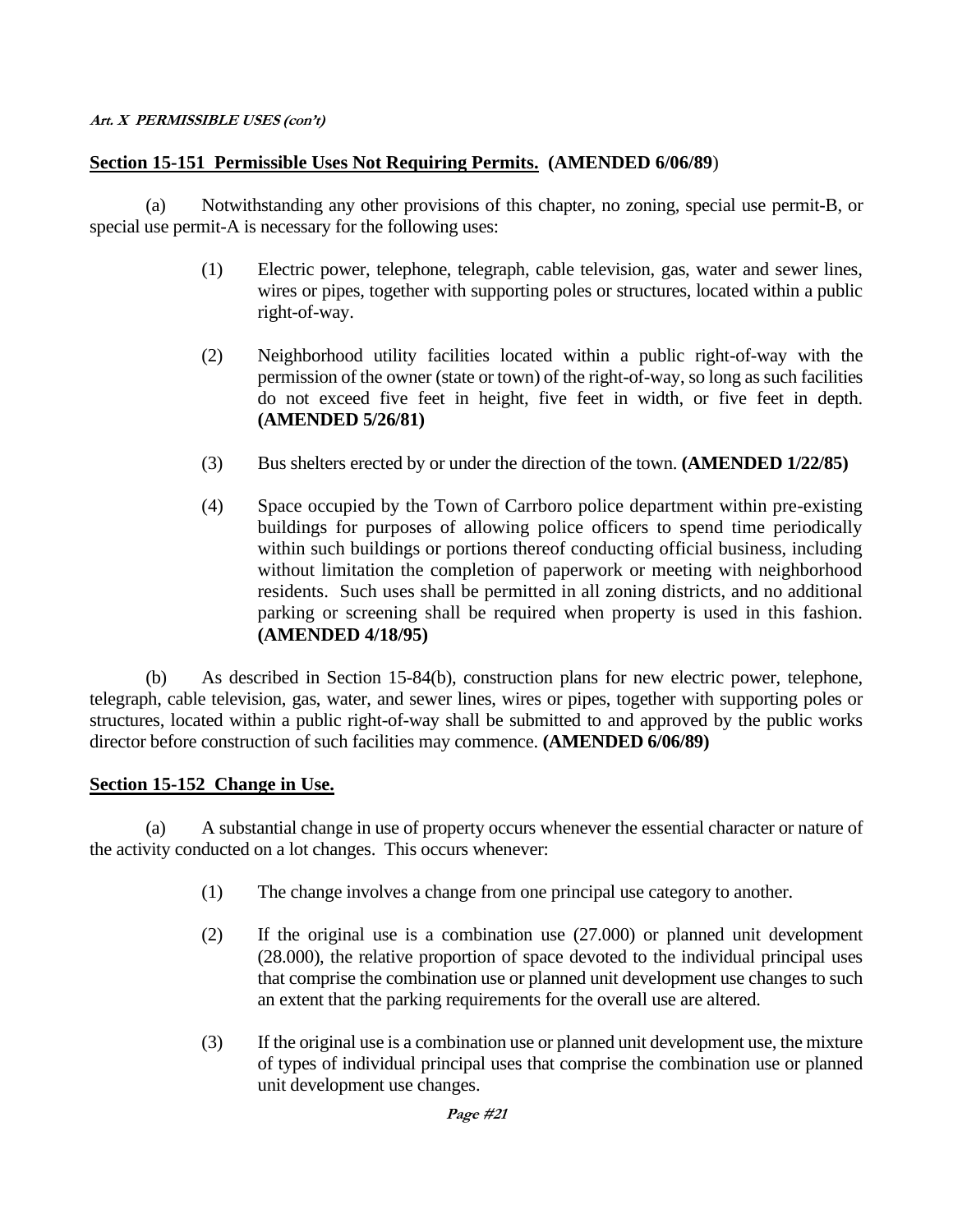## (4) **(DELETED 10/22/91)**

(b) A mere change in the status of property from unoccupied to occupied or vice-versa does not constitute a change in use. Whether a change in use occurs shall be determined by comparing the two active uses of the property without regard to any intervening period during with the property may have been unoccupied, unless the property has remained unoccupied for more than twelve consecutive months. **(AMENDED 6/18/91)**

(c) A mere change in ownership of a business or enterprise shall not be regarded as a change in use.

## **Section 15-153 Developments in the B-3 Zoning District.**

The 2.000, 3.000, and 4.000 classifications in the Table of Permissible Uses are written in very broad terms. However, it is the intention of this chapter that uses described in those classifications are permissible in an area zoned B-3 only when the particular use is in accordance with the objectives of the B- 3 zoning district set forth in Section 15-136. **(AMENDED 5/26/81)**

### **Section 15-154 Combination Uses.**

(a) When a combination use comprises two or more principal uses that require different types of permits (zoning, special use permit-A, or special use permit-B), then the permit authorizing the combination use shall be:

- (1) A special use permit-A if any of the principal uses combined requires a special use permit-A.
- (2) A special use permit-B if any of the principal uses combined requires a special use permit-B but none requires a special use permit-A.
- (3) A zoning permit in all other cases.

This is indicated in the Table of Permissible Uses by the designation "Z,B,A" in each of the columns adjacent to the 27.000 classification.

(b) Subject to subsection (c), when a combination use consists of a residential subdivision and a multi-family development the total density permissible on the developer's tract shall be determined by having the developer indicate on the plans the portion of the total tract that will be developed for each purpose and calculating the density for each portion as if it were a separate lot. **(AMENDED 11/26/85)**

(c) Notwithstanding Subsection 15-182(b), whenever (i) a combination use consists of a standard residential subdivision and a multi-family development and (ii) the subdivided portion of the tract contains lots that exceed the minimum lot size requirements set forth in Section 15-181, but that do not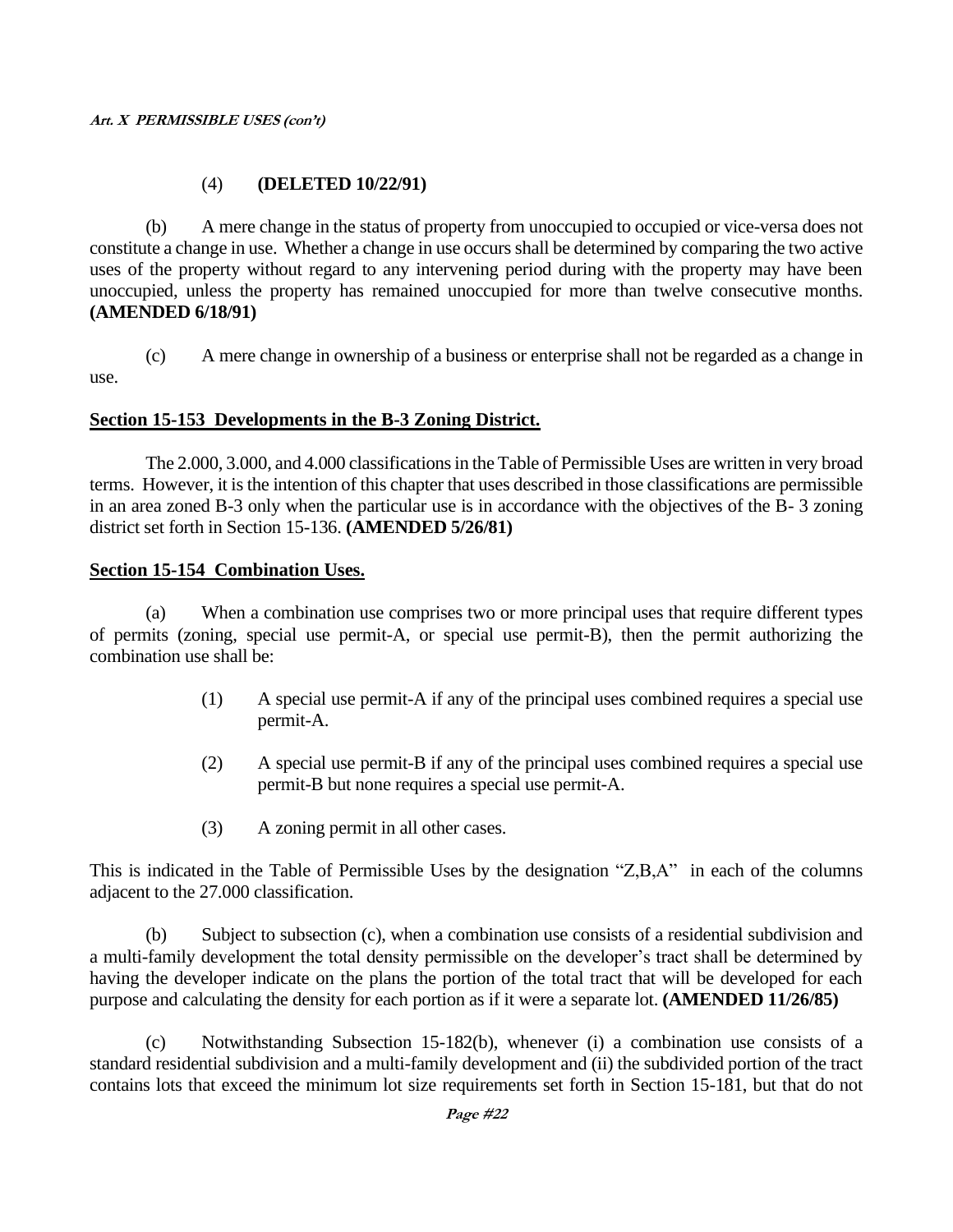exceed an average of 30,000 square feet, then the density of the portion of the tract developed for multi-family purposes may be increased beyond the permissible density calculated in accordance with subsection (b). The increase in density shall be determined as follows: **(AMENDED 11/26/85)**

- (1) The minimum lot size requirement for the applicable zoning district shall be subtracted from each lot that exceeds the minimum lot size, and the remainders totaled.
- (2) The sum derived from the calculation in subdivision (1) shall be divided by the minimum lot size requirements. Fractions shall be rounded to the nearest whole number.
- (3) The result of the calculation in subdivision (2) shall yield the number of additional multi-family dwelling units that may be located within the portion of the tract developed for multi-family purposes.

(d) When a residential use is combined with a non-residential use in a business district, the lot must have at least the minimum square footage required for the residential use alone. For example, in a B-1 zone, if two dwelling units are combined with a retail store in one building, the lot must have at least 6,000 square feet.

(e) When two principal uses are combined, the total amount of parking required for the combination use shall be determined by cumulating the amount of parking required for each individual principal use according to the relative amount of space occupied by that use.

### **Section 15-155 Planned Unit Developments.**

(a) In a planned unit development the developer may make use of the land for any purpose authorized in the particular PUD zoning district in which the land is located, subject to the provisions of this chapter. Section 15-139 describes the various types of PUD zoning districts.

(b) Within any lot developed as a planned unit development, not more than ten percent of the total lot area may be developed for purposes that are permissible only in a B-1(g), B-2, or B-3 zoning district (whichever corresponds to the PUD zoning district in question), and not more than five percent of the total lot area may be developed for uses permissible only in the M-1 zoning district (assuming the PUD zoning district allows such uses at all).

(c) The plans for the proposed planned unit development shall indicate the particular portions of the lot that the developer intends to develop for purposes permissible in a residential district (as applicable), purposes permissible in a business district (as applicable), and purposes permissible only in an M-1 district (as applicable). For purposes of determining the substantive regulations that apply to the planned unit development, each portion of the lot so designated shall then be treated as if it were a separate district, zoned to permit, respectively, residential, business or M-1 uses. However, only one permit--a planned unit development permit--shall be issued for the entire development.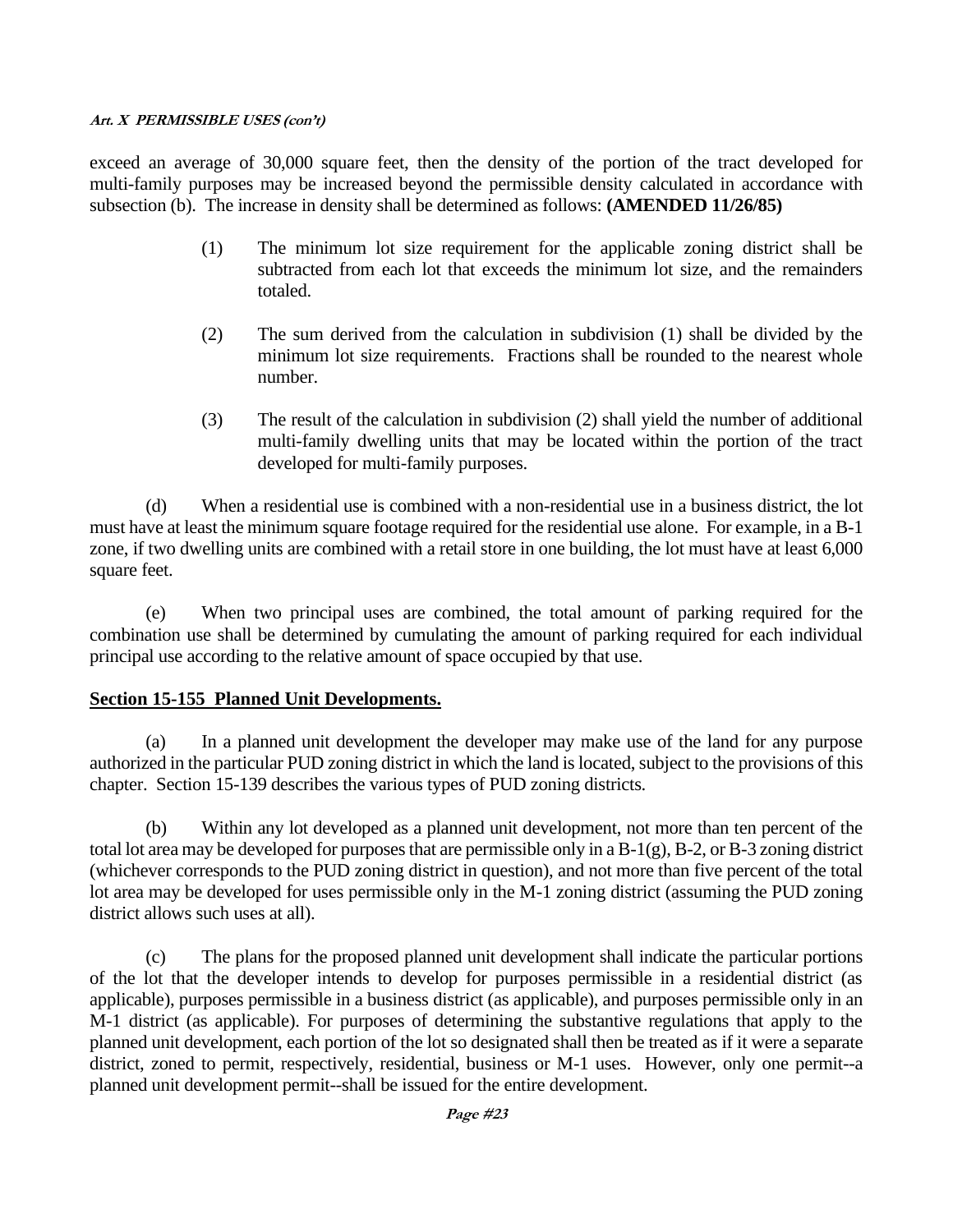(d) The nonresidential portions of any planned unit development may not be occupied until all of the residential portions of the development are completed or their completion is assured by any of the mechanisms provided in Article IV to guarantee completion. The purpose and intent of this provision is to ensure that the planned unit development procedure is not used, intentionally or unintentionally, to create nonresidential uses in areas generally zoned for residential uses except as part of an integrated and well-planned, primarily residential, development.

### **Section 15-156 More Specific Use Controls.**

Whenever a development could fall within more than one use classification in the Table of Permissible Uses (Section 15-146), the classification that most closely and most specifically describes the development controls. For example, a small doctor's office or clinic clearly falls within the 3.110 classification (office and service operations conducted entirely indoors and designed to attract customers or clients to the premises). However, classification 3.130 "Physicians and dentists offices and clinics occupying not more than 10,000 square feet of gross floor area" more specifically covers this use and therefore is controlling.

## **Section 15-157 Residential Uses in Conservation Districts.**

The Table of Permissible uses indicates that single family residences are permissible in the conservation district. However, this shall be true only if and to the extent a residence is used in conjunction with another permitted use, e.g., a caretaker's house. **(AMENDED 12/7/83)**

## **Section 15-158 Hazardous Substances in B-5 and WM-3 Districts. (AMENDED 12/7/83)**

(a) Subject to subsection (b), no use involving the possession, storage, maintenance, or use of any quantity of hazardous substance shall be permissible on any lot within the B- 5 or WM-3 zoning districts. **(AMENDED 6/21/88)**

- (b) Subsection (a) shall not apply to commercial or industrial enterprises which:
	- (1) use, possess, store, or maintain gasoline, kerosene, diesel fuel, and other petroleum products where such products are held solely for the purpose of on-premises sales to retail customers; however, storage tanks for such products must be emptied within sixty days after sale of the products stored is discontinued;
	- (2) use, possess, store, or maintain hazardous substances contained in consumer products packaged and held for retail sale to the general public;
	- (3) use, possess, store, or maintain hazardous substances contained in commercial products used for janitorial or maintenance purposes on the premises where stored.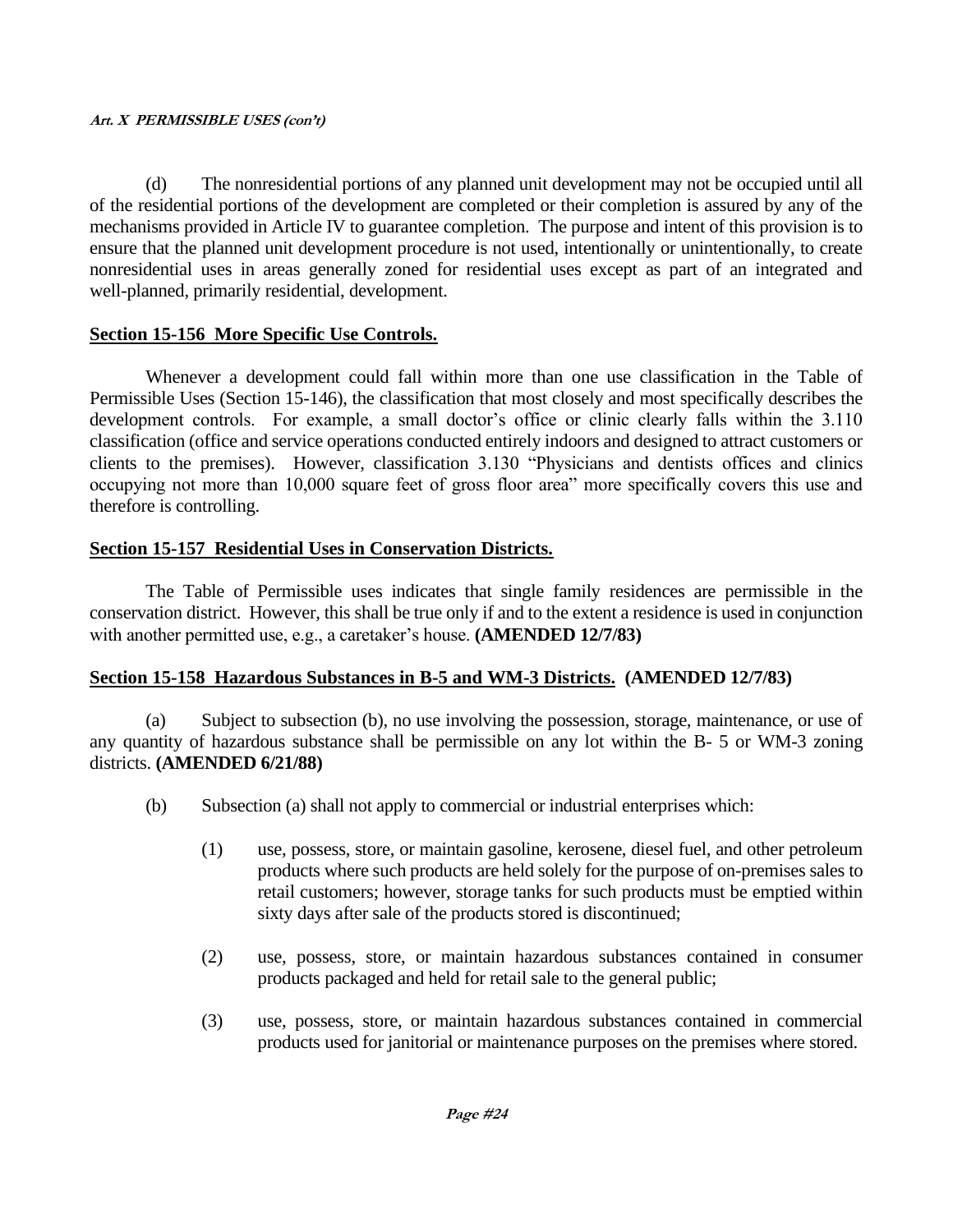(4) are in possession, on June 21, 1988 of a Hazardous Substances Authorization Certificate issued under the prior subsection (c) of this section; to the extent that such enterprises use, possession, storage, or maintenance of hazardous chemicals is substantially the same as was the case on the date of issuance of such Certificate. This exemption is transferable with the transfer of the enterprise in question only to the extent that the new enterprise will operate substantially the same operation at the same location as that for which the Certificate was issued. **(AMENDED 6/21/88)**

(c) Notwithstanding the provision of Article VIII of this chapter, situations that exist on the effective date of this section that are made non-conforming by this section shall not be allowed to continue beyond sixty days after the effective date of this section.

## **Section 15-159 Mobile Home Type Structures Prohibited In Business Districts. (AMENDED 10/1/85)**

Notwithstanding any other provision of this ordinance, no building that (i) is composed of one or more components, each of which was substantially assembled in a manufacturing plant and designed to be transported on its own chassis, and (ii) is not constructed in accordance with the standards set forth in the North Carolina State Building Code, may be located in any of the commercial districts established in Section 15-136.

## **Section 15-160 Outside Display of Goods in B-1(c) and B-1(g), and WM-3 Districts. (AMENDED 2/4/86; 10/28/08)**

(a) As indicated in the Table of Permissible Uses, outside display of goods for sale or rent, but not outside storage, is permitted in the B-1(c), B-1(g) and WM-3 zoning districts. However, such outside display shall only be allowed if and to the extent that:

- (1) Such display is conducted in furtherance of a business operated on such the lot where the display is located, by the person operating such business; and
- (2) Such display is conducted on a lot on which is located a principal building that houses the businesses referenced in subdivision (1); and
- (3) For lots located within the B-1(c) and B-1(g) districts, the area of such display does not exceed 25% of the gross floor area of the principal building referenced as subdivision (2) that is occupied by the business referenced in subdivision (1). For lots located within the WM-3 district the total area of such display does not exceed 5% of the gross floor area of the principal building, the display must be located outside of all required setbacks and areas landscaped to meet screening and shading requirements, and the display must be removed or adequately secured when the business operating on the lot is closed.